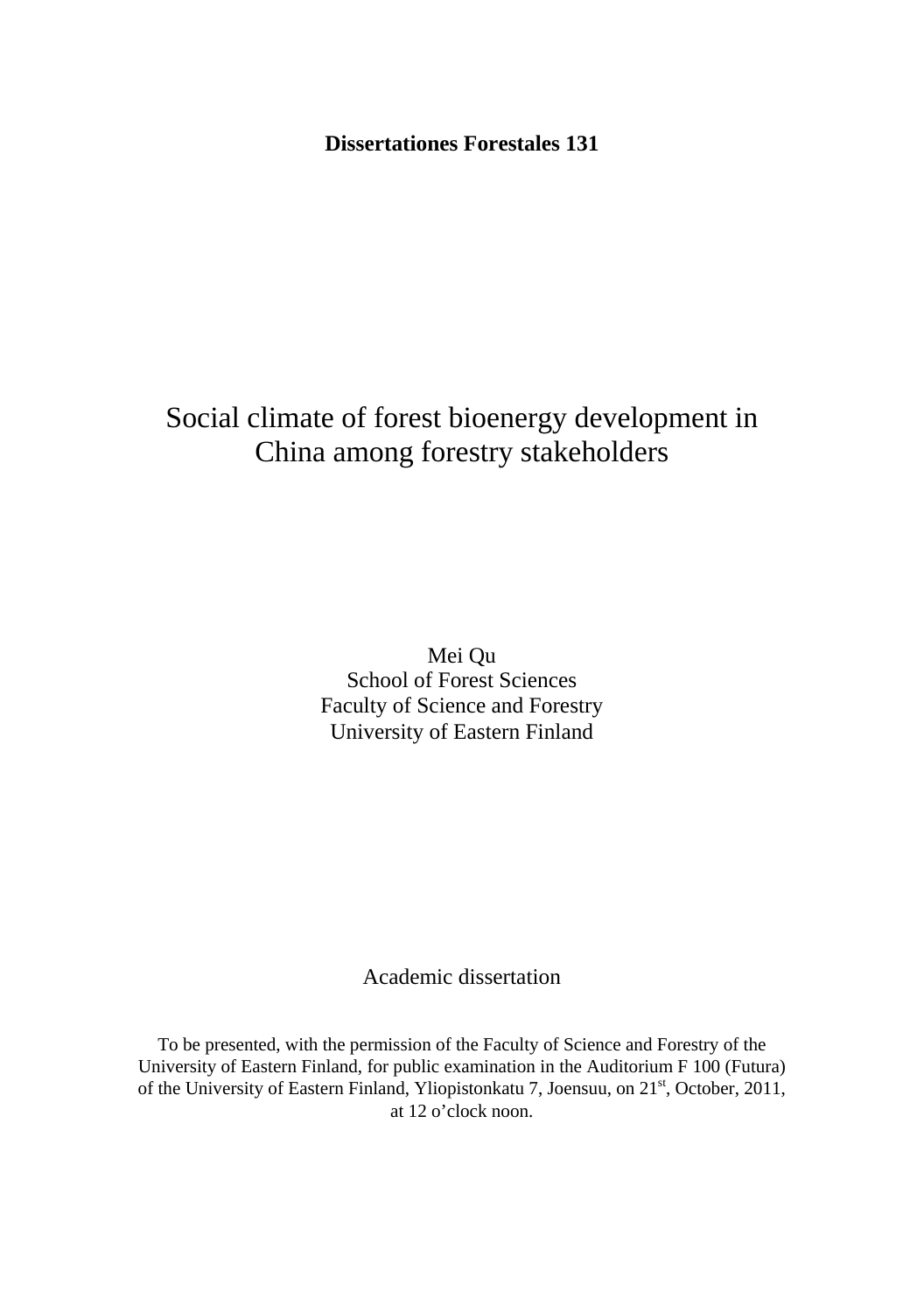*Title of the dissertation:* Social climate of forest bioenergy development in China among forestry stakeholders

*Author:* Mei Qu

Dissertationes Forestales 131

*Thesis supervisors:*  Professor Paavo Pelkonen School of Forest Sciences, University of Eastern Finland, Finland Professor Pirkkoliisa Ahponen Department of Social Sciences, University of Eastern Finland, Finland Professor Liisa Tahvanainen Docent, School of Forest Sciences, University of Eastern Finland, Finland

*Pre-examiners:*  Professor Can Liu China National Forestry Economics and Development Center Professor Jyrki Luukkanen University of Turku, Finland Futures Research Center

*Opponent:*  Associate Professor Shuirong Wu Chinese Academy of Forestry, Research Institute of Forestry Policy and Information

ISSN 1795-7389 ISBN 978-951-651-352-5 (PDF)

(2011)

*Publishers:*  The Finnish Society of Forest Science Finnish Forest Research Institute Faculty of Agriculture and Forestry of the University of Helsinki School of Forest Sciences of the University of Eastern Finland

*Editorial Office:*  Finnish Society of Forest Science P.O. Box 18, FI-01301 Vantaa, Finland http://www.metla.fi/dissertationes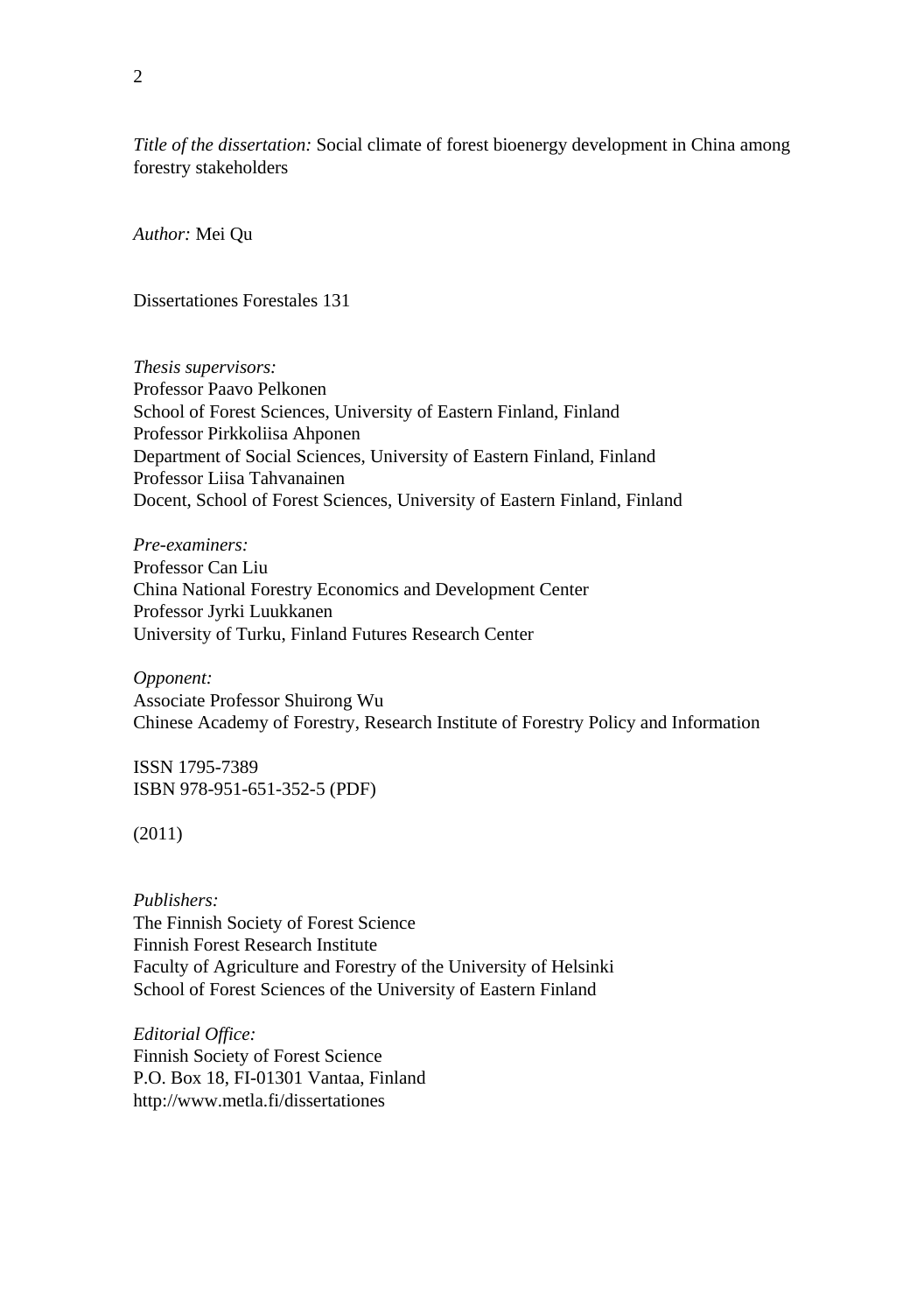**Qu, M.** 2011. Social climate of forest bioenergy development in China among forestry stakeholders. Dissertationes Forestales 131. 58 p. Available at: http://www.metla.fi/dissertationes/df131.htm

## **ABSTRACT**

With industrialization and urbanization, energy security has become an increasingly pressing global issue. This situation is arguably one of the most challenging problems facing China. In order to not only continue its economic development, but also adopt a bioeconomy, energy efficiency needs to be improved and the use of renewable energy, such as forest bioenergy, increased. In China forest bioenergy has been developed through policy incentives as well as through the development of related technology. However, public acceptance of forest bioenergy might be one of the key obstacles to its development. Therefore, understanding and, if needed, improving the public acceptance of forest bioenergy is vital.

Forestry stakeholders play key operating and managerial roles in the development of forest bioenergy. Their perspectives influence the progress of the production, the orientation of the market, and the use of bioenergy, particularly in the early stages of the development. The dissemination of reliable information and knowledge provides support for the acceptance of forest bioenergy in society.

The main objective of this research is to study forest bioenergy development in China and to identify how forest sector stakeholders influence the policy development and its implementation in the country. More specifically, this thesis has the following research tasks: to determine, through content analysis, how the government and the public use Internet platforms to discuss bioenergy; to assess the current situation of forest bioenergy development in China among academic experts via a Delphi survey; to examine different stakeholders' (students and forestry professionals) knowledge and sources of information about bioenergy, especially forest bioenergy; to identify different stakeholders' energy use related behaviour in everyday life, future energy preferences, and perceptions of, and attitudes towards forest bioenergy in China.

The main findings of the work are: 1) the growth in the number of news articles reflects the changes and outcomes of the government's energy policies, 2) research and technical shortcomings, policy and regulation weaknesses, and low awareness and poor social acceptability are the main barriers recognized, 3) biofuels will be the most important transportation fuel in the future and the experts felt that it may replace oil in the next ten years, 4) the students and forestry professionals felt that the Internet and television are the most accepted media for disseminating information and knowledge, 5) the experts and professionals have similar perceptions concerning the development of forest bioenergy in China, and the students have somewhat difference perceptions compare with the experts and professionals. This research provides the first look at the perspectives of different stakeholders regarding the development of forest bioenergy in China. The findings indicate that there is wide support and great potential for forest bioenergy development in China.

**Keywords:** Climate change mitigation, content analysis, expert knowledge, forest bioenergy, professional attitudes, public perceptions, survey study, sustainable development in environmental issues.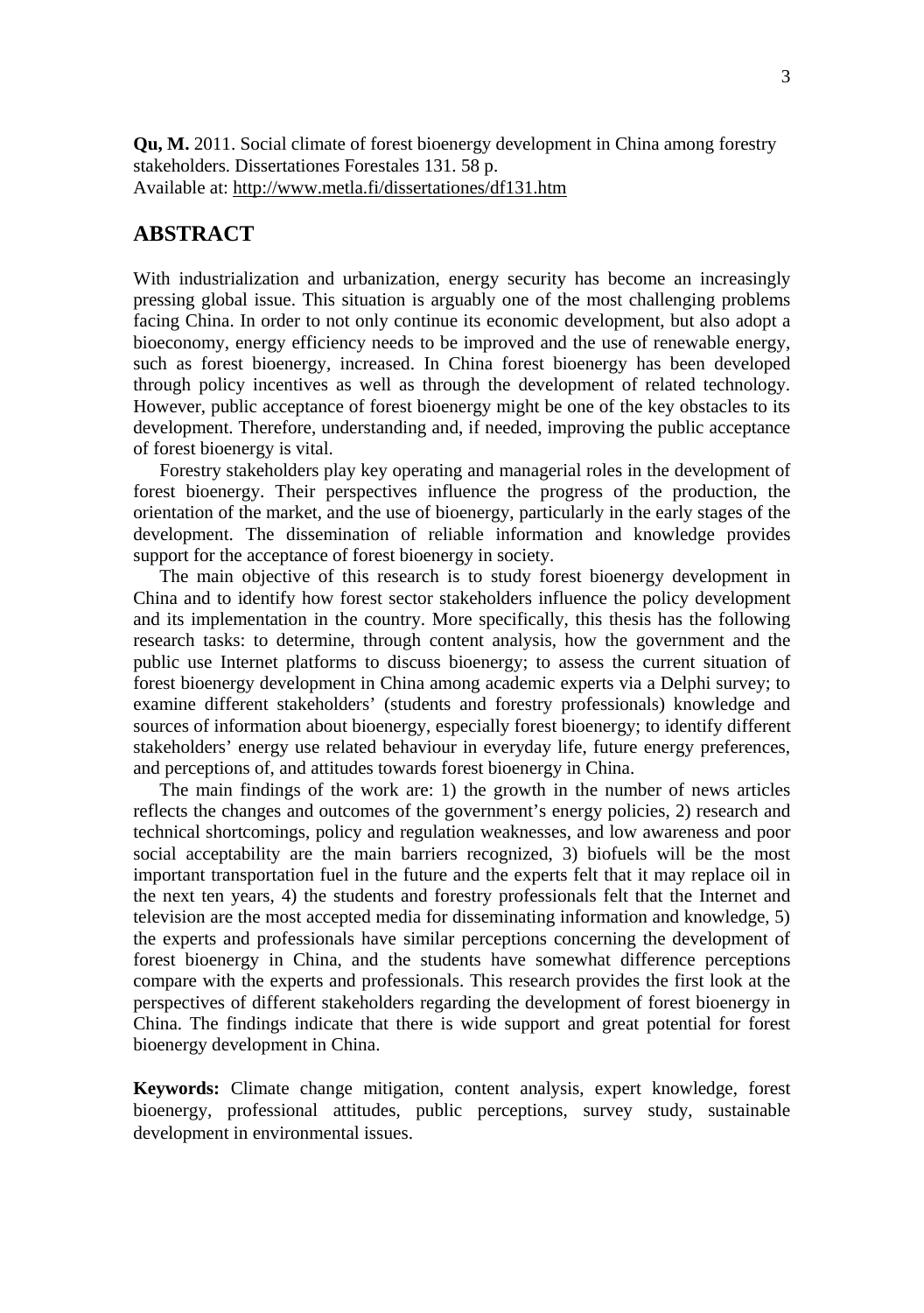## **ACKNOWLEDGEMENTS**

First of all, I wish to thank my main supervisor, Prof. Paavo Pelkonen, for the great opportunities he has given to me, as well as for his constant support, guidance and personal example throughout all these years. To have his advice and supervision has been an honour and a privilege. I am also indebted to my co-supervisors Prof. Liisa Tahvanainen and Prof. Pirkkoliisa Ahponen, with their expertise. Both have given me great support throughout my studies.

This work has been financed by the China Scholarship Council, China, and School of Forest Sciences, University of Eastern Finland. Their support has been fundamental, and it is greatly acknowledged. I would also like to thank the School of Forest Sciences for providing me with the facilities for my research and thank the Graduate School of Forest Sciences for financial support for doing field trips as well.

I have received extensive advice and help in different phases of the work from various people. I would like to thank Dr. David Gritten and Dr. Blas Mola for their helpful discussion and inspiration. I would like to thank Dr. Harri Silvennoinen and Mr. Pradipta Halder for their help with the statistical analysis of the results. I am grateful to those who took part in the research, as well as the reviewers of the papers. Additionally, I am grateful to Prof. Guangzhe Liu and Prof. Yongxiang Kang for their help in conducting the students' survey in Yangling, to Ms Dongfang Zhang for her help in conducting the professionals' survey during the STAFA course in China. I also would like to thank Dr. Li Wang and Prof. Yang Zhong for their help with the experts' survey in China. Without these persons' practical help I could not complete the thesis. I am grateful to Prof. Jyrki Luukkanen and Prof. Can Liu's expertise for improvement of the thesis.

I appreciate Dr. Saija Kaskinen and Dr. David Gritten's expertise in the English language.

Special thanks to my parents and brothers for their tireless support and encouragement. I would also like to thank my friends both foreign and Chinese here in Joensuu for their encouragement and help. Saving the best for last, Yang, who has always been by my side.

Joensuu, August, 2011

Mei Qu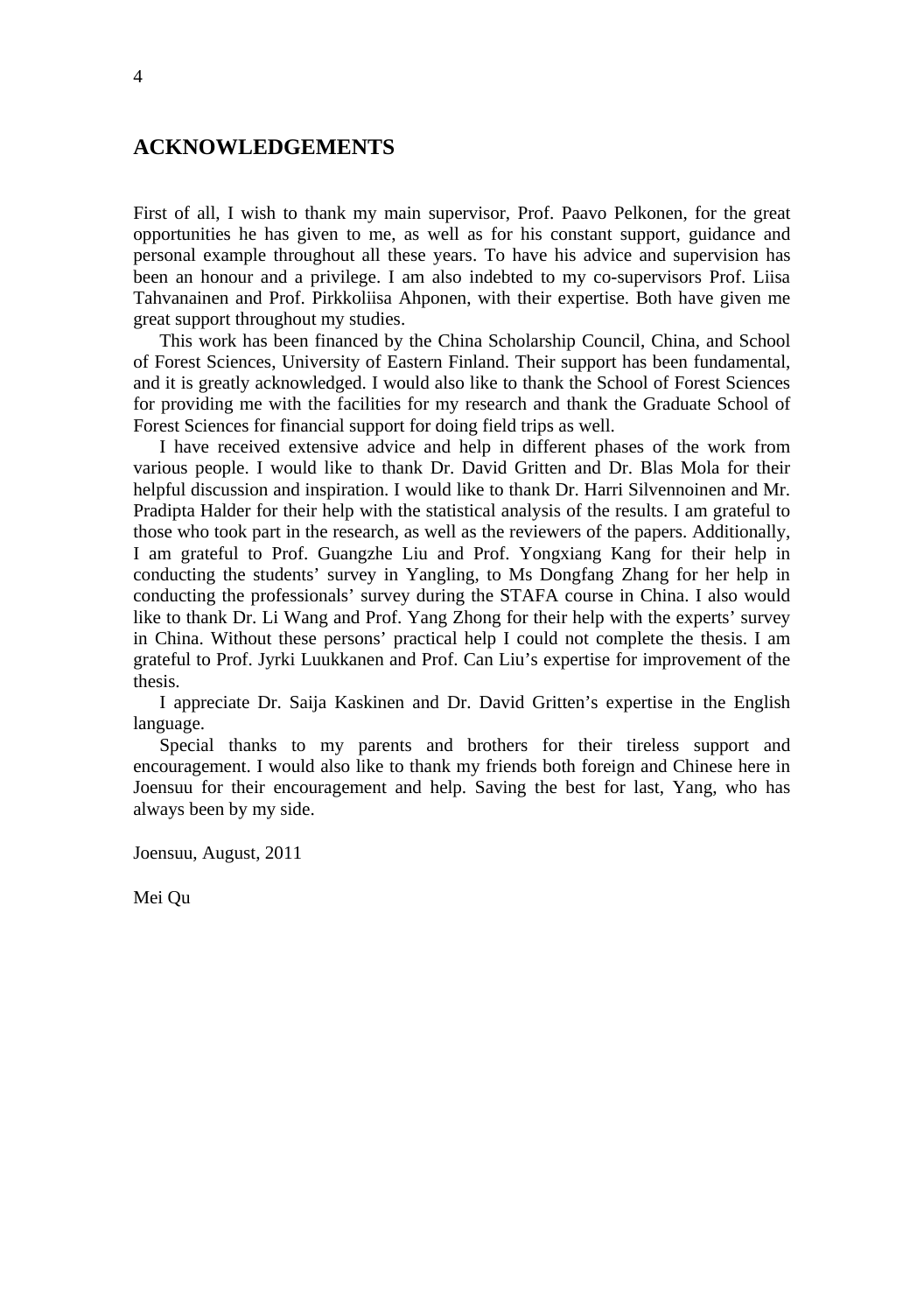## **LIST OF ORGINAL ARTICLES**

This research thesis is based on the following articles, which are listed below, and referred to by Roman numbers. Articles I-III are reproduced with the kind permission from the publishers. Article IV is the author version of the submitted manuscript.

- I Qu, M., Tahvanainen, L., Ahponen, P. & Pelkonen, P. 2009. Bioenergy in China: Content analysis of news articles on Chinese professional internet platforms. Energy Policy 31: 2300-2309. doi:10.1016/j.enpol.2009.02.024
- II Qu, M., Ahponen, P., Tahvanainen, L. & Pelkonen, P. 2010. Chinese academic experts' assessment for forest bio-energy development in China. Energy Policy 38: 6767-6775. doi:10.1016/j.enpol.2010.06.047
- III Qu, M., Ahponen, P., Tahvanainen, L., Gritten, D., Mola-Yudego, B. & Pelkonen, P. 2011. Chinese university students' knowledge and attitudes regarding forest bio-energy. Renewable & Sustainable Energy Reviews 15: 3649-3657. doi:10.1016/j.rser.2011.07.002
- IV Qu, M., Ahponen, P., Tahvanainen, L., Gritten, D., Mola-Yudego, B.& Pelkonen, P. Practices and perceptions on the development of forest bioenergy in China from participants in national forestry training courses (Submitted manuscript).

The author's contribution

I Mei Qu originated the research idea, collected the data, analyzed the data, and wrote the manuscript. Pelkonen, P. helped with developing the research idea. Ahponen, P. gave advice on data analysis. Tahvanainen, L., Ahponen, P., Pelkonen, P. commented and improved the manuscript.

II Mei Qu originated the research idea, collected the data, analyzed the data, and wrote the manuscript. Pelkonen, P. helped with developing the research idea. Tahvanainen, L., Ahponen, P., Pelkonen, P. commented and improved the questionnaire and the manuscript.

III Mei Qu originated the research idea, collected the data, analyzed the data, and wrote the manuscript. Pelkonen, P. helped with developing the research idea. Mola-Yudego, B helped with the data analysis. Ahponen, P., Pelkonen, P. and Tahvanainen, L. commented and improved the questionnaire and the manuscript. Gritten, D. and Mola-Yudego, B. helped with the improvement of the manuscript.

IV Mei Qu originated the research idea, collected the data, analyzed the data, and wrote the manuscript. Pelkonen, P. helped with developing the research idea. Ahponen, P., Pelkonen, P. and Tahvanainen, L. commented and improved the questionnaire and the manuscript. Gritten, D. and Mola-Yudego, B. helped with the improvement of the manuscript.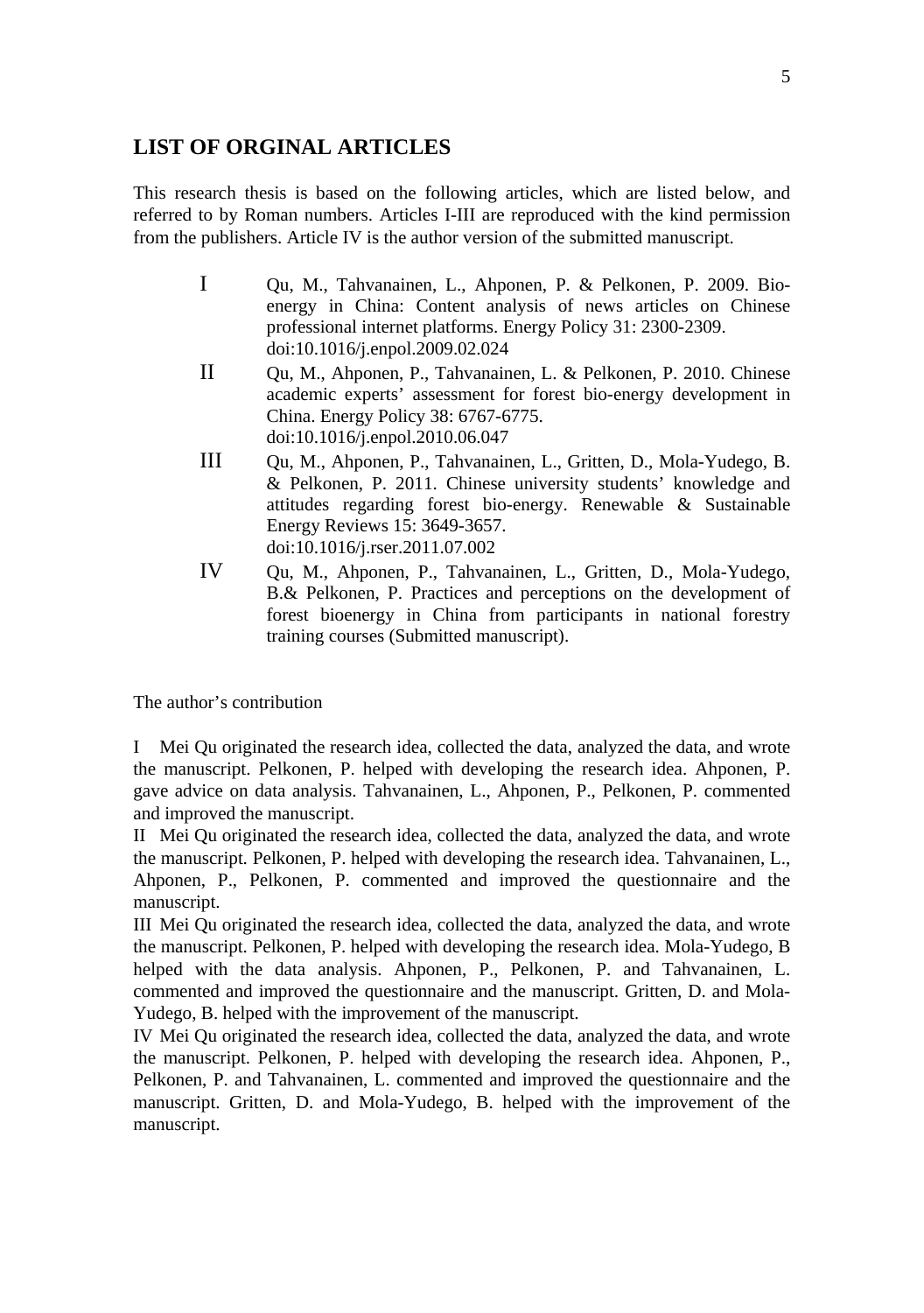## **TABLE OF CONTENTS**

| 1.5.1 The interrelations among knowledge, perceptions, and attitudes 15             |  |
|-------------------------------------------------------------------------------------|--|
|                                                                                     |  |
|                                                                                     |  |
|                                                                                     |  |
|                                                                                     |  |
|                                                                                     |  |
|                                                                                     |  |
|                                                                                     |  |
|                                                                                     |  |
|                                                                                     |  |
|                                                                                     |  |
|                                                                                     |  |
|                                                                                     |  |
|                                                                                     |  |
|                                                                                     |  |
|                                                                                     |  |
| 4.4 Stakeholders' environmental behaviour and attitudes towards forests in China 29 |  |
| 4.5 Forestry and forest bioenergy related knowledge assessment and information      |  |
|                                                                                     |  |
|                                                                                     |  |
| 5.1 The importance of the Internet in the development of forest bioenergy31         |  |
|                                                                                     |  |
|                                                                                     |  |
|                                                                                     |  |
|                                                                                     |  |
|                                                                                     |  |
|                                                                                     |  |
|                                                                                     |  |
|                                                                                     |  |
|                                                                                     |  |
|                                                                                     |  |
|                                                                                     |  |
|                                                                                     |  |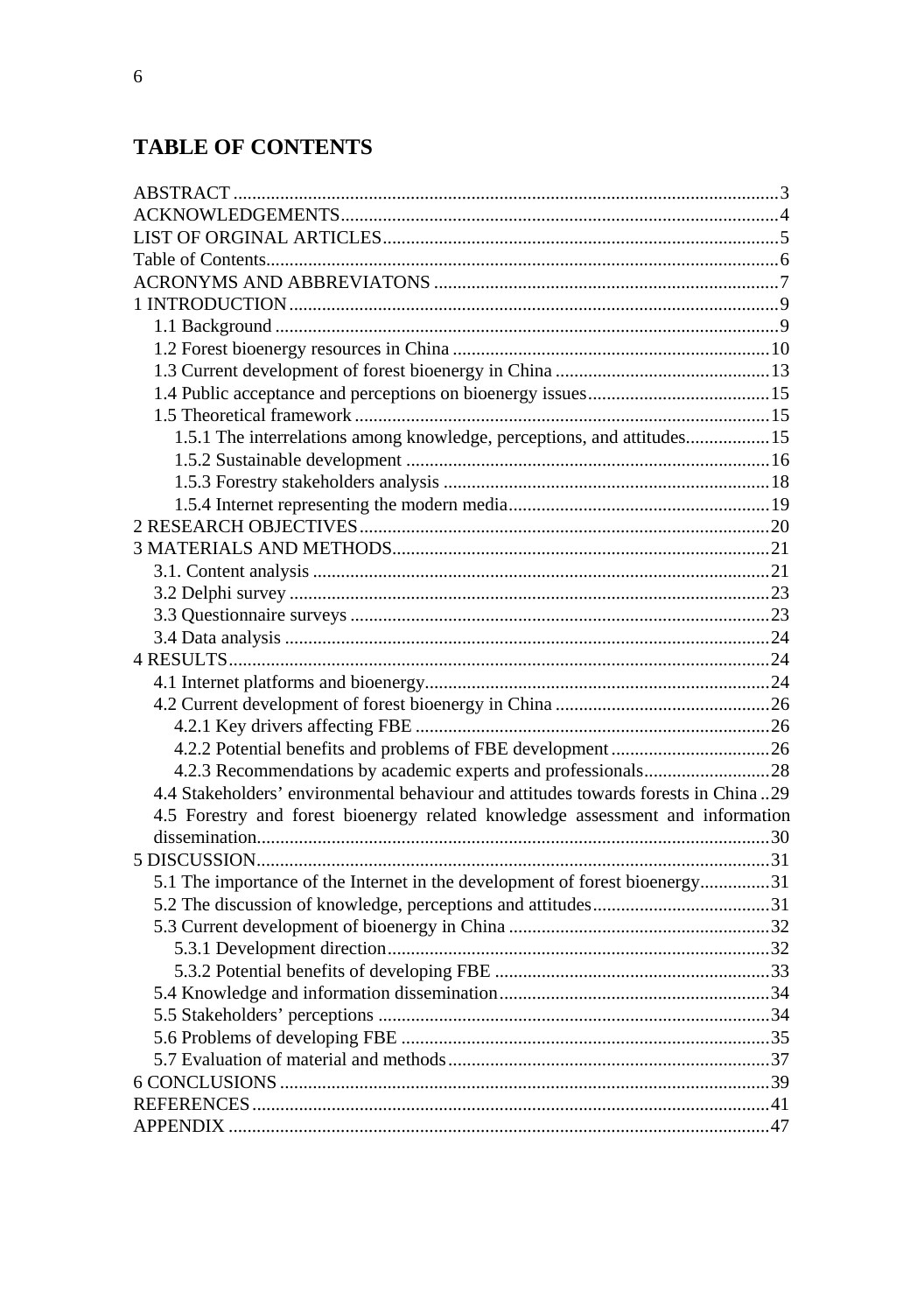## **ACRONYMS AND ABBREVIATONS**

| A&F           | Agriculture and forestry background                                |
|---------------|--------------------------------------------------------------------|
| <b>ANOVA</b>  | Analysis of variance                                               |
| <b>BOE</b>    | Bureau of Energy (China)                                           |
| CASS          | Chinese Academy of Social Science                                  |
| <b>CEC</b>    | Commission of the European Communities                             |
| EIA           | U.S. Energy Information Administration                             |
| <b>FAO</b>    | Food and Agriculture Organization of United Nations                |
| <b>FEB</b>    | Forest bioenergy                                                   |
| KP            | Kyoto Protocol                                                     |
| <b>MITRE</b>  | Monitoring and Modeling on the Targets of Renewable Energy         |
|               | project in EU                                                      |
| <b>MOA</b>    | Ministry of Agriculture (China)                                    |
| <b>MOF</b>    | Ministry of Finance (China)                                        |
| <b>MOST</b>   | Ministry of Science and Technology (China)                         |
| <b>NDRC</b>   | National Development and Reform Commission (China)                 |
| NGO           | Non-governmental organization                                      |
| <b>NPC</b>    | <b>National People's Congress</b>                                  |
| <b>NWAFU</b>  | Northwest Agricultural and Forestry University in Shaanxi Province |
| R&D           | <b>Research and Development</b>                                    |
| <b>RMB</b>    | Ren Min Bi (Chinese currency Yuan)                                 |
| PFB           | Provincial forestry bureau                                         |
| <b>PRC</b>    | People's Republic of China                                         |
| SFA.          | <b>State Forestry Administration</b>                               |
| <b>SPSS</b>   | <b>Statistical Product and Service Solutions</b>                   |
| <b>SRF</b>    | <b>Short Rotation Forest</b>                                       |
| <b>STAFA</b>  | State Academy of Forestry Administration (China)                   |
| SD            | <b>Sustainable Development</b>                                     |
| <b>UNFCCC</b> | United Nations Framework Convention on Climate Change              |
| mill          | Million                                                            |
| bill          | <b>Billion</b>                                                     |
| ha            | Hectare                                                            |
| Tce           | ton of coal equivalent                                             |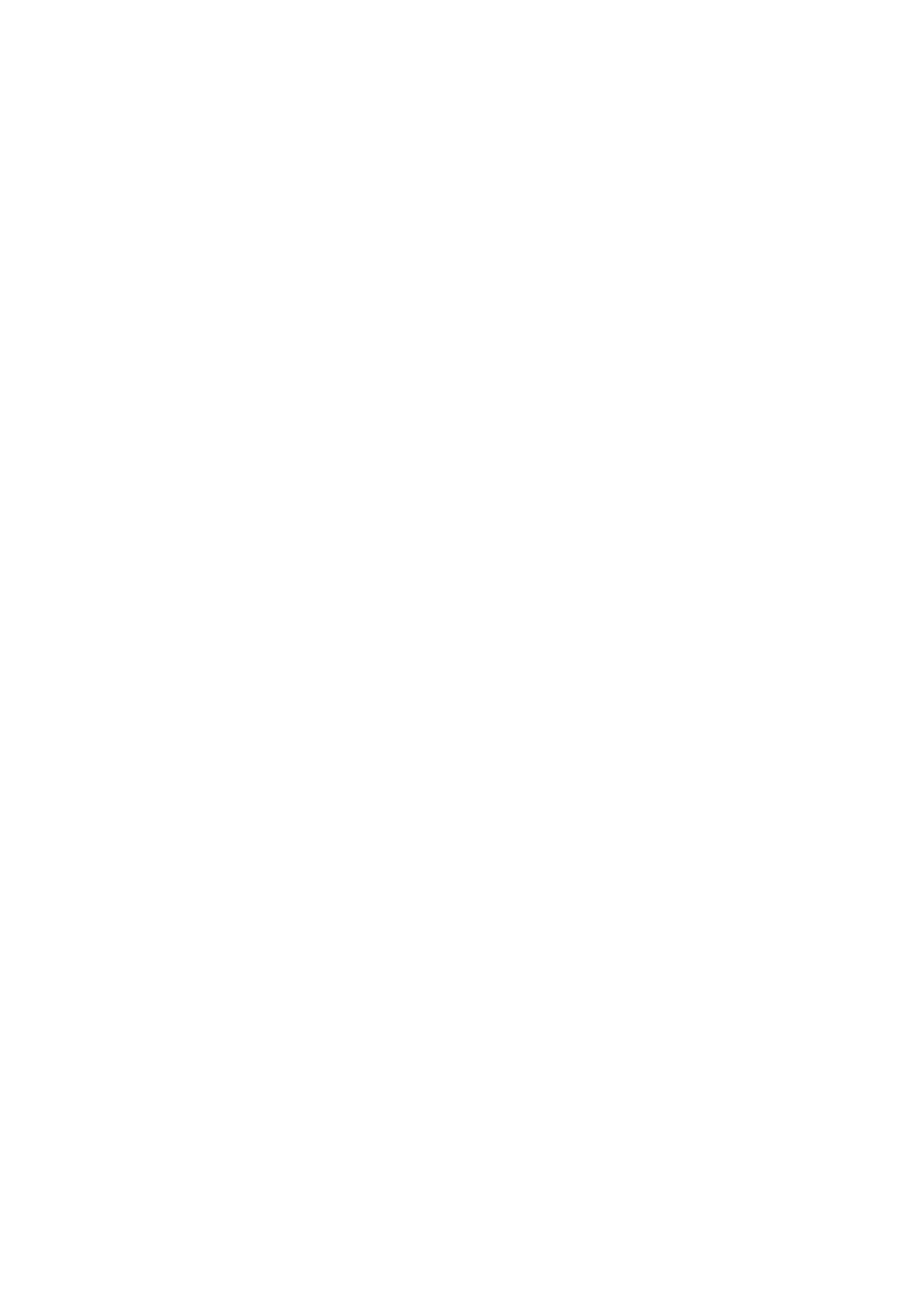## **1 INTRODUCTION**

#### **1.1 Background**

Climate change is one of the great environmental, social and economic challenges currently facing the world. In order to go some way to address these challenges the United Nations Framework Convention on Climate Change (produced in 1992, coming into force in 1994) (UNFCCC) and the Kyoto Protocol (1997) (KP) have been ratified by numerous countries. Additionally, the principal aim of the Rio Declaration is to steer countries along a development path that is sustainable, the priority of which is to develop the energy sector by balancing the use of natural resources and protecting the environment (Rio Declaration 1992).

 With continuing global industrialization and urbanization, climate change has become an increasingly serious problem. The rising sea levels, increasing occurrence and severity of drought, unstable agricultural production, the reduction of forest areas and the declining functions of wetlands are usually connected to climate change. The need to reduce greenhouse gas emissions is a fundamental issue concerning global sustainable development policies now and in the future. The climate change has greatly affected environmental conditions and human health in many countries including China (Hitz and Smith 2004). It is very likely that future climate change would continue to cause significant adverse impacts on the ecosystems, agriculture, water resources and coastal zones not only in China but also elsewhere (Lin et al. 2007). As a response, China has realized the urgency of mitigating climate change (He et al. 2007).

 In 2007, China's National Development and Reform Commission (NDRC) drafted China's National Climate Change Programme to reflect the nation's and the world's commitment to combating climate change. The programme emphasizes the promotion of bioenergy development by attaching significant importance to bioenergy based power generation, biogas, biomass briquettes and biomass liquid fuels (NDRC 2007a). In its policies, China is firmly committed to sustainable development and is taking a series of strong measures and actions to address climate change under the UNFCCC and KP (He et al. 2007). It is a great challenge considering the current stage of the economic development in China. One of the latest concepts is to promote a low-carbon economy by improving energy efficiency and increasing the use of renewable energy (Zhang 2010a).

 China has faced many challenges in the energy sector development. However, there is a large resource and technological potential to save energy and improve energy efficiency (He et al. 2007). China has been using two strategies: One is to call on citizens to save energy, and the other is to develop methods for promoting renewable energy. Since the early 1980s, China had been investing a great deal of human capacity, material and financial resources for promoting the use of renewable energy (Zhang 2010b), this includes the introduction of strong policy measures during the 1990s. For example, the Electricity Law of the People's Republic of China (PRC) was passed in 1995, the Energy Conservation Law of PRC in 1997 and the Air Pollution Prevention Law of PRC in 2000, encouraging the exploitation and use of renewable energy (Zhang et al. 2010). Since 2005 the government has introduced a range of policies aimed at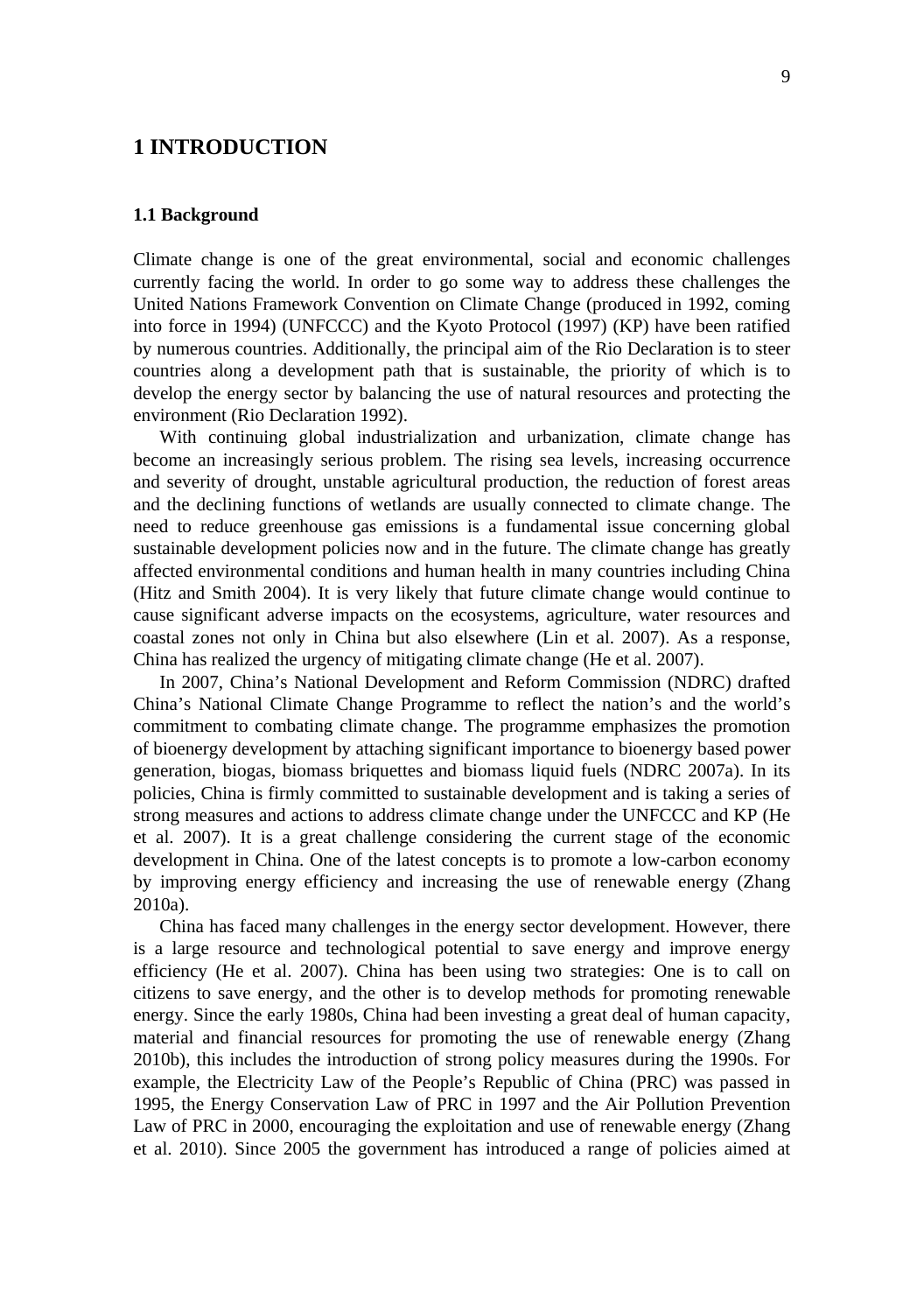increasing the use of renewable energy, especially from biomass, with the establishment of the Renewable Energy Law (Sinton et al. 2005). In addition, in 2007 China set a new target to develop renewable energy. The aim is to meet 15% of its total energy demand through using renewable energies by 2020 (NDRC 2007b).

 Developing forest bioenergy is an important option to achieve a low-carbon economy and mitigate climate change, as stated in China's National Climate Change Programme (NDRC 2007a). The major advantage of forests, especially tree based energy plantations, is their low energy inputs and ability of many tree species to grow on waste or marginal lands (FAO 2008). It would also encourage the use of barren mountains and wastelands. In addition, the forest residues can be fully used. Therefore, the use of forest biomass as an energy source can improve both energy security and the ecosystem (Zhang 2010a).

 During recent decades energy supply and consumption have been dominated by fossil fuels, especially coal. However, the share of renewable energy has increased steadily and has begun to play an important role in the energy structure (Liu et al. 2011). In 2005, China's total primary energy supply was 2337Mtce, 2.5% of which was from renewable sources, of which biomass energy<sup>1</sup> accounted for 30% (Zhang et al. 2009a). With the promotion of renewable energy, the share of bioenergy is continuously increasing (Zhang et al. 2009b).

#### **1.2 Forest bioenergy resources in China**

Forest bioenergy has many positive characteristics. It is renewable, storable and substantive, and carbon neutral when based on sustainable forest management (Röser et al. 2008). Together with the other large forested countries, China has great opportunities to develop forest based energy solutions for mitigating carbon emissions (Table 1).

| Country                   | Land   | Forest | Forest area | Total<br>forest |
|---------------------------|--------|--------|-------------|-----------------|
|                           | area   | area   | percentage  | biomass         |
|                           | 1000ha | 1000ha |             | Mill tons       |
| China                     | 942530 | 206861 | 22          | 12191           |
| India                     | 297319 | 68434  | 23          | 5178            |
| <b>Brazil</b>             | 832512 | 519522 | 62          | 101236          |
| <b>USA</b>                | 916193 | 304022 | 33          | 37929           |
| Europe (excluding Russia) | 576587 | 195911 | 34          | 23170           |

Table 1. Forest area and total forest biomass in selected countries in 2010 (FAO 2009, FRA 2010)

 $\overline{\phantom{a}}$ 

<sup>&</sup>lt;sup>1</sup> Biomass energy refers to all energy fractions from agriculture, horticulture and forestry used for biogas, thermo-chemical gasification, biomass power generation, biomass alcohol and biodiesel conversion, or burning directly for cooking and space heating.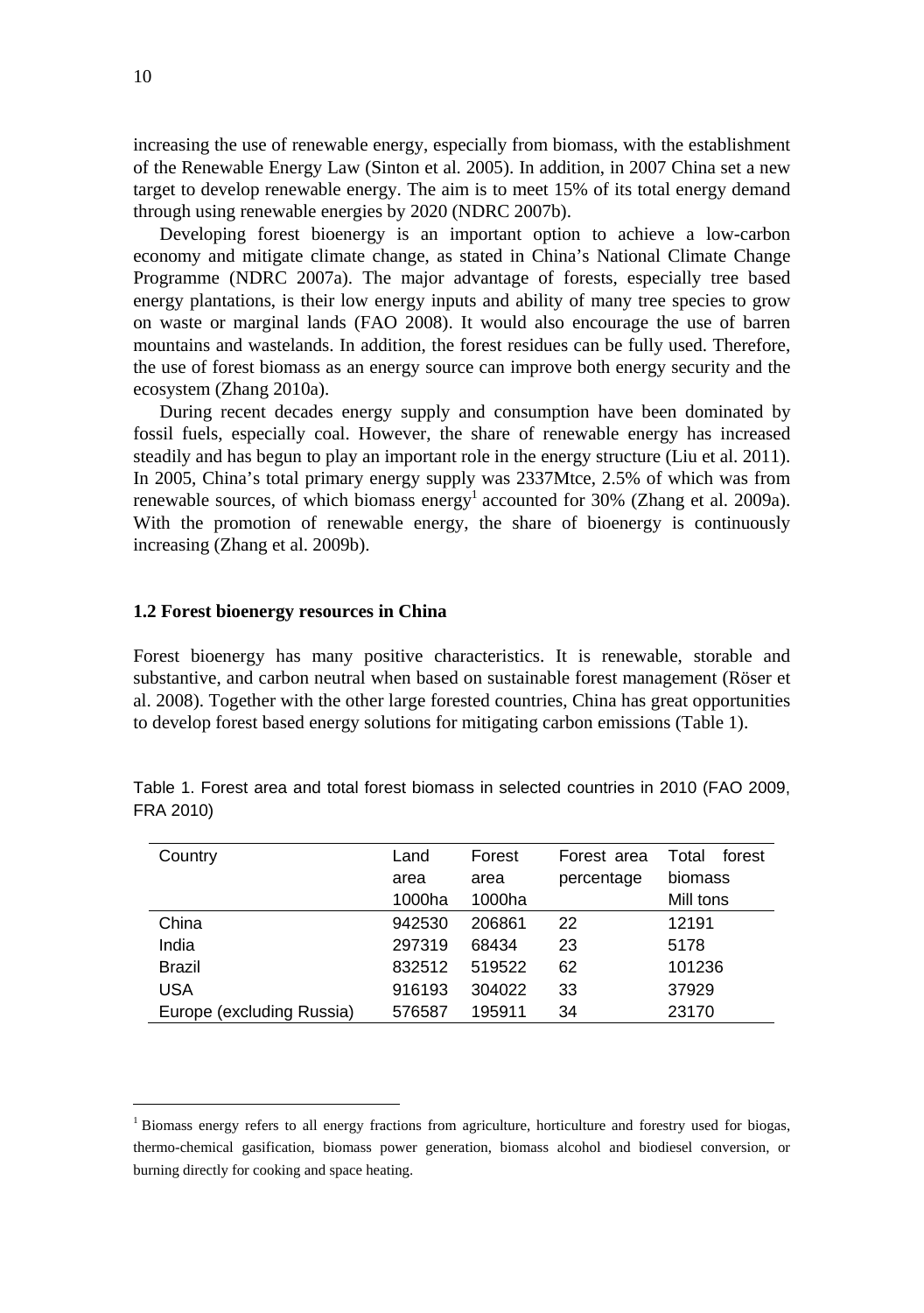According to the Forest Law, issued in 1984 and revised in 1998, forests were divided into five types. Table 2 shows the area of the five forest types according to the Seventh National Forest Resource Inventory Report (NPC 1998). From the point of view of society, forests have different functions. Fuelwood forests can be used for harvesting fuelwood, energy plantations belonging to special purpose forests, and other biomass (for example forest residues from industrial loggings) can also be used as a fuel source. From the viewpoint of energy, any part of forests could be theoretically used as energy through burning or other kinds of conversion. However, this sort of purpose would likely cause conflicts with other societal targets, for example, with ecological balance, preventing soil erosion, protecting biodiversity, chemical and mechanical wood processing. Therefore, the sustainable development principles have to be made through legislation, certification and guidelines at different levels for the five types of forests (according to Chinese forest classification system) to fulfill their functions (Lunnan et al. 2008).

| Types                    | <b>Functions</b>                                | Area      |
|--------------------------|-------------------------------------------------|-----------|
|                          |                                                 | (mill ha) |
| Productive timber forest | Producing timber for industry and fiber for     | 64.16     |
| (yongcailin)             | paper production.                               |           |
| Economic forest          | Fruit, oil crops, chemical materials medicinal, | 20.41     |
| (jingjilin)              | and seasoning forests.                          |           |
| Protective forest        | Soil and water conservation, windbreak and      | 83.08     |
| (fanghulin)              | sand fixation forest, farmland and pasture      |           |
|                          | protecting forest, and fireproofing forests.    |           |
| Fuel forest              | Firewood forest                                 | 1.75      |
| (xintanlin)              |                                                 |           |
| Special purpose forest   | Scientific and education<br>forest.<br>natural  | 11.98     |
| (tezhong yongtulin)      | preservation forest, seed resource forest,      |           |
|                          | cultural and memorial forest, tourism forest,   |           |
|                          | environmental protection forest, and national   |           |
|                          | deference forest.                               |           |

Table 2. Types of forests by Chinese forest classification system, functions and area in China (SFA 2009)

 $\overline{\phantom{a}}$ 

<sup>2</sup> This data comes from the State Forestry Administration (SFA) in 2008. The total forest area is different from the amount of China's total forest area in table 1.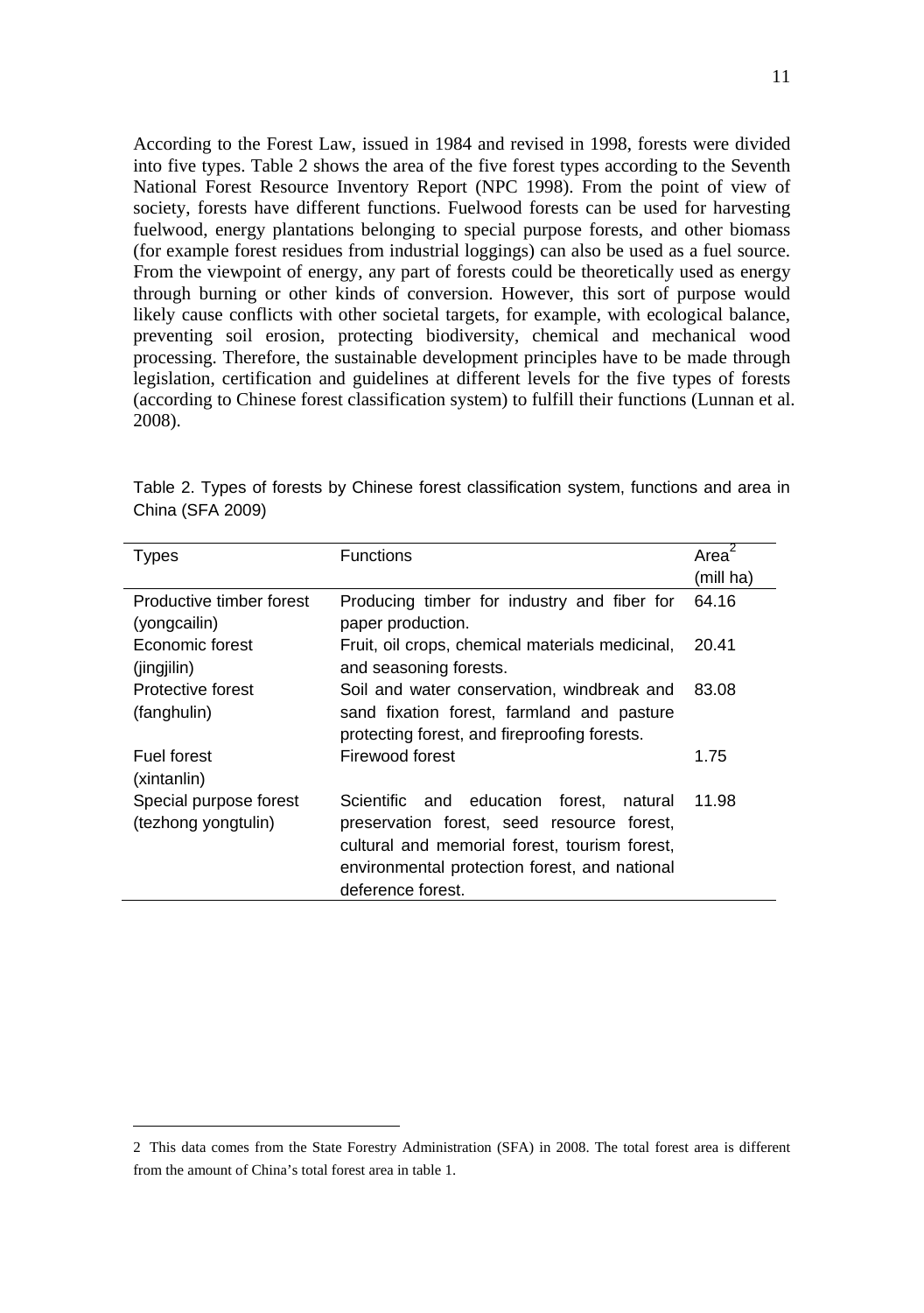

Fig 1. The annual potential of different shares of the total tree based energy in China (Zhang 2010b).

In this thesis, forest bioenergy refers to energy of tree biomass from fuelwood forests (in Chinese Xin Tanlin) and shrub forests, of oil from woody plants, of Short Rotation Forest (SRF) energy crops, of forest residues and waste wood from forest industries' loggings and processes. Figure 1 shows different shares of forest biomass energy resources and estimated yearly biomass potentials in China.

 In addition to the existing forests, there are still abundant land resources for developing forest bioenergy. It has been estimated that about 57 mill. ha of barren mountains and deserts and about 100 mill. ha of marginal lands are suitable for cultivating energy forests (Lv 2005). China would gain environmental and economic benefits from developing energy plants (Zhang 2010b). However, the challenge is that the marginal areas lack many preconditions for growth, such as water, as well as favorable soil quality. On the other hand, there are opportunities to plant, for example, some oil plants, such as *Jatropha curcas*, *Pistacia chinensis* and *Cornus wilsoniana*, species which have high drought resistance and can grow in marginal areas very well (Jia and Xu 2006). Furthermore, laws and regulations for returning farm lands to forest or grass land have been formulated since 1999. From 1990 to 2008, the accumulated afforestation area was 27.66 mill. ha. In 2008, 12 000 ha of poor quality farm land was afforestated, while in barren hills and wasteland the area of afforestation was about 94 000 ha (SFA 2009). It is recommended, however, that the local authorities consider the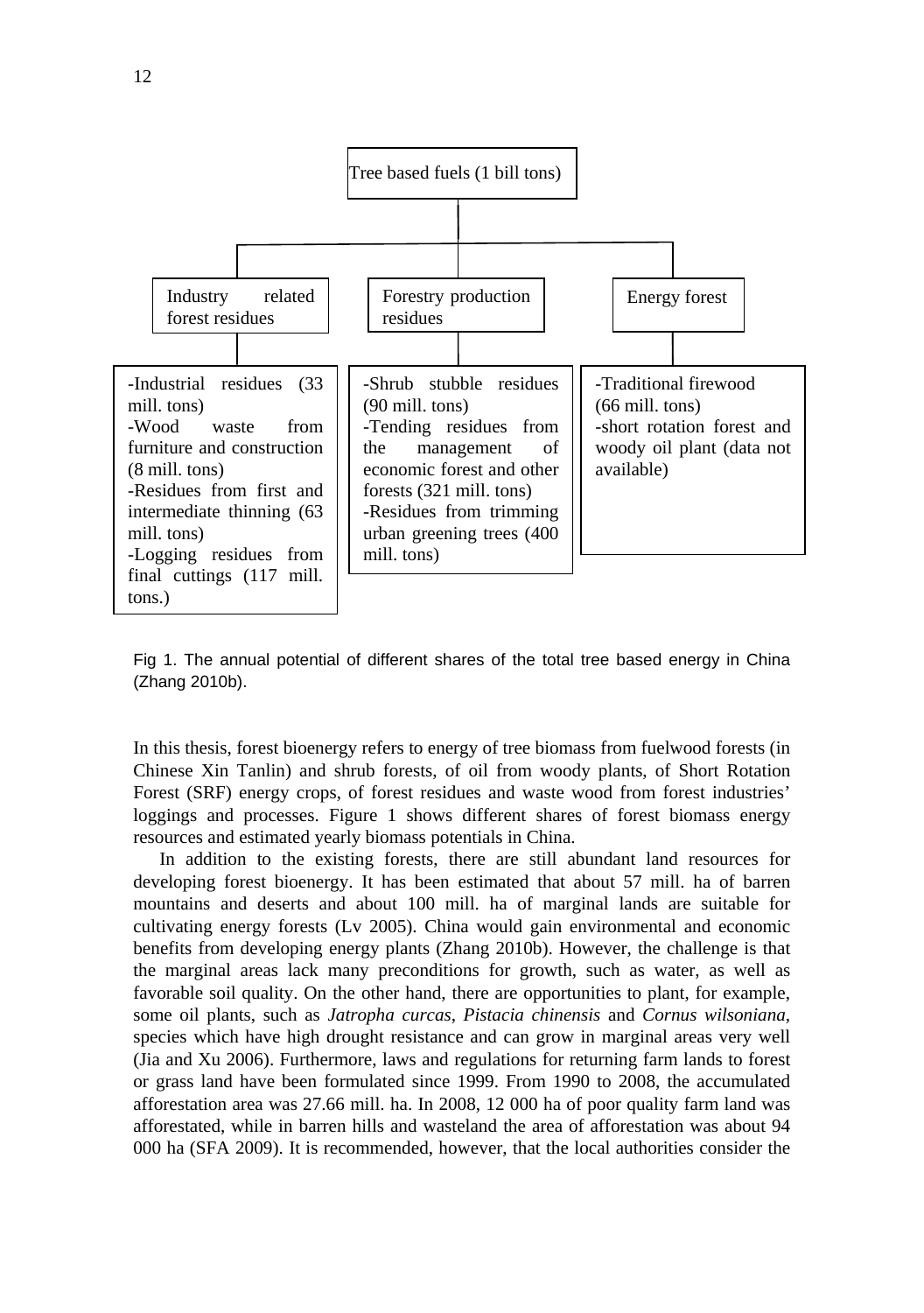local conditions and then adjust measures to local farmers for cultivating plantations for energy purposes, if not this seriously jeopardises the sustainability of the continuous incomes from farming (Li 2005, Jia and Xu 2006).

#### **1.3 Current development of forest bioenergy in China**

Since the 1960s the Chinese government has paid a great deal of attention to the development of forest bioenergy. However, the development was slow. In the 1980s, energy use in rural areas was increasingly emphasized in developing efforts (biogas and fuelwood). In 2005, with the establishment of the Renewable Energy Law, the development of forest bioenergy entered a new era. In 2006, the National Long-term Scientific and Technological Development Plan and Bio-industry Development Program was introduced focusing on the development of bioenergy. Subsequently, the " $11<sup>th</sup>$  Five-Year Plan (2006-2010)", National Support Plan, High-tech Development Plan, and High-tech Industry Development Plan were all emphasizing the research and development of bioenergy. In addition, the State Forestry Administration (SFA) included the development of forest bioenergy in the  $11<sup>th</sup>$  National Forest Development Plan and prepared the National Energy Forest Construction Plan. In 2007, the Chinese government released the Medium and Long-term Renewable Energy Development Plan and in this plan the goal of developing bioenergy was formulated (NDRC 2007b). Furthermore, the Ministry of Finance (MOF), NDRC, and SFA launched a tax policy to support the development of bioenergy and bio-industry (Sun et al. 2010). The above mentioned policies and strategies provide theoretical and somewhat practical basis of forest bioenergy development in China.

 There is over 10 years' experience of exploitation of briquettes and well-developed production technologies are available. The main feedstock for briquettes are agricultural residues, such as straw and forest residues. The briquettes are used for household cooking and heating. The use of briquettes as a replacement for coal does not necessitate the modification of the original stoves. Additionally their energy efficiency may be over 90% (Sun et al. 2010). However, biomass briquetting technology is in its early stages. The industry chain of technology and devices is incomplete, the investment and the cost of briquetting production are very high. Therefore, the development is restricted by the technology (Wu et al. 2010).

China produced the third largest amount of biofuels<sup>3</sup> in the world in 2005. In 2006, the NDRC set a target of meeting 15% of the nation's transportation energy needs with biofuels by 2020 (NDRC 2007b). At the start of 2009, the country's ethanol projects (in the provinces of Heilongjiang, Jilin, Henan, Anhui, Guangxi, and Chongqing) had a total capacity of 2.2 mill. metric tons. China's push on biofuels is focusing on production made from non-food feedstock such as waste oil, vegetable oil and Jatropha seeds (The Biofuels market in China 2010). The central government has given significant freedom to local governments to offer subsidies to biofuel companies (GSI-China 2008).

 $\overline{\phantom{a}}$ 

<sup>&</sup>lt;sup>3</sup> Biofuel refers to liquid renewable fuels such as ethanol and biodiesel that can be a substitute for petroleumbased fuels.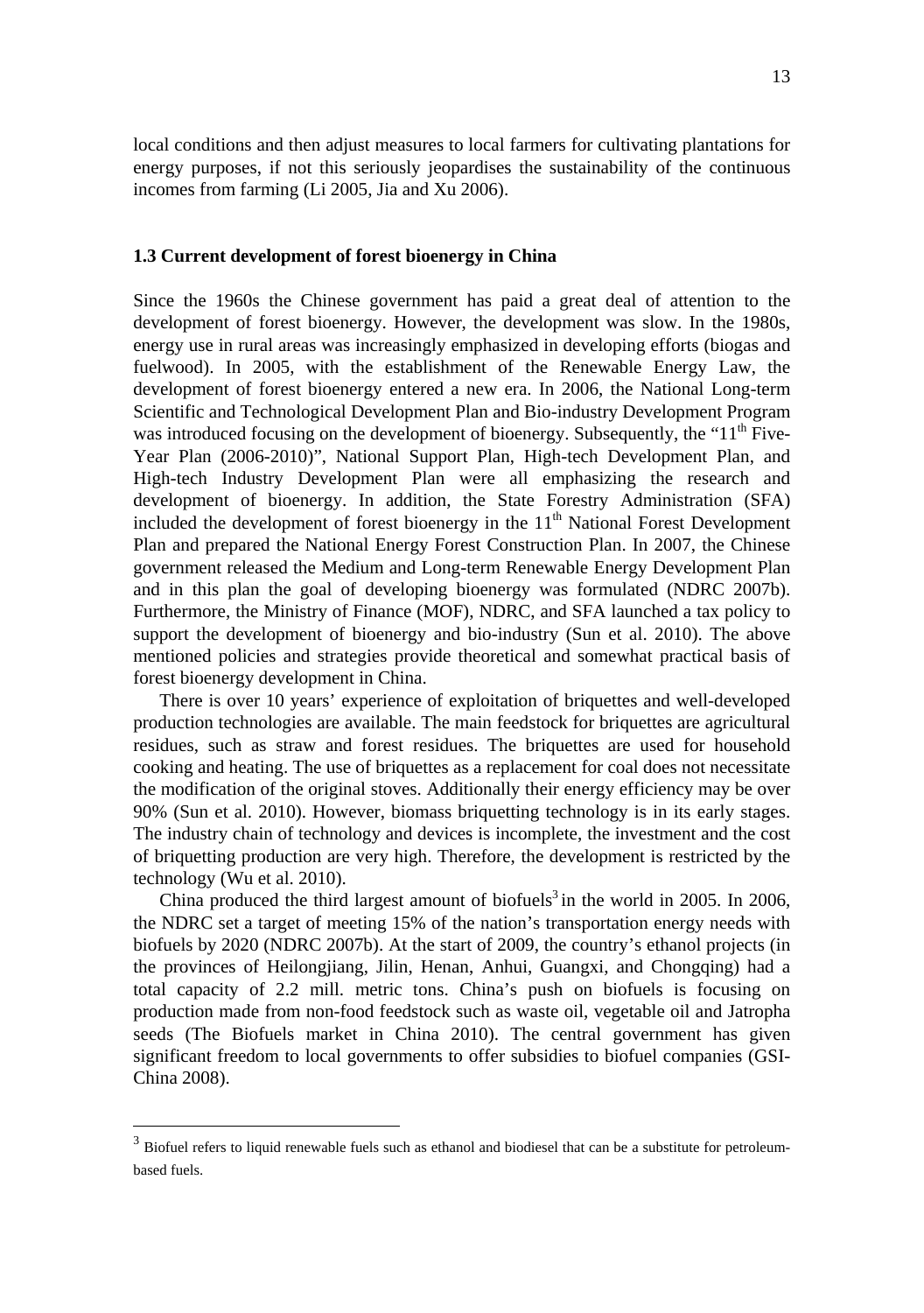The development of forest bioenergy for modern conversion (such as producing liquid biofuels) in China is in an early stage. There are barriers in the development of forest bioenergy technologies (Table 3). Although, some of the technologies started very early, bioenergy and forest bioenergy technologies are still in the research and development stage, pilot and demonstration stage, or in the early commercialization stage (Zhang et al. 2009b).

| <b>Type</b>                                                     |                        | Start time                                                                                                                                                                  | Major problems                                                                                                                                                 |
|-----------------------------------------------------------------|------------------------|-----------------------------------------------------------------------------------------------------------------------------------------------------------------------------|----------------------------------------------------------------------------------------------------------------------------------------------------------------|
| <b>Biomass</b><br>generation<br>cane bagasse and<br>rice husks) | power<br>(Sugar        | Research started in the 1960s.                                                                                                                                              | Low generating efficiency and<br>poor reliability of the device.                                                                                               |
| Bioethanol<br>sorghum<br>cellulose<br>materials)                | (sweet<br>and<br>based | Research started in the 1930s.                                                                                                                                              | Storage and pretreatment of<br>feedstock.<br>Low conversion rate and high<br>consumption<br>in.<br>energy<br>production process.                               |
| <b>Biodiesel</b><br>(Jatropha)                                  |                        | experimental study of<br>The<br>diesel<br>produced<br>from<br>vegetable oil started in 1981.<br>scale production of<br>Large<br>biodiesel started in early 21st<br>century. | production<br>Mass<br>and<br>collection<br>mechanized<br>οf<br>Jatropha<br>crops; effective<br>utilization of residues. Supply<br>system has not been secured. |

Table 3. Current progress in bioenergy technology research in China based on Zhang et al (2009b) and Wu et al (2010).

Furthermore, the public's awareness of the development and use of forest bioenergy is low. Although people's environmental awareness is increasing, the transition from traditional to modern use of biomass will likely take a long time (Gan and Yu 2008). Moreover, the many important aspects and functions of forest bioenergy, such as reliability and sustainability, have not been tested or recognized (Xu and Wang 2006). The policy of forest bioenergy in terms of price mechanism, tax policy, feedstock supply and bioenergy product markets have not yet been really formed (Liu et al. 2009). The future of bioenergy and forest bioenergy development is largely determined by effective and adequate dissemination of knowledge and information.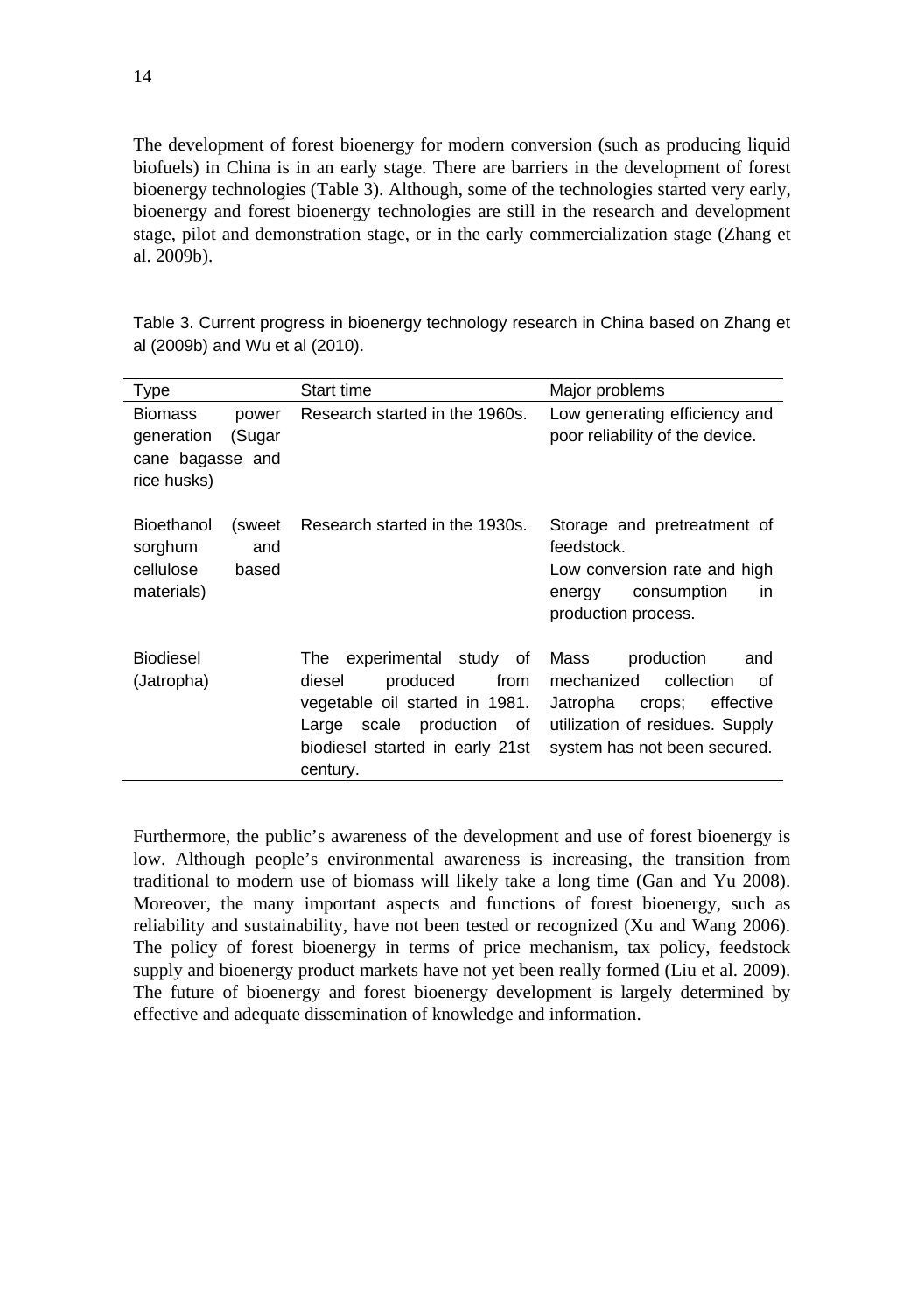#### **1.4 Public acceptance and perceptions on bioenergy issues**

The development of forest bioenergy is becoming increasingly embroiled in controversy, just like the development of bioenergy in general and wind energy globally (Ek 2005, Agterbosch et al. 2007). For example, a variety of problems which may have social impacts, including water pollution, higher food prices, soil erosion and deforestation have been discussed in the Internet, television and scientific journals (Lunnan et al. 2008, Delshad et al. 2010). Most of the related literature shows that public knowledge relating to green energy is limited (Gossling et al. 2005, Delshad et al. 2010, Stidham and Simon-Brown 2011, Monroe and Oxarart 2011). Regarding biofuels, one study conducted by Van de Velde et al. (2009) found that public perceptions of biofuels do not correspond with the everyday life. Most participants in the study considered that they lack information on biofuels (Van de Velde et al. 2009). Despite the lack of knowledge, the public still want to be a part of the planning process. However, public acceptance and support are key factors in implementing forest bioenergy programs.

 A lack of public acceptance of products of forest bioenergy is an obstacle to its development. This is a very common issue on a global level. Bioenergy and especially forest bioenergy development in China might face the same problems. It is necessary to study the social attitudes and how and from where public receive knowledge regarding forest bioenergy in its early stages. This may guarantee the success of biomass development strategies and further develop the decision-making process, including assuring the applicability of the results. On the basis of understanding the stakeholders' attitudes and knowledge, it is possible to accurately define the constraints, and consequently to identify the ways to overcome them. It can be assumed that, for example, improved understanding of modern applications of forest bioenergy and of the consequential benefits for the global climate can improve the social acceptance of the new ways of using forest bioenergy.

#### **1.5 Theoretical framework**

#### *1.5.1 The interrelations among knowledge, perceptions, and attitudes*

The development of a new industrial sector such as the renewable energy sector needs a strong commitment from society. In the societies based on technological and social innovations, knowledge, perceptions and attitude should be studied while citizens are taking steps towards acceptance of a new concept. Modern knowledge societies face complex challenges and rapid changes in technology. These changes influence people's understanding of science and culture (Beck 2009). Knowledge is also required because new technology helps to construct very complex systems which are abstract from the everyday users' perspective (Giddens 1990). Problems caused by the uncertainty regarding how the systems work and what are the long-term effects of technologically reasoned new solutions are very acute in the current society. Knowledge is demanded both to serve the development of technology, and as a tool for economic growth. Its role is also important in monitoring the social consequences of the technological progress for the collective decision making processes (Beck 2009)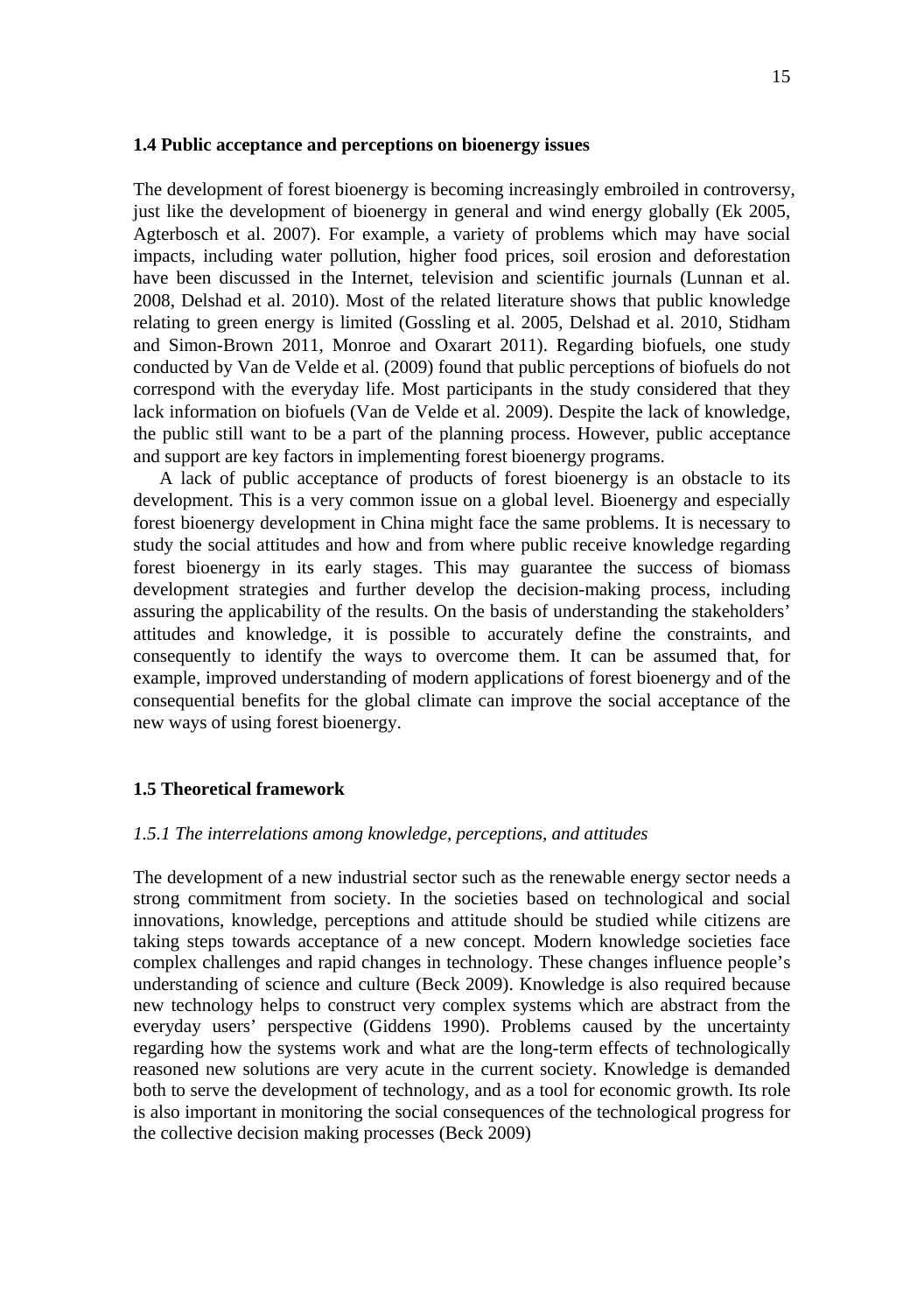Knowledge is generally defined as a construct formed by numerous interlinking intellectual components. According to Abhary et al. (2009) it is an "*established system of relations, which survives by being shared with more than one person*". On environmental issues, knowledge requires citizens to take interest, understand and discuss scientific matters in order to be able to have interaction with the environment, in addition to it being good regarding their own health and well-being (Bal et al. 2007).

Perceptions are a part of the process of developing the awareness and understanding with respect to the environment. This process is also leading to the state of organized and interpreted knowledge. Perceptions are influenced by knowledge but also beliefs. Perceptions occur also when you apply your experience to interpret sensations (Kasschau 1980).

Attitudes are based on values together with knowledge and perceptions and have feelings and willingness to do something. Environmental attitudes refer to an intention to show consistency regarding certain environmental phenomena (Kotchen and Reiling 2000).

Previous studies have reported that there is a significant relationship among attitudes, perceptions and knowledge (Prokop et al. 2007). In a knowledge society, knowledge strongly influences the formation of perceptions and attitudes are mainly originating from perceptions. Different stakeholders' knowledge of, perceptions of and attitudes towards renewable energy such as forest bioenergy are preconditions for people's acceptance of the value chains which are producing various forest bioenergy products. Stakeholders' knowledge, perceptions and attitudes (KPA) will influence the policy making and implementation in a society. In this thesis, knowledge, perceptions and attitudes form the core concepts. On the basis of the stakeholders' response, it is a challenge to try to find out how KPA are expressed among the selected groups and how KPA may influence the policy making in the forest bioenergy sector in China.

#### *1.5.2 Sustainable development*

The societies of today are meeting the challenges of development by applying the concept of sustainability that was proposed, for example, by the Brundtland Commission in 1987 (WCED 1987). There are many definitions about sustainable development, however, in this thesis sustainable development refers to "*development that can meet the needs of the present generation without compromising the ability of future generations to meet their own needs*" (WCED 1987). Generally speaking, sustainability is comprised of four dimensions: environmental, economical, cultural and social (Rogers et al. 2008). Environmental sustainability is the process of making sure that current human processes of interaction with the environment are pursued with the idea of keeping the environment as perfect as naturally. In practice the aim is to reduce pollution, the exploitation of the natural resources, and maintain the stability of ecosystems. Economic sustainability aims to increase of per capita income including a basic equality and to improve the standard of living of the local population. At the same time it should be possible to reduce energy dependence and diversify the energy sources to guarantee the needed supply. Social and cultural sustainability include, for instance, such aspects as the achievement of peace and social cohesion, stability, social participation, respect for cultural identity and institutional development (Rio and Burguillo 2009).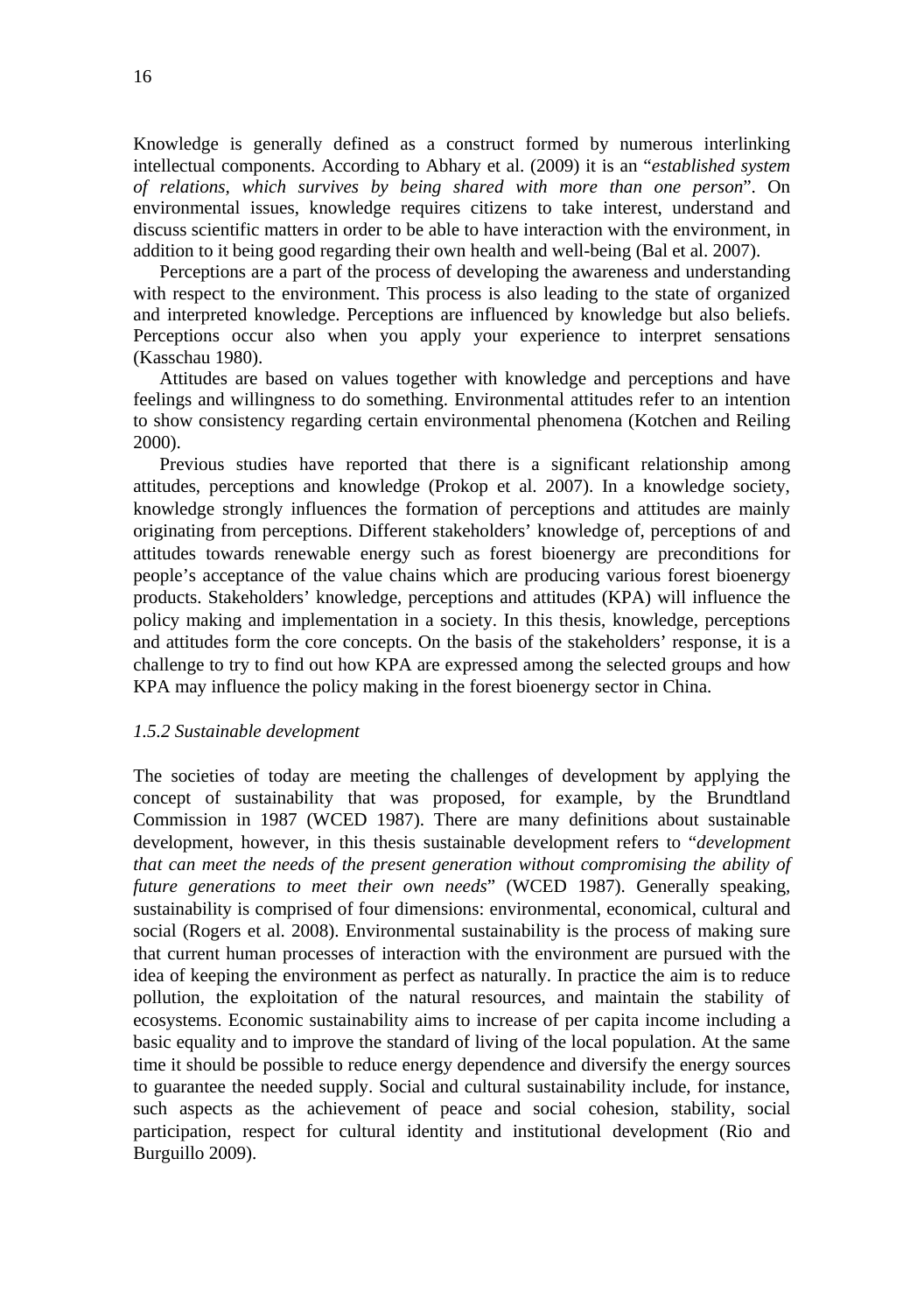With the development of the concept of sustainability, the theory and concept of ecological modernization (EM) was created. It has been one of the most central environmental discourses since the 1990s (Andersen and Massa 2000). The concept of EM provides tools to solve ecological crisis and to redirect environmental policy making, for instance. The theory argues that the central institutions of modern society can be protected with the avoidance of ecological crisis. The perspective of EM is to offer a constructive approach to deal with environmental problems and EM is a theoretical and practical guide to an appropriate response to environmental challenges. EM has concentrated on the potential for environmental reform at the meso-level covering national government, environmental movements, enterprises and labour organizations while the sustainable development deals with the environmental problems from the international scale to the local (Gibbs 1998). The basic argument of EM and the environmental sustainability is similar and they aim to solve ecological crisis and assist with the environmental policy making (Langhelle 2000).

The third concept that was developed in 1980s is the industrial ecology (IE). There are two important factors of IE, one of which is the connection between the industrial system of humans and the natural ecosystems, the other is the primary goal of IE to strive for sustainable development at all levels from global to local (Snäkin 2003). According to it, industries could follow ecological processes and structures in planning and implementing new technologies. The concept of industrial ecology has influenced the development of quality assessments and standards. Thus also the development of forest bioenergy value chains will benefit from the theory of industrial ecology.

The principle of sustainable development was introduced in China in late 1980s. The first draft of China's Agenda 21 was completed in 1994 not long after the United Nations Conference on the Environment and Development (UNCED) in 1992 (Klawitter 2004). China's Agenda 21 was completed with the support of the State Planning Commission, the State Science and Technology Commission, and more than 300 experts. In the Agenda 21, China's sustainable development strategies and policies were clarified (ACCA21 1994). China's Agenda 21 can be categorized into four parts to coordinate the development of economy, society, resources and environment. These parts formed the key strategy and policy of sustainable development, while taking into account sustainable social development, sustainable economic development, rational utilization of resources and environmental protection (ACCA21 1994). The work for introducing the concept of sustainable development will be utilized when various forms of renewable alternative energies are developed in the different regions of the country. Especially, while China is facing problems of energy security, it is essential to integrate energy strategy with environmental, economic, cultural and social aspects for improving the country's sustainable development (Ma et al. 2011).

With the emergence of sustainable forest management (SFM) from UNCED in 1992, the relevant principles to forest bioenergy rose gradually. For example, the Ministerial Conferences on Protection of Forests in Europe (MCPFE 2011) stated that *"the extraction of forest bioenergy should comply with the principles of SFM to maintain forest productivity, health and vitality, and the protective functions of forest in relation to adjacent ecosystems".* This has been concretized by forming the Forest Sector Technology Platform of the EU (Forestplatform 2011).

Forest biomass is increasingly considered as sustainable energy. However, the use of biomass is doubted by several scientists in different fields. The doubts are related for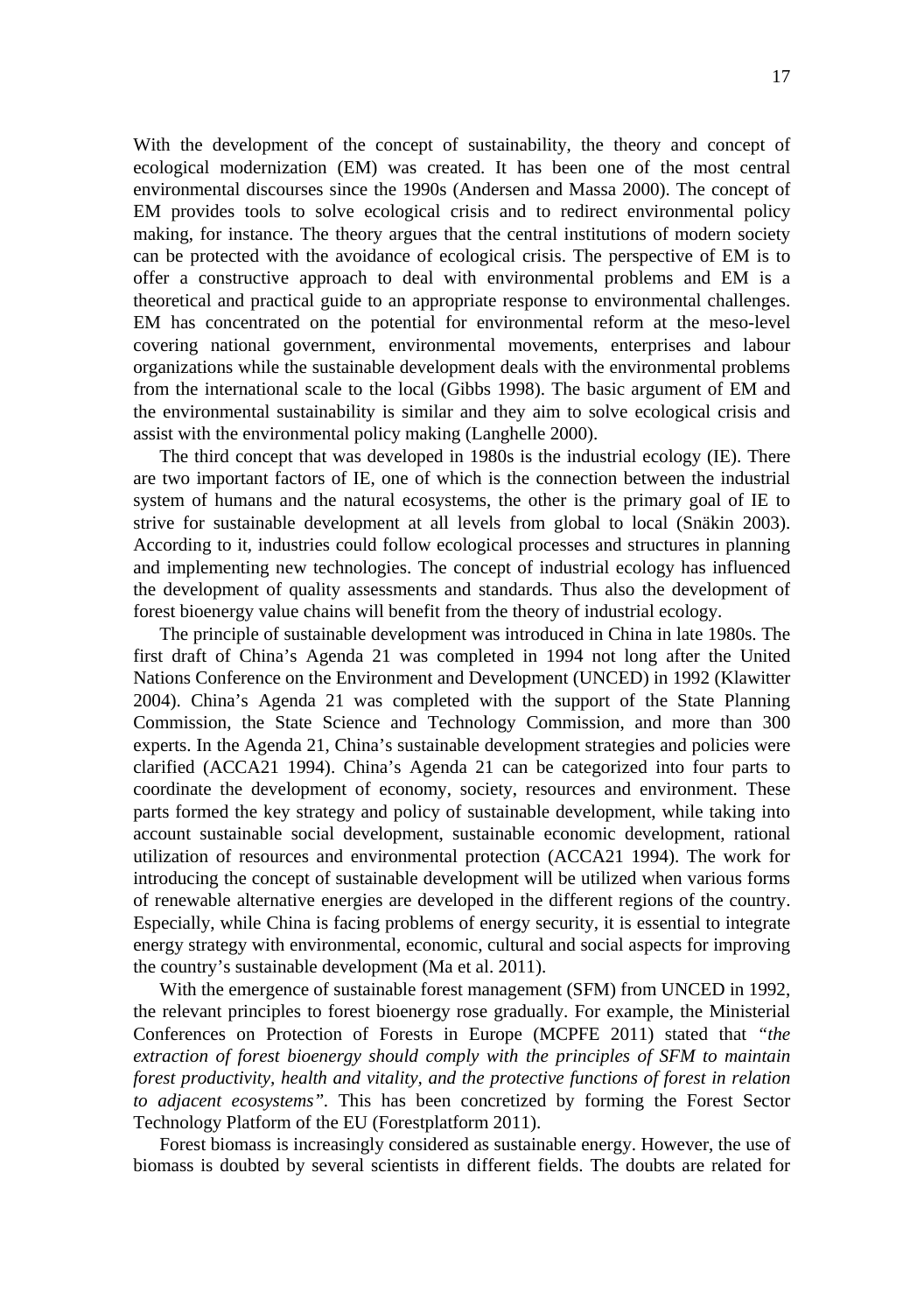example, to the continuing disappearance of tropical forest, forest or peat land conversion to biofuel production resulting in the immediate negative carbon balance, and even the increasing price of food has been seen as a consequence of the development of biofuels (Finco and Doppler 2010, Dam et al. 2010). The environmental consequences of various kinds of bioenergy on life-cycle basis are different. For instance, the differences between forest and agriculture based bioenergy has to be studied properly when advantages and disadvantages are discussed. The development of forest bioenergy must be managed in line with the principles of sustainable development. However, the values are not easily balanced. The realization of this depends on the support and input of all relevant stakeholders' participation in decision making and needs a synthesis operation through legislation, certification, recommendation, and guidelines at different levels (Lunnan et al. 2008). Various benefits will be gained from the participatory process, which includes the assessment of the public's knowledge, perceptions and attitudes and which ones increase the social understanding and acceptance of the bioenergy products.

#### *1.5.3 Forestry stakeholders analysis*

There are many research works discussing how to solve technological and societal controversies in forest bioenergy planning, production and use and how to promote more transparent and inclusive solutions (van der Horst et al. 2002). A dialogue is needed between the various stakeholders who are participating in the many activities of the value chain. Understanding of the stakeholders' interests and competence to facilitate energy policy implementation may help to guarantee many environmentally important issues such as protection and proper social development.

The whole stakeholder system includes authorities (central, provincial, county, township, village), experts, large state-owned energy producing companies, small local energy producing companies, contractors, investors, consumers and energy sector labourers. Among these experts, also policy-makers and customers together play key roles in the development of the forest bioenergy sector. The dissemination of reliable information and knowledge from various stakeholders provide a basic support for the acceptance of forest bioenergy in society. On the basis of academic experts and professionals' scientific and practical evidences, it can be concluded that the suitable and practical regulations and rules can support the implementation of the bioenergy promotion related projects (Dwivedi and Alavalapati 2009, Stidham and Simon-Brown 2011).

With the rapid development of the society and radical socioeconomic changes, the Chinese central government has undergone a remarkable transformation since the early 1990s. The government has been trying to become increasingly functional with transparency, responsibility and justice (Li 2009). For example, stakeholders in the society have started to take active roles in information dissemination. Comments of experts and professionals on different problems caused by the technological development and its side-effects such as air pollution, decreasing environmental quality, energy security, conflict between food and biofuels, have increasingly appeared in the Internet, television and other media.

Academic experts who work in research institutes or universities provide the Chinese society with knowledge that is an important resource for democratic policy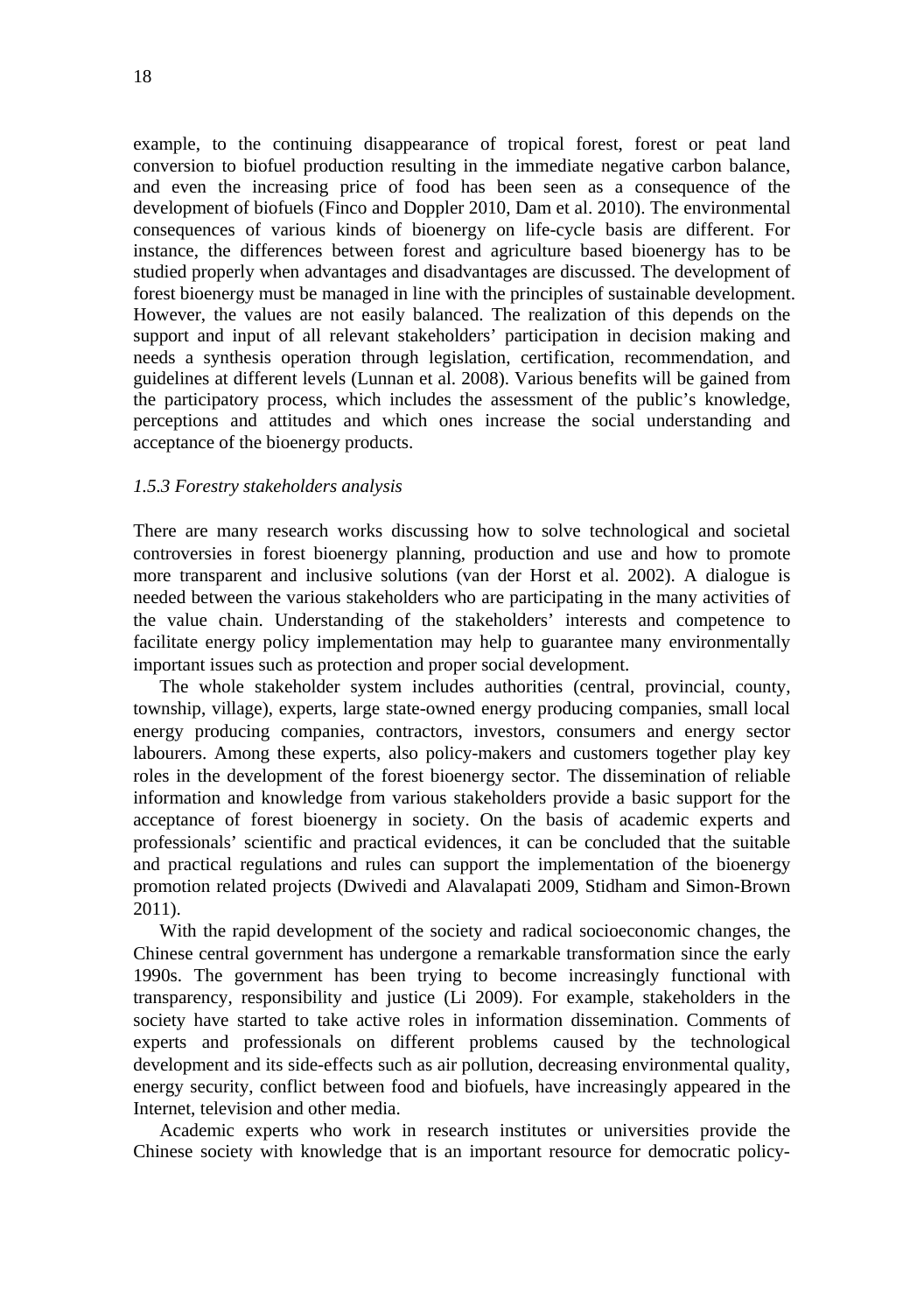making when promoting technological development, as well as by reasoning its acceptance (Pregernig 2000). The open-minded and versatile experts' knowledge has also a significant role when critically analyzing backlashes caused by the utilization of technological inventions without taking the long-term impacts on the environment into consideration.

In China where forests are principally owned by the state, professionals working in the field organizations play a key role in the decision making and knowledge dissemination in the development of forestry. Stakeholders, such as farmers, need advice from professionals when making practical decisions regarding management, and therefore the importance of the professionals has to be increasingly highlighted (Hamilton et al. 2006, MacDonald et al. 2010). Experts and professionals can offer scientific knowledge and practical guidelines of forest bioenergy for future development strategies. Similarly, the education sector plays a significant role in the development of China's civil society (Li 2009). Thus the central government and regional authorities are investing increasingly in education. The role of young people, including higher education students, as future experts, consumers and decision makers can be regarded as significant. Their consuming decisions influence on market development and their attitudes indicate how the energy markets will likely develop.

#### *1.5.4 Internet representing the modern media*

Since the early 1990s, the Internet has been growing rapidly throughout the world. It is in many ways having a profound impact on our social and cultural lives (CASS 2003). Compared to the global growth of the Internet, it has become an effective information medium for the Chinese public since it was introduced in the 1995. Since 2000, the Internet has grown into a powerful platform to disseminate government information and to allow the public to express their opinions (CASS 2005). In 2000, Chinese language search engine for websites, "Baidu", was created. "Baidu" has a similar function as "Google" (Baidu 2011). The Internet has the ability to reach large audiences and promote interaction between the public and the government. It is popular not only with the public, but also attracts the scientific community to release and discuss research findings. It is an effective tool for disseminating information and it can have a strong influence on the public's perceptions and attitudes toward the environmental issues (CNNIC 2008). China's online environmental communication has expanded with the growth of the Internet population and with increasing interest in environmental issues (Yang 2003). Both central and local governments in China use the Internet to disseminate knowledge and information about the development of renewable energy (NPC 2005, MOA 2007). The development of bioenergy has been discussed in the Internet rapidly since 2000. However, in China there are hardly any or none scientific studies done concerning the content of information or knowledge dissemination in the Internet. Therefore, due to the characteristic of the Internet and its possible influence on the development of bioenergy, the Internet based news articles were chosen as the research target.

Figure 2 presents the overview of this study. Academic experts, university students and forestry professionals were chosen to be the studied stakeholder group. The Internet plays an important role as an information dissemination and discussion platform among the stakeholders. The stakeholders are related or affecting the future development of forest bioenergy. In this thesis, four sub-studies investigate the stakeholders' perceptions of FBE development in China.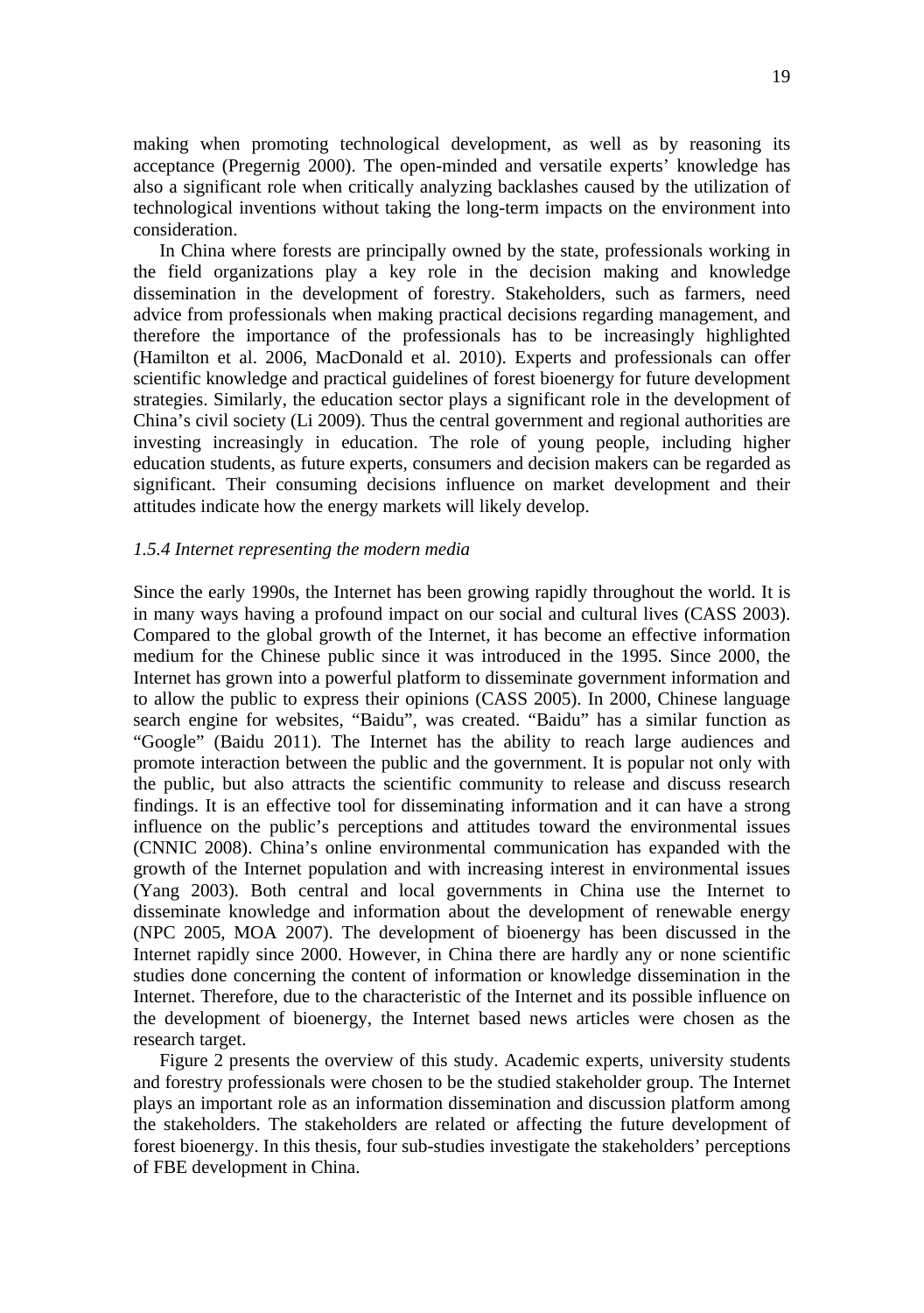

Figure 2. General layout of the thesis

## **2 RESEARCH OBJECTIVES**

Forest bioenergy is identified as one source of alternative energy for mitigating climate change, promoting the environmental sustainability of the energy and forestry sectors. Although the Chinese government has put great emphasis on the development of forest bioenergy, its progress has been slow and its modularization is in the initial stage. There is a need of a strategy which supervises the development direction of FBE in China. The research question is regarding how Chinese forestry stakeholders perceive, discuss and project forest bioenergy in Chinese energy market and how stakeholders use the Internet to maintain their dialog. The reasons for and against the use of FBE among different stakeholders are examined by focusing on attitudes, perceptions, knowledge and information. Moreover, the main objective of this thesis is to focus on how forest sector stakeholders (including academic experts, college students and professionals) are realizing bioenergy related development and are interplaying in the policy development and implementation in the country. This thesis consists of a media study (the Internet) and three studies on stakeholders' perceptions, knowledge and attitudes.

The answers are approached in the internet based articles, a Delphi survey and questionnaire surveys. The basic research question has been approached in four papers, and each of them has its own specific research question:

 In paper I, how the government and the public discuss bioenergy by using Internet platforms are examined. Additionally, what kind of information the platforms provide about the utilization of renewable energy and especially bioenergy are investigated;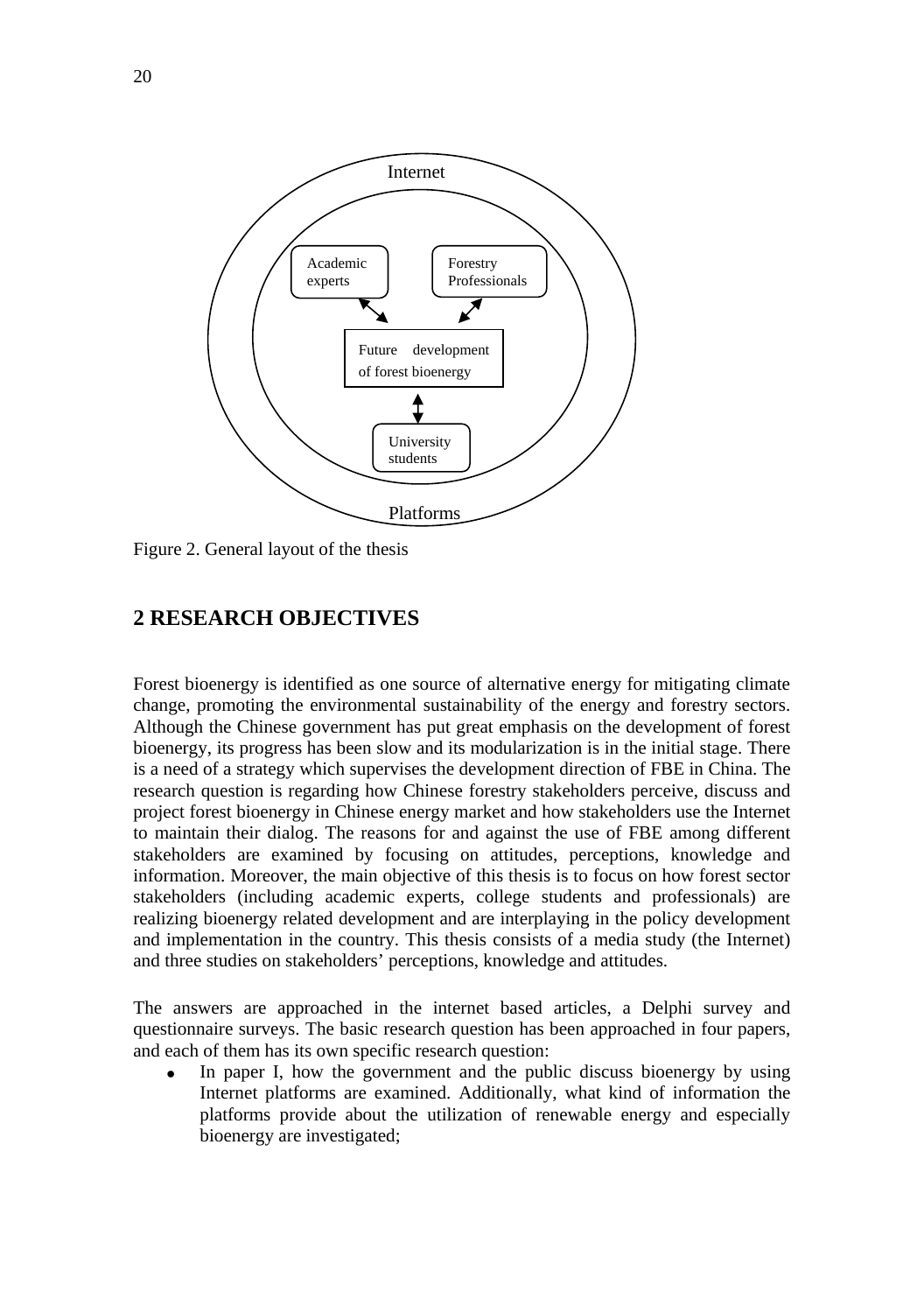- Hypothesis 1: Whether the Internet platform plays an important role in forest bioenergy information dissemination in China.
- In paper II, the current situation of the forest bioenergy development in China is assessed (the research questions are related to the opportunities and barriers to converting forest biomass to energy and the potential recommendations to enhance bioenergy development);
- In papers III and IV, different stakeholders' knowledge and sources of information about bioenergy, especially forest bioenergy, are examined;
- In papers III and IV, different stakeholders' energy practices in everyday life, future energy preferences and perceptions of and attitudes towards forest bioenergy in China are identified;
- In papers II-IV, whether there is consensus among different stakeholders concerning forest bioenergy development potential trends in China is examined.
	- Hypothesis 2: Whether there is consensus or differences among stakeholders concerning forest bioenergy development potential in China, regarding their knowledge, perceptions and attitudes towards the development of forest bioenergy in China.

## **3 MATERIALS AND METHODS**

### **3.1. Content analysis**

 $\overline{\phantom{a}}$ 

The first stage of the study focused on how the government and the public discuss bioenergy using the Internet and what kind of information about bioenergy is provided by the Internet (Paper I). The study material was collected using a content analysis of news articles, Internet pages related to energy, renewable energy, and especially, bioenergy. These news articles were analyzed mainly because they illustrate relevant issues for the study, such as, the advantages or disadvantages of using bioenergy, and their prevalence in China. Moreover, the Internet is not only used by the public to discuss the viability and feature of bioenergy products, but also provides successful examples and a number of government policy documents which are conducive to the development of FBE.

In total, 19 platforms related to the study topic were identified (see Paper I, Table 1). From these 19 platforms, www.china5e.com was selected for a detailed analysis. There were three reasons for the selection of this site. Firstly, it has a large database and a relatively broad variety of news articles covering different types of energy sources from traditional energy to modern bioenergy. Secondly, the website contains articles from 2001 to the present date. As a result of the temporal depth of the archive, it is possible to trace the energy policy changes and developments in China. Third, the netizens<sup>4</sup>, who daily visit this website, about 50 000 Internet Protocol addresses, make www.china5e.com the most frequently visited energy portal in China.

<sup>&</sup>lt;sup>4</sup> China Internet Network Information Center defines the netizen as any Chinese citizen aged 6 and above who have used the Internet in the past half a year.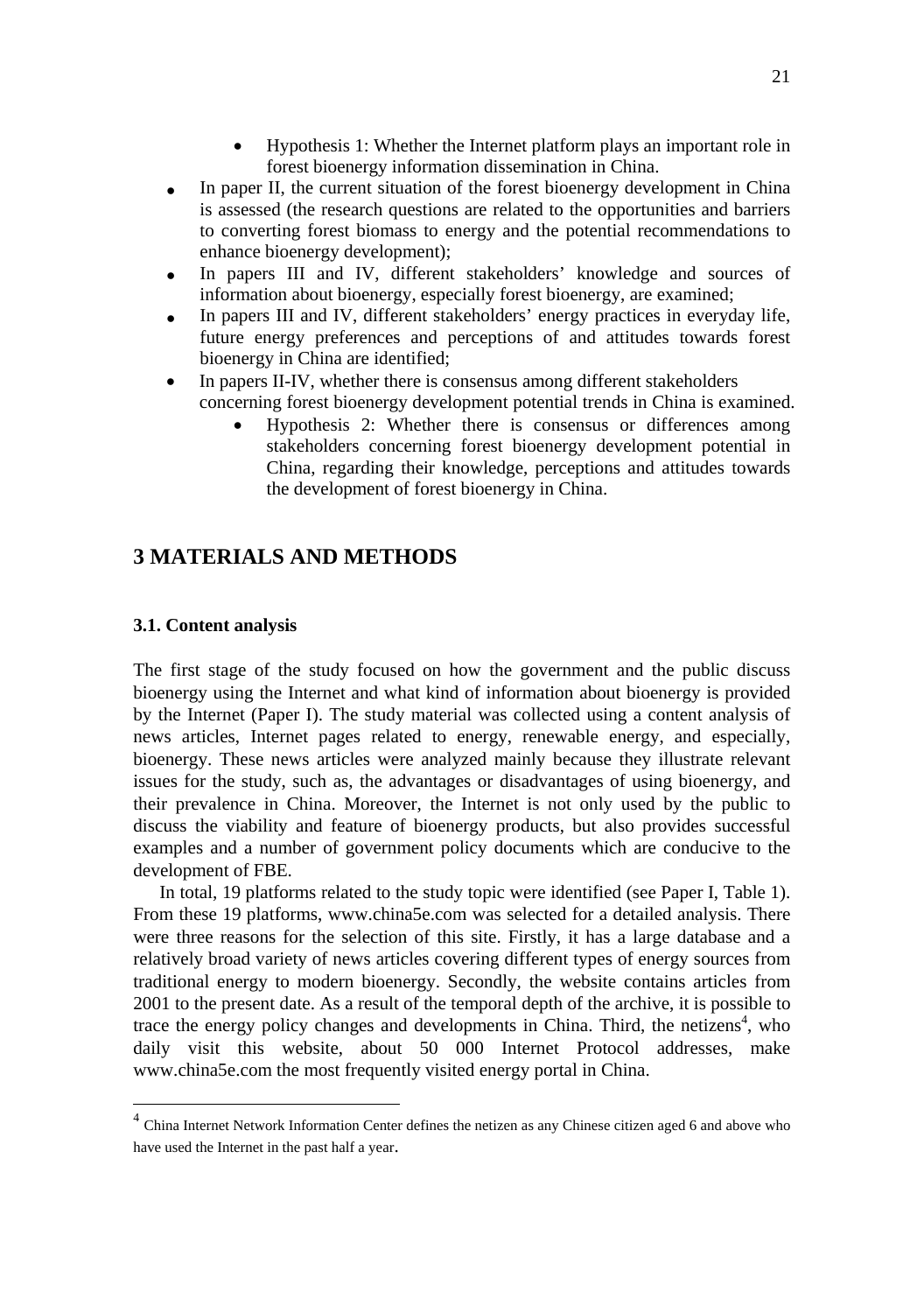In this study, news articles were selected according to their energy types (such as hydro power, wind power and ethanol). Altogether 2806 news articles from www.china5e.com over a 7-year period from 2001 to 2007 were identified. These were 639 bio-diesel articles, 1477 ethanol articles and 690 biogas articles.

In order to identify and classify the contents of the articles, some categories and subcategories were generated:

1) Platforms: When established, creator, subject, focus themes and English version of the platforms.

2). Samples of news articles: Bio-diesel, ethanol and biogas articles were chosen as the research samples.

3) Temporal variation of the number of articles on bio-diesel, ethanol and biogas and corresponding policy issues: total annual number of articles to measure the change of news.

4) Content of the articles: The overall view of each article was evaluated and grouped into positive and negative categories. A news article was classified as "positive" if the majority of the statements used in that article were in favor of bioenergy and its benefit to human beings. Similarly, an article was classified as "negative" if the article mainly talked about the disadvantage of the bioenergy and the negative consequences of its use.

5) Percentage of articles on geographic feature: the sub-categories were China and other countries.

6) Themes: the articles were classified into one of the following five themes:

- 1. Ongoing Project and program: the ongoing bio-diesel, ethanol and biogas projects, or the government decision on establishing bioenergy demonstration sites. Examples: bio-diesel project in Nanhe (2006-09-06); bio-diesel project in Shenyang (2006-10-17).
- 2. Discussion: the advantage and disadvantage of bio-diesel, ethanol and biogas, how the public evaluates the bioenergy product, and the forecast of bioenergy development. Examples: bio-diesel becomes the economic new beloved (2007- 04-28); in early 2008, and there may be a shortage in supply of bio-diesel in Brazil (2007-09-27).
- 3. Technology: the new technology development and new product and bioproduct sources. Examples: new bio-diesel technology is created and developed by Tsinghua (2007-07-26); new technology of extracting bio-diesel from oak is developed by Shaanxi (2007-11-27).
- 4. Factual narrative: the basic conception of bio-diesel, ethanol and biogas, and the development narrative. Examples: what kind of green energy can be the source of bio-diesel (2004-04-27); what is bio-diesel (2005-07-22).
- 5. Solution and suggestion: the government strategies and related policies which are made for the development of bioenergy. Examples: China adopts strategic measures to enhance bio-diesel industrialization (2006-03-14); China Petrol increases the productivity of diesel and National Development and Reform Commission (NDRC) will produce a new policy on bio-diesel (2006-08-21); the Chinese government starts controlling converting rapeseed into bio-diesel (2007-10-12).

It should be noted that many of the studied articles address more than one of the aforementioned topics. One article might be coded into two (or more) categories (or sub-categories) in the content analysis.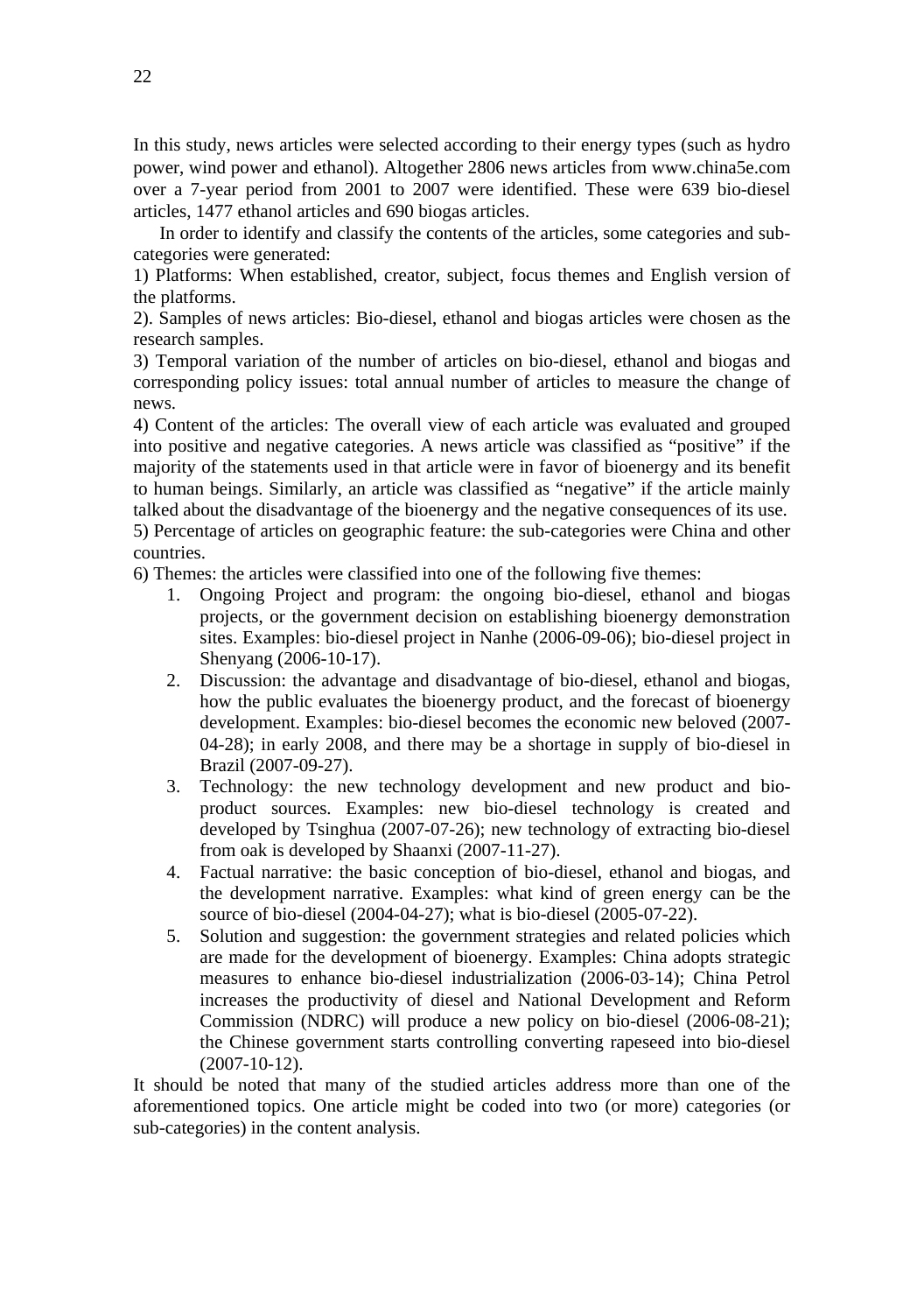#### **3.2 Delphi survey**

The second stage of the work involved a two-round Delphi survey (Paper II). This was conducted in seven sites with sixty-one academic experts (scholars working in the Universities or research institutes in China and are responsible for academic research) (Paper II, Figure 1). These academic experts work at universities and research institutes in China. They have published articles related to bioenergy in international scientific journals, such as Energy Policy, Biomass and Bioenergy, and Applied Energy. Their main research topics were the sustainable development of forest bioenergy and its assessment in China. The experts were identified by studying the pertinent forest bioenergy publications and the latest forest bioenergy conference participation lists (conference on biorefinery technologies and industrialization, 2008, Xiamen (www.xdhg.com.cn)). The whole group was chosen to represent all relevant fields of national level academic expertise. All selected experts have participated in the development of FBE, however, most of them were not only limited to FBE. All the selected experts fulfill the criteria that the expert should have forestry as first bachelor degree. The experts, who are from diverse geographic regions, provide a broad representation of the expert judgment. The responding experts were between 30 and 60 years old, and 87% of the respondents were male. The researchers were working in the field of renewable energy related biology, ecology and environment, wood sciences, forest policy and economics, and energy and renewable energy. Furthermore, 36% of the respondents have been working for more than 20 years in research.

#### **3.3 Questionnaire surveys**

The third stage involved an on-site survey study with structured questionnaire which was carried out at the Northwest Agriculture and Forestry University (NWAFU) in Shaanxi Province, China, in March 2009 (Paper III). The survey was conducted in the class during lecture hours. A stratified random sample of students at the University of Agriculture and Forestry was surveyed. NWAFU is a comprehensive university with a strong specialization in agriculture, forestry, and related sciences. NWAFU is one of the top rated high level institutions for modern agricultural education in China, the only agriculture and forestry university in Shaanxi Province, in addition to being one of the leading universities (the highest rank of 38 universities) in the country. In total 464 questionnaires were delivered, with 441 students replying (response rate of 95%). The students' background was divided into two groups: the first group with background in forestry and agriculture consisted of 245 participants, and the second group with other academic backgrounds (including food sciences, biology, humanities, economics, ecology, water resources and architectural engineering) consisted of 195 participants. One respondent did not give their academic background, and was excluded from the calculations.

 Similarly, the fourth stage of the study involved a survey with structured questionnaire. The survey was carried out during the two training courses organized by the State Academy of Forestry Administration (STAFA) in 2010 (Paper IV). The questionnaire was addressed to professionals (working at the provincial forestry bureau and are responsible for forestry extension and policy making) who participated in a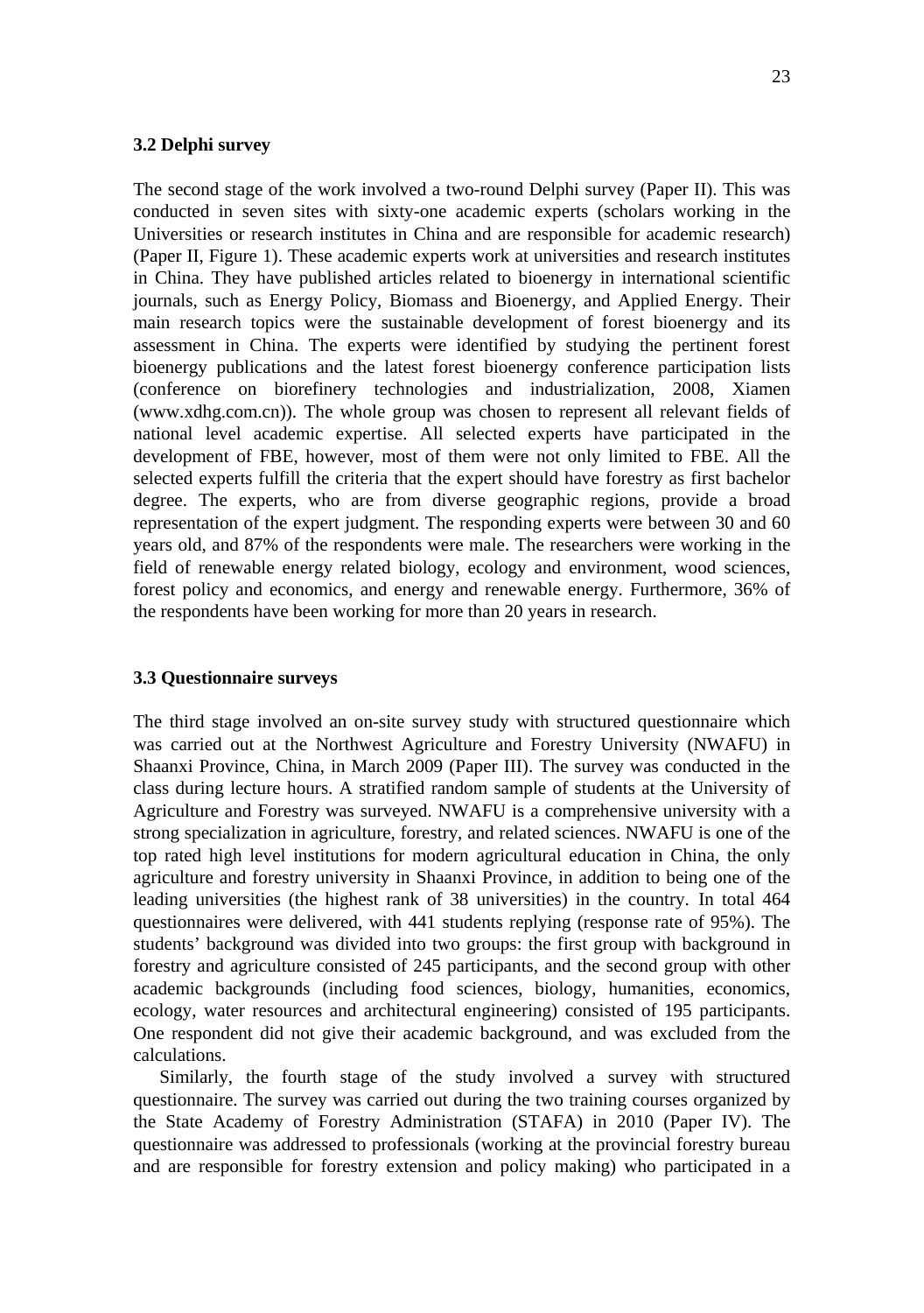short-term training course in June and July. A total of 120 questionnaires were distributed, with 74 of the participants completing the survey (62% response rate). The respondents located in four regions of China, Xinjiang, Chongqing, Fujian and Zhejiang. From the view of the whole county's population, the representativeness of the sample is not high. However, these regions have large areas of plantations and the theoretical future forest biomass potential is high. Especially Xinjiang has large fuelwood forests. Among the respondents, 51% have their education in forestry, and with the remainder were educated in other fields. Most of the respondents have been working in the field of forestry for more than ten years, and some of them have thirty years experience.

#### **3.4 Data analysis**

Content analysis (Paper I), Delphi survey (Paper II) and survey studies with structured questionnaires (Paper III, IV) were the methods applied in the work presented here. For the analysis of the results of the survey questionnaires, the reliability and credibility of the data were checked with the Cronbach's alpha. Because stratified random sampling is applied for collecting the data, there are restrictions in the use of data analysis tests. Frequency analysis, and mean values were calculated using SPSS 17.0 and Microsoft Excel software. ANOVA analysis, Chi-squared test were also conducted using SPSS 17.0 for the data collected from the questionnaires. Mann-Whitney Test (U-test) was applied to compare different groups' mean value. The results of the tests are tentative and one has to be critical in generalizing the results. However, the results give indication of the development.

## **4 RESULTS**

#### **4.1 Internet platforms and bioenergy**

The study found that bioenergy related Internet platforms disseminated multi-faceted information during the study period (2001-2007). Altogether 19 energy related platforms were found. These 19 energy platforms were established gradually since 1998. Most of them were created by companies (Paper I, Table 1). One-fifth were created by government organizations and another fifth were created by academic research institutions. Only a few were created by individual people or NGOs.

 On the basis of the content analysis it was clear that the Internet platforms presented government policies in a broad and mainly positive manner. The number of news articles reflected the changes and outcomes of the government energy policies (Paper I, Fig. 2). According to the studied policy documents, the Chinese government has traditionally supported the development of bioenergy. Additionally, the policy documents showed that there has been an increasing trend to promote bioenergy since 2004. For example, in 2004, China made a strong commitment to the development of the renewable energy industry in the international Renewable Energy Conference in Bonn, Germany. After the conference in the same year, Medium and Long Term targets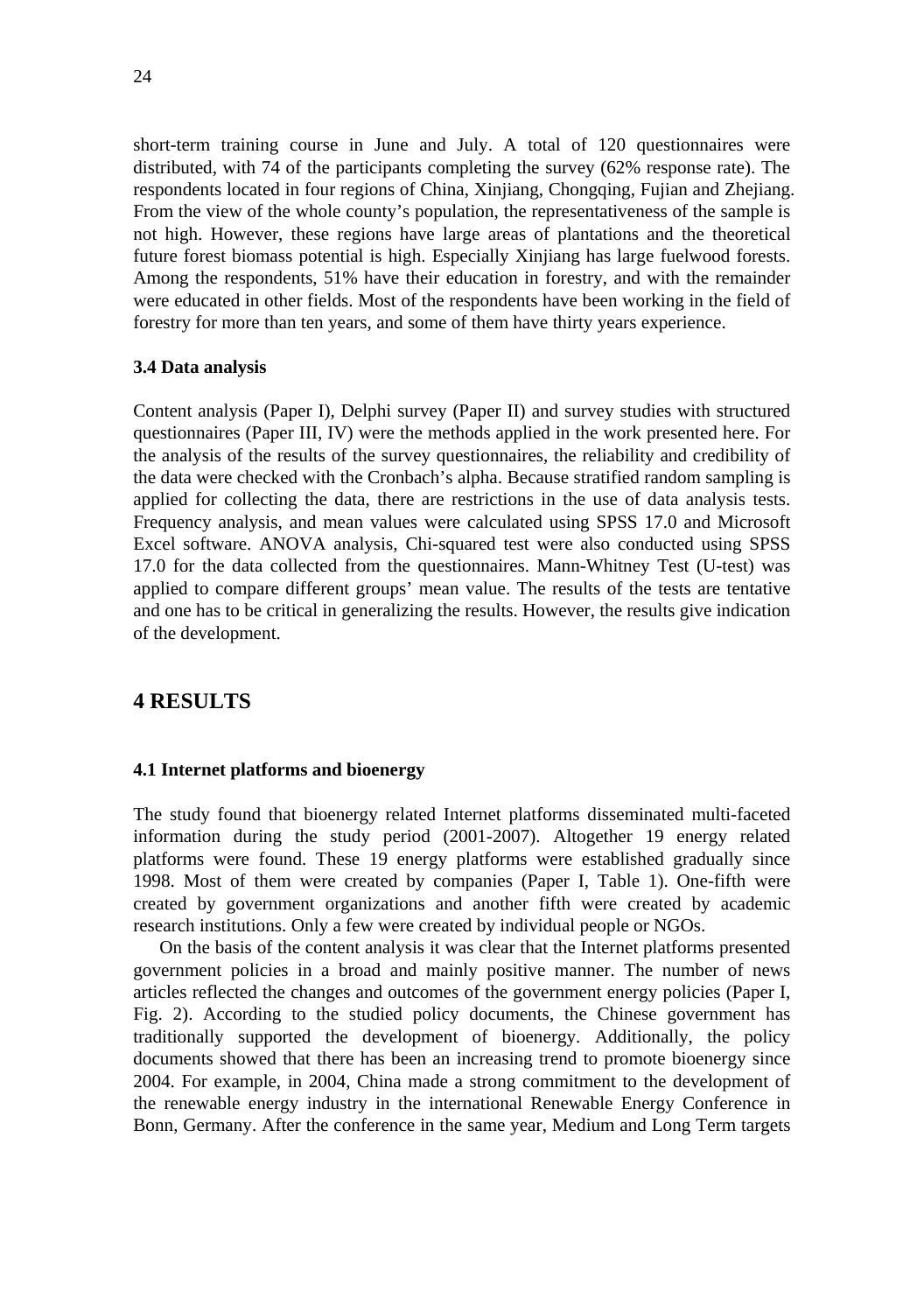for the Energy Conservation Plan were made by NDRC (2004). This was reflected by the increasing number of news articles since October 2004.

 The government formulated the Renewable Energy Law in 2005, and it is one of the largest state-sponsored commitments towards renewable energy in the world. This law was a milestone in the development of bioenergy in China. In the same year, the government introduced a program called "Building the saving type society and developing recycling economy". This provided the guidelines for China's sustainable social and economic development. Subsequently in 2007, China's National Climate Change Programme and the Medium and Long-term Development Programme for Renewable Energy were issued by the National Development and Reform Commission (NDRC).

 In terms of the contents of the news articles, the most interesting question is whether, and to what extent, bioenergy was seen as acceptable and how visible it was in the Chinese Internet. The majority of the articles present bioenergy in a positive light. Biodiesel, ethanol and biogas were portrayed as alternatives and important renewable energy forms. However, during the period studied (2001 and 2007) the number of negative articles regarding ethanol increased. The reasons for the increasing concern were issues such as food security, deforestation and social acceptance. The number of articles dealing with ongoing projects and discussion on biofuels increased between 2004 and 2007 (Fig 2). The number of negative comments on biogas was relatively low, since biogas is common and widely accepted in rural China. On the basis of the news articles, the public recognized the benefits of biogas and the R&D emphasis was put on the advanced technology of biogas conversion and utilization. A large majority of the news articles presented biodiesel and ethanol as problematic since they were seen to weaken food security and the conversion efficiency was seen as low in the current stage of development. The articles were strongly demanding the definition of criteria regarding biofuels and other bio-products and resolve problems of raw material availability and supply (Paper I, Figs. 6 and 7).

 In the light of Internet articles, biogas has been the main source of bioenergy in China, while liquid biofuels (bio-diesel and ethanol) will be the main bioenergy options in the future.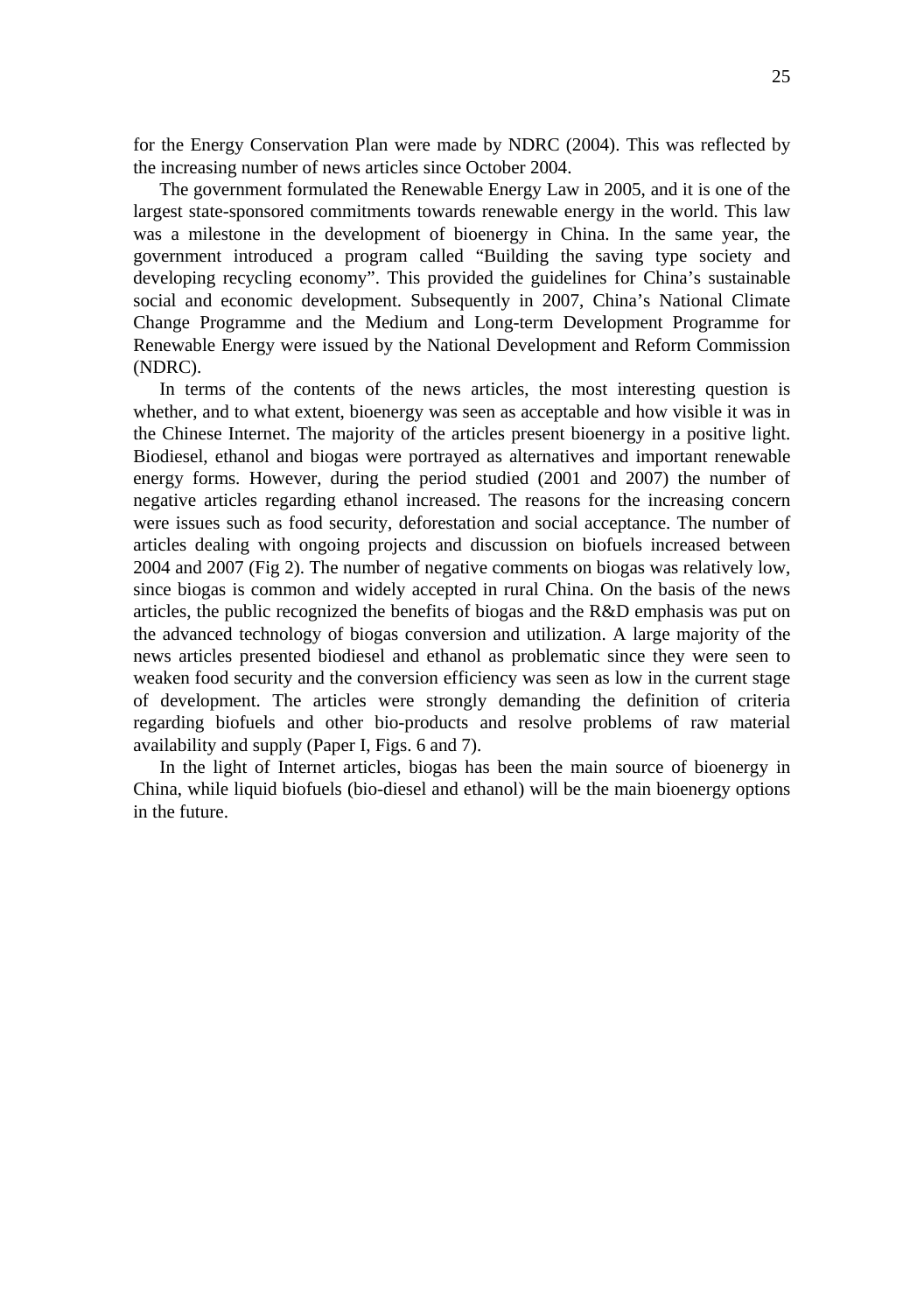

Fig 2. Number of ethanol, biodiesel and biogas on-going projects (P) and discussion (D) news articles from 2001 to 2007.

#### **4.2 Current development of forest bioenergy in China**

#### *4.2.1 Key drivers affecting FBE*

According to the experts surveyed, there are four key drivers for the development of forest bioenergy in China. These are: 1) energy security problems, 2) the Chinese national energy policy promoting the use of renewable energy, 3) the advantage of using bioenergy, such as, developing FBE that can mitigate  $CO<sub>2</sub>$  emissions, and 4) the country's rapid economic growth. The experts stated that the global energy crisis and nationwide energy security are the most important key drivers. The experts with long working experience (more than 20 years) considered the advantage of using bioenergy and rapid economic growth as more important drivers than the experts with shorter working experience (Paper II, Table 3).

#### *4.2.2 Potential benefits and problems of FBE development*

The academic experts and professionals were asked to identify potential benefits and problems of developing FBE. They had similar attitudes towards the benefits. However, they also had some different attitudes towards the problems. For example, both groups felt that there are research, technology, policy and regulation related shortcomings, as well as a lack of capital for investments, low awareness among the public and low social acceptability. These aspects were seen generally as problems. However, to some of the problems, experts and professionals had slightly different attitudes. The academic experts slightly agreed that the "use of forest biomass for energy can cause overuse of forest resources", yet, the professionals were neutral on this issue. The professionals agreed that "there are insufficient wood resources for energy production in China", while the experts disagreed. However, there were diverse opinions concerning wood resources and the use of forest biomass for energy in China between the experts and professionals (Table 4). The reasons for these slightly different opinions could be due to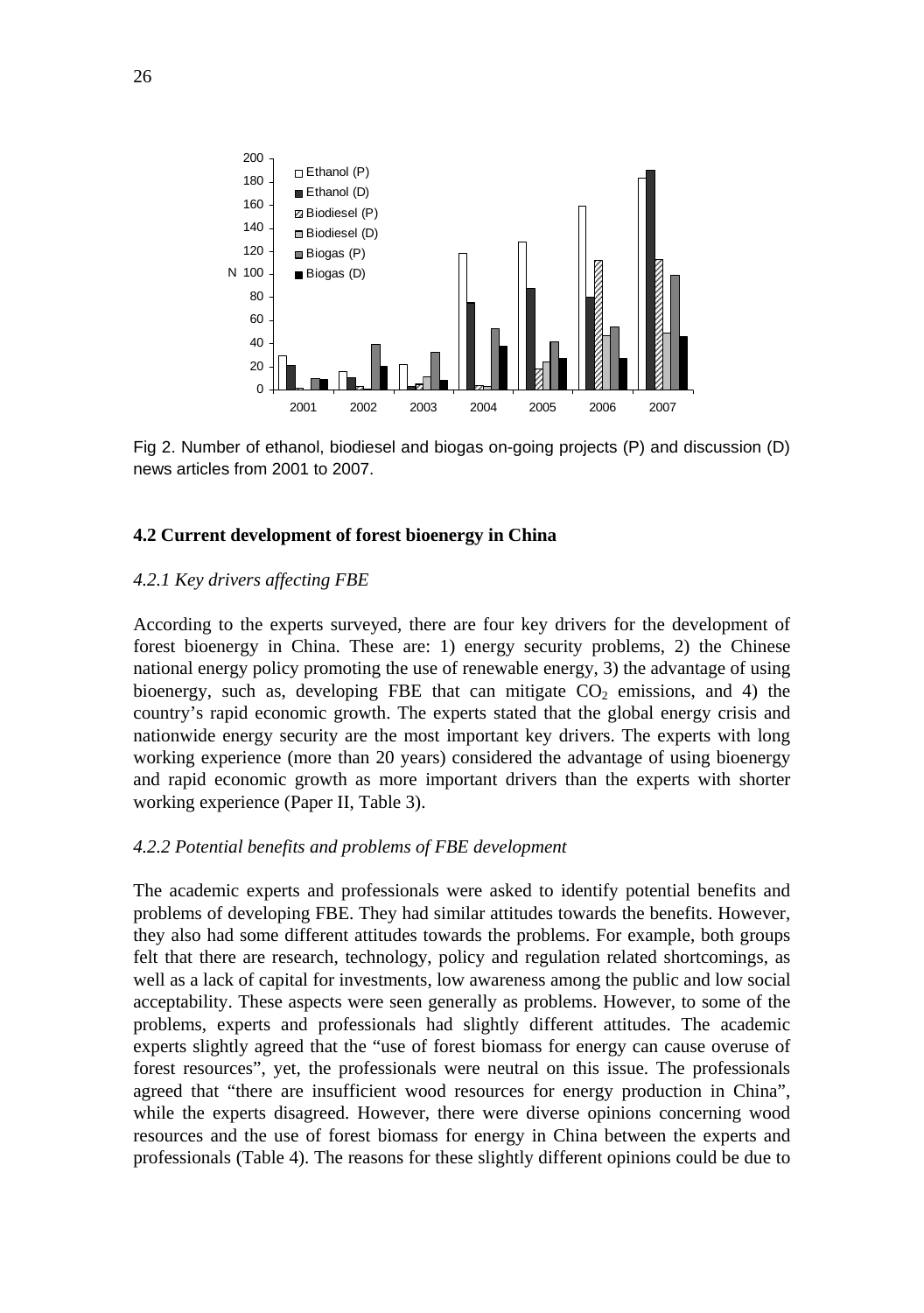their work experience and political role in the society. According to the definition in this study, academic experts refer to scholars in universities and research institutes, yet, the professionals are forestry extension agents and policy makers. Both of them have experience regarding forest resources in China. The latter group has more practical work experience than the former.

Table 4. Academic experts and professionals' opinions concerning the potential benefits and the problems of forest bioenergy (FBE) development in China (1=strongly disagree to 5= strongly agree). Nd=no significant difference

| Statements            |                                                                                                                                           | Mean value |              | Asymp.sig  |
|-----------------------|-------------------------------------------------------------------------------------------------------------------------------------------|------------|--------------|------------|
|                       |                                                                                                                                           | Expert     | Professional | $(U-test)$ |
| Potential<br>problems | Use of forest biomass for energy<br>of forest<br>cause<br>overuse<br>can<br>resources.                                                    | 3.17       | 2.84         | $0.00***$  |
|                       | There are technical barriers, such<br>as low conversion efficiency due<br>lignin-cellulose<br>immature<br>to<br>decomposition technology. | 3.53       | 3.93         | $0.03*$    |
|                       | Lack of recognition of the potential<br>of FBE<br>among<br>professional<br>foresters.                                                     | 3.87       | 3.34         | $0.05*$    |
|                       | insufficient<br>There<br>are<br>wood<br>resources for energy production in<br>China.                                                      | 1.49       | 3.18         | $0.05*$    |
|                       | abundant<br>There<br>unused<br>are<br>barren hills and wasteland.                                                                         | 4.08       | 3.81         | 0.08(Nd)   |
|                       | lack of national<br>There<br>is<br>a<br>standards for FBE products.                                                                       | 3.83       | 3.68         | 0.16(Nd)   |
|                       | <b>Different</b><br>stakeholders'<br>investments<br>have<br>not<br>been<br>successful during the last ten<br>years.                       | 3.53       | 3.37         | 0.23(Nd)   |
|                       | Low environmental awareness of<br>the general public is an obstacle<br>for developing forest bioenergy in<br>China.                       | 3.19       | 3.70         | 0.92(Nd)   |
| Potential<br>benefits | The development of FBE<br>can<br>China's<br>reliance<br>reduce<br>on<br>imported oil.                                                     | 3.81       | 3.64         | 0.24(Nd)   |
|                       | Increasing the share of FBE can<br>reduce CO <sub>2</sub> emissions.                                                                      | 4.11       | 3.89         | 0.28(Nd)   |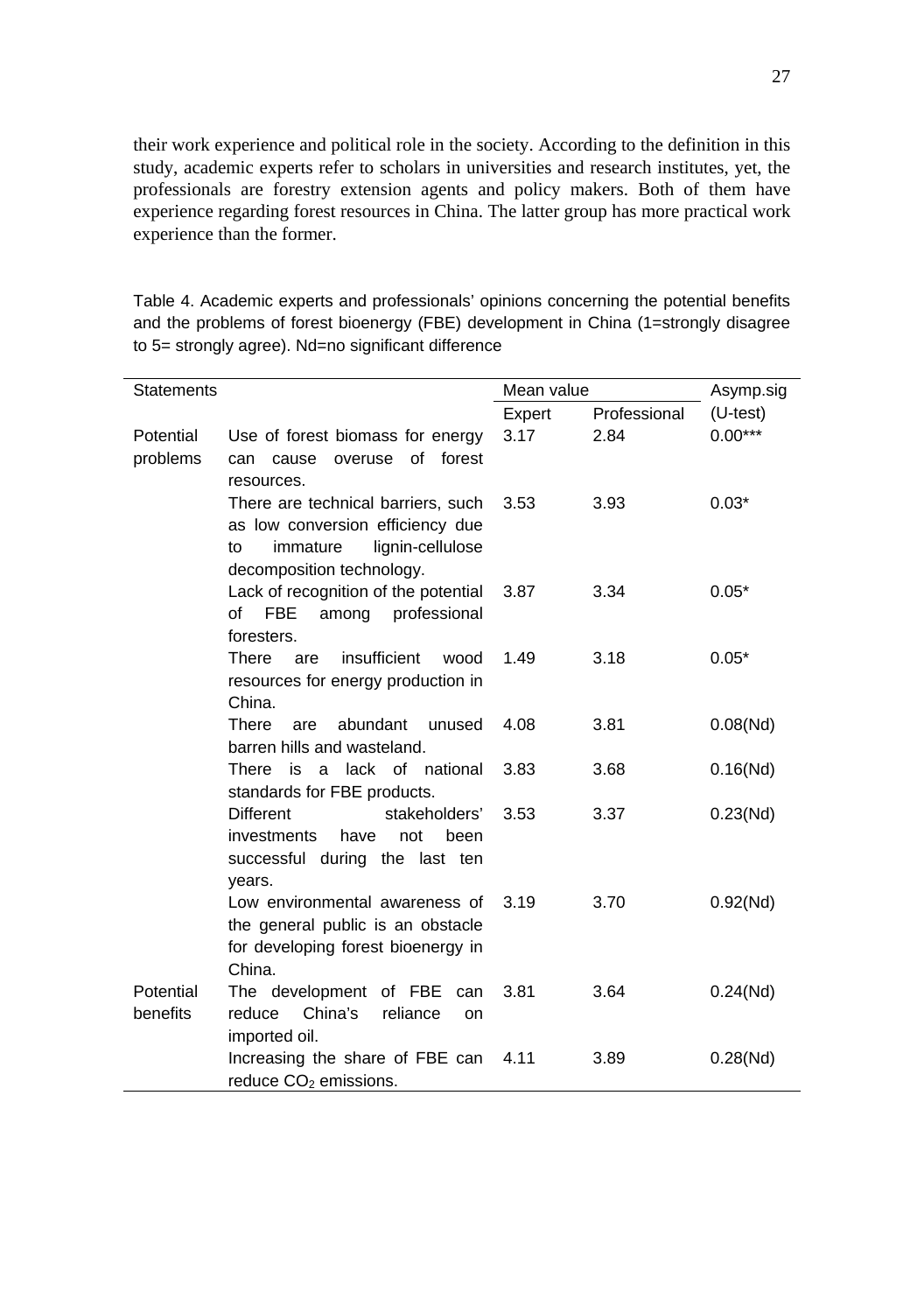Furthermore, according to the experts' assessment, woody oil plants and glucose and starch plants were considered to have the biggest potential. In addition, short rotation forests and firewood forests were considered to have lower potential.

#### *4.2.3 Recommendations by academic experts and professionals*

As a solution to promote forest bioenergy development, the experts and professionals proposed that different stakeholders, such as the government, researchers and the public, should be actively involved in the development of forest bioenergy. They especially emphasized the role of the national government. The professionals felt that the government should provide financial support for FBE development and both experts and professionals thought that the government should play a supervisory role in the development of the FBE industry.

 In addition, the experts recommended that the Chinese government should take an active role in further development of basic research regarding forest bioenergy and in improving the national energy policy regarding forest bioenergy, as well as strengthening the basis of national forest planning and the extension of advanced technology. Moreover, the experts felt that a national forest biomass resource inventory of wood oil plants is urgently needed. A long-term plan for bioenergy development and coordination between different research institutions are also needed. The experts also suggested that the sustainable forest bioenergy criteria have to be established to help achieve sustainable forest management. The development of forests for energy use should also be included in the national forestry plan.

 In terms of the future development of forest bioenergy in China, the experts felt that its development is largely determined by the oil price and that forest bioenergy may replace oil during the next ten years. However, the professionals' perceptions differed from experts concerning the future development of forest bioenergy in China (Table 5).

**Table 5.** Different perceptions of experts and professionals regarding the future development of FBE in China (1=strongly disagree to 5= strongly agree).

| <b>Statements</b>                                   | Mean value |               | Asymp.sig  |
|-----------------------------------------------------|------------|---------------|------------|
|                                                     | Experts    | Professionals | $(U-test)$ |
| The development of forest bioenergy is 3.74         |            | 2.74          | $0.00***$  |
| determined by the oil price.                        |            |               |            |
| Biofuels will replace fossil fuels in the next 3.69 |            | 2.21          | $0.00***$  |
| ten years.                                          |            |               |            |

In addition, in the students' survey, the students slightly agreed (3.26) with the statement that forest bioenergy would be a major source of energy in the future.

#### *4.2.4 Different roles of the institutions*

The academic experts felt that the NDRC, the Ministry of Finance (MOF), the State Forestry Administration (SFA), the Ministry of Science and Technology (MOST), the Bureau of Energy (BOE), and state-owned energy companies are all considered as the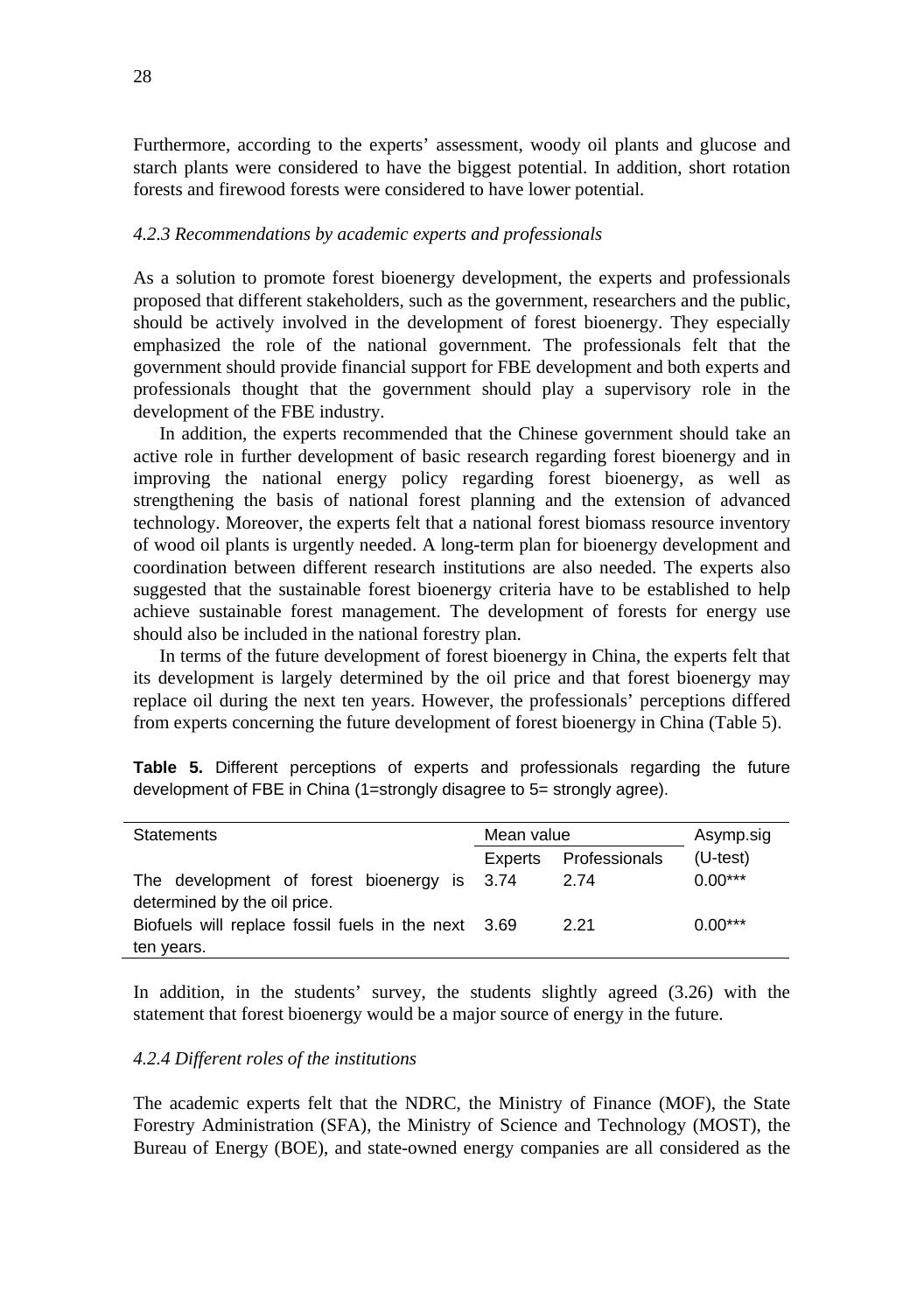most important institutions in the development of forest bioenergy. Both experts and professionals felt that the Chinese government should offer supervision and financial support, especially in the early stages of the development of forest bioenergy. This was also mentioned in their recommendations. In addition, they felt that the government should also play a coordinating role in research and development, as well as production and consumption in the early stages (Paper II-IV).

#### **4.3 Stakeholders' current energy practices and future preferences**

Over 95% of the professionals had both heating and air conditioning in their houses. The respondents mainly used coal and electricity for space heating. About 30% of the heating electricity was converted from renewable primary sources of energy. Cooling was also based on the use of electricity. One third of the respondents said that the main energy source for cooling was from renewable energy; however, cooking was mainly done by using gas (Paper IV, Table 3). This question was not presented to the experts or the students.

 Concerning the future energy preferences, both students and professionals have positive attitudes towards renewable energy (including forest bioenergy), but the professionals (19%) were less positive towards forest bioenergy than the students (37%). The university students were more positive than the professionals towards renewable energy in general and especially towards biogas. For heating, the students preferred sources other than coal and firewood as their own energy choice.

 The students with a general agriculture and forestry background (A&F) preferred forest bioenergy based electricity more than the other students. For transportation fuels, the students', especially female students, first preference was hydrogen amongst the transportation fuels, while the professionals preferred liquid biofuels. The security (80%) and the environmental friendliness (50%) of the energy source were considered to be the most important properties of the energy by the students concerning their energy preference.

#### **4.4 Stakeholders' environmental behaviour and attitudes towards forests in China**

According to the study, both students and professionals have a high awareness of protecting the environment and have positive attitudes towards the use of forest bioenergy. More than half of the students answered that they would probably be willing to change their non-renewable energy system to renewable energy based electricity (54.9%) or forest bioenergy based electricity (54%) even if that would mean additional costs. The students answered that they were willing to accept an increase in the price of energy as a result of the switch to renewables (including forest bioenergy) (Paper III, Table 2), with more than 50% willing to accept an increase of between 1-5% and about 20% willing to accept an increase of 6-10%. It has to be mentioned that university students in China receive a monthly stipend of 50 RMB (about 5.4€). The students have to pay the accommodation cost each semester. The accommodation cost includes rent, water and electricity. Similarly, students living at their parents' house are not likely to pay for energy. Consequently, the perceptions of the cost are arbitrary. According to the survey of the professionals, they would like to improve the consideration of low carbon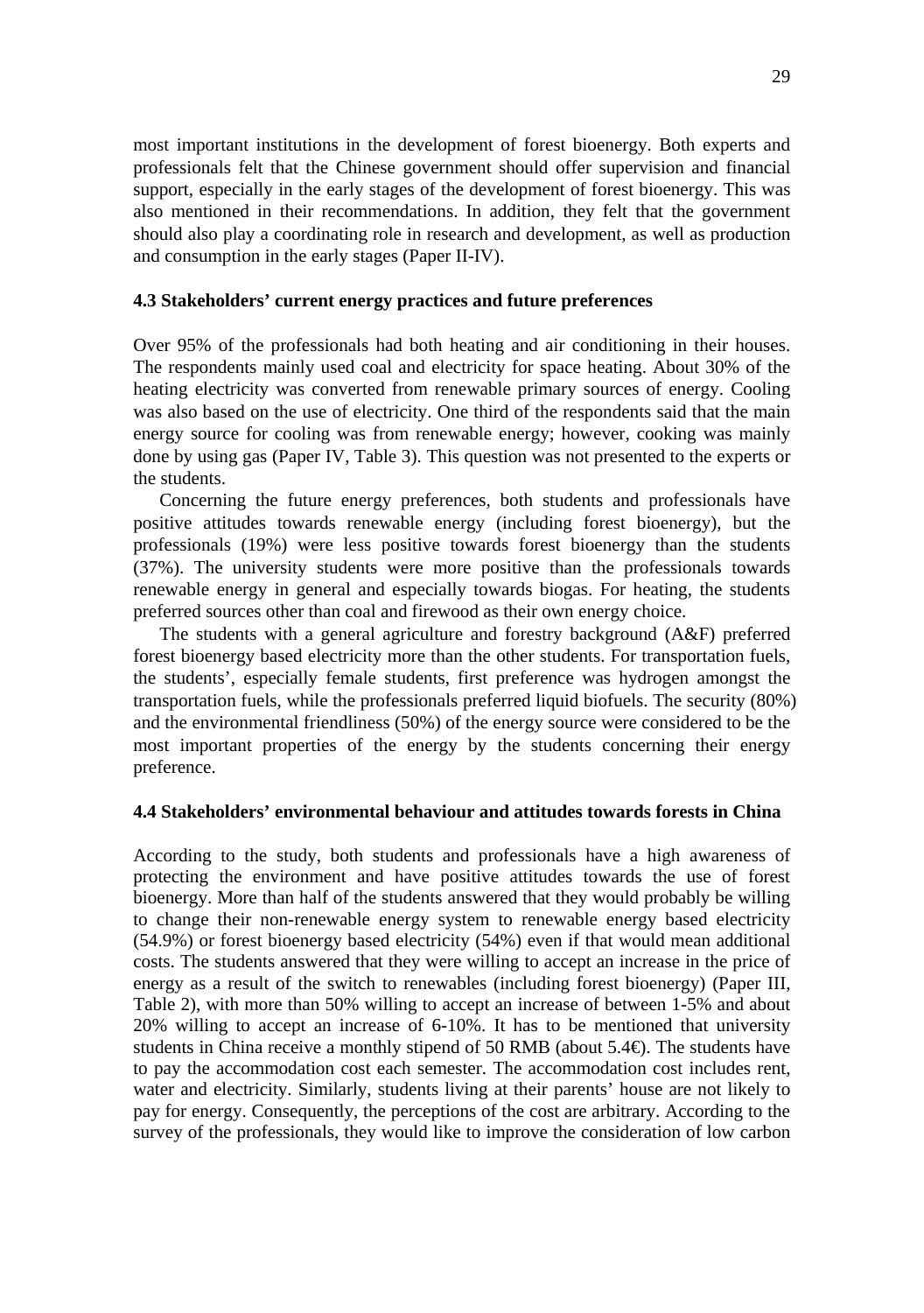living. Most of them walk (43%) or use public transportation (31%) to go to work (Paper IV).

 The results revealed that the professionals prioritize ecological and environmental forest values. The most important roles of forests were related to ecological balance, desertification, water resources, greenhouse effects and nature conservation. The role of wood production either for industry or bioenergy purposes was seen as less important than the ecological functions of the forest, but generally more important (except traditional firewood) than the social roles.

 Among the social roles, those centered on recreation are seen to be more important than hunting and game management. The professionals also rated the current forest management practices: They felt that sustainable forest management, mitigation of climate change, nature conservation and forest tenure reform are the most important aspects of forest management (Paper IV, table 5).

#### **4.5 Forestry and forest bioenergy related knowledge assessment and information dissemination**

According to the survey, most of the students had heard about forest bioenergy, with those with a forestry and agriculture background being more aware of forest bioenergy compared to the others. A little more than a quarter (27%) of the students knew that there is a Renewable Energy Law of PRC, with 3.9% of the respondents stating that they had read it, with more male students stating that they have read this Law than female students (Paper III).

 Almost all the professionals showed a good basic knowledge and high awareness dealing with forest resources and timber imports (Paper IV, Table 4). Most of them (78%) were not knowledgeable regarding the government targets with regard to 2020 renewable energy consumption targets for China. Most of the respondents thought that the target was higher than the official target stated in the policy document.

 Both students and professionals felt that they are willing to disseminate the forest bioenergy knowledge and encourage people to learn and to receive information about forest bioenergy and related information. They also claimed that currently they have not received enough information and knowledge about forest bioenergy. The professionals expressed that they are willing to convince forest owners to develop forest bioenergy. The students said it is necessary to teach forest bioenergy related subjects at the school level.

 The same question dealing with channels of information was addressed to the students and professionals. Students thought that education is important, but the professionals thought education is the least important channel regarding how they get information. For the other channels, both students and professionals had similar attitudes towards television, the Internet, newspapers and radio (Table 6).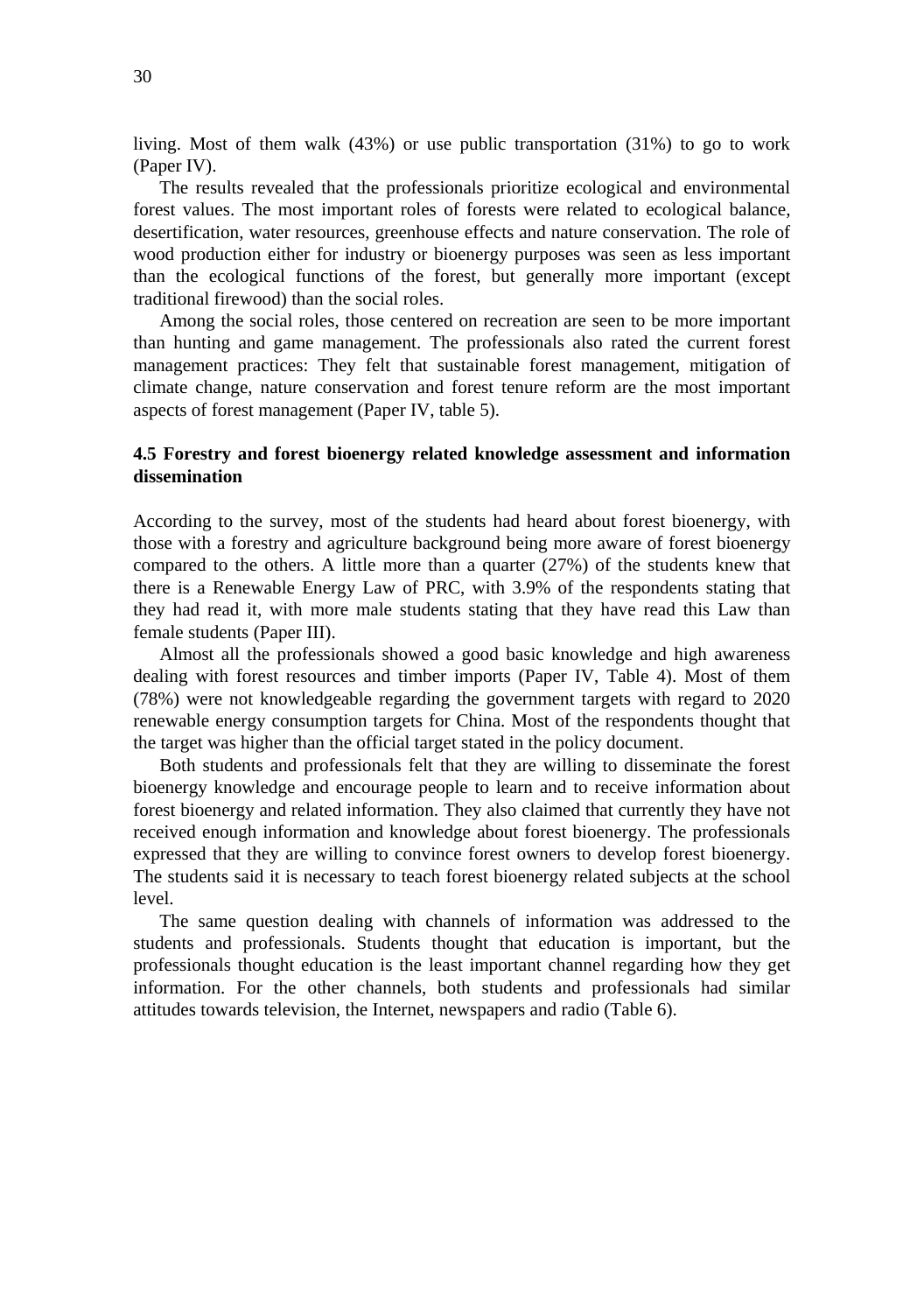| Information channels | Mean values     |               | Asymp.sig  |
|----------------------|-----------------|---------------|------------|
|                      | <b>Students</b> | Professionals | $(U-test)$ |
| Education            | 4.21            | 3.68          | $0.00***$  |
| Television           | 4.59            | 4.45          | $0.05*$    |
| Radio                | 3.6             | 3.79          | 0.07Nd     |
| The Internet         | 4.36            | 4.30          | 0.20Nd     |
| Newspaper            | 4.06            | 4.08          | 0.99Nd     |

Table 6. Students and professionals' attitudes towards the possible information channels for disseminating information of forest bioenergy (1=not important at all to 5=very important ). Nd=no significant difference.

## **5 DISCUSSION**

#### **5.1 The importance of the Internet in the development of forest bioenergy**

Generally speaking, the Internet platforms are a preferred tool for disseminating information (Government on the Internet 2008). It provides convenient and timely services for the public. Moreover, the Internet, as a form of media, may be viewed as a medium for communication flow both from government to the public and from public to the government. The Internet gives comprehensive knowledge and marketing information to the audience (Liu 2006). A great number of energy related Internet platforms have been launched in the last few years in China. In this study, 19 energyrelated websites were identified, with one of the sites (www.china5e.com) being analyzed thoroughly in the present study.

 There is a general tendency found in the investigation of the Internet platforms that the Internet disseminates primarily positive information about bioenergy in China. The findings of this study are in agreement with the results of Guo (2007) that Internet platforms in China usually portray the policy documents and can radically improve an understanding of policies and also to some extent promote their implementation.

 Furthermore, students and professionals felt the Internet to be one of the most important channels providing useful information on bioenergy and also an effective and efficient way for educating and training. The Internet plays an important role in the dissemination of information and in educating in bioenergy issues as well (Mara and Jennings 2001). Bhattacharya (2001) pointed out, on a global level, that the Internet is expected to play a significant role in university-level education in general and renewable energy related education in particular.

#### **5.2 The discussion of knowledge, perceptions and attitudes**

Knowledge, perceptions and attitudes are the key concepts in the thesis. Perception refers to the way of thinking and understanding (in Chinese "*Renzhi*") and the questionnaires were designed according to this approach. Using this kind of conceptual approach in the thesis it was possible to especially describe how forestry professionals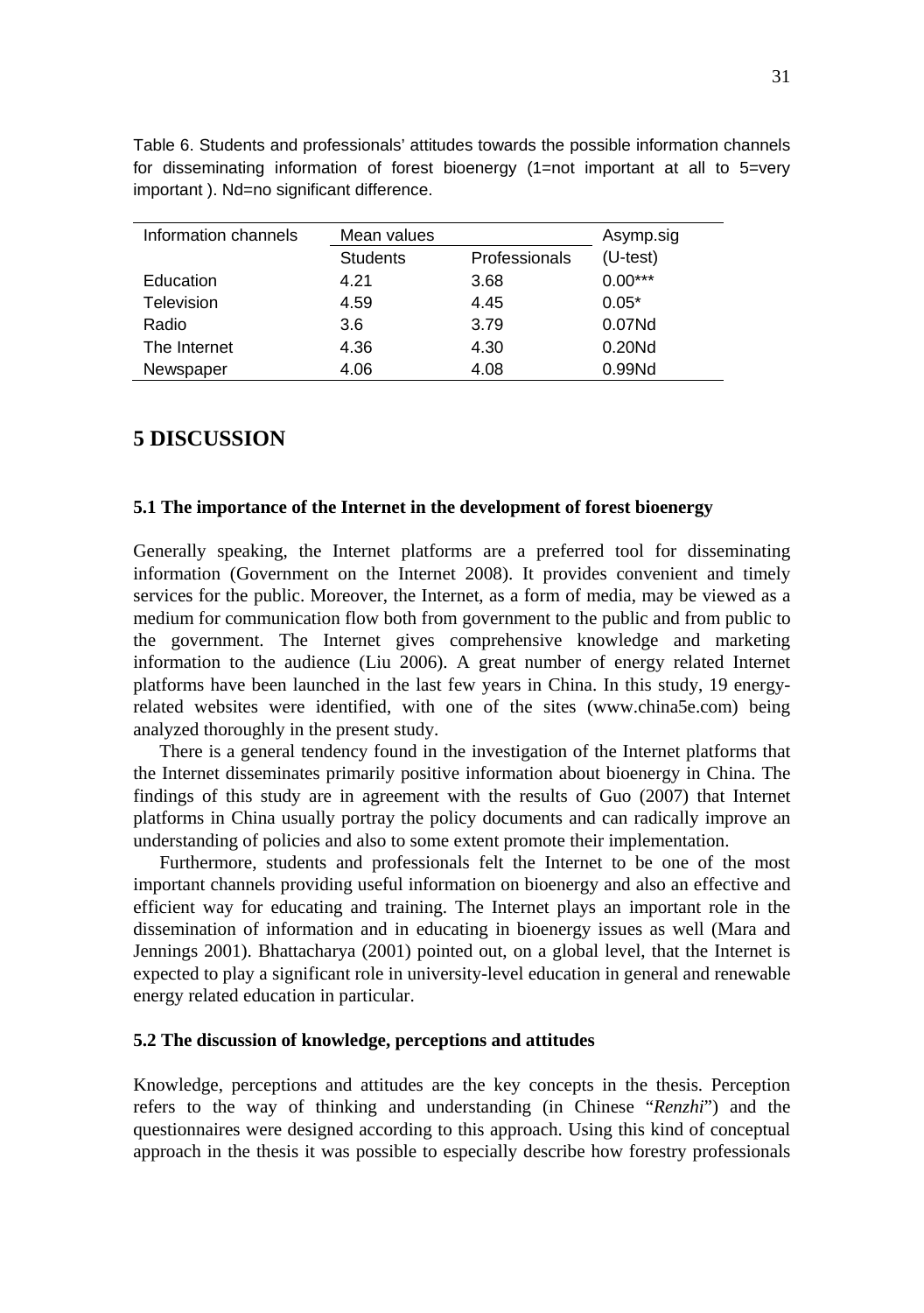understand the forest bioenergy and its development in their society. Attitude can, for instance, refer to how a person proposes to act or what is the way of feeling (in Chinese "*Taidu*"). In the thesis, it refers to what are the stakeholders' feelings concerning the development of forest bioenergy in China. To some extent, in Chinese the meaning of perception and attitude has an overlap, for example, both have at least to some extent the meaning of a way of thinking and understanding.

There were some difficulties dealing with the translation of the questionnaires from English to Chinese. On the basis of the recommendations from the pre-test wording was improved. It was also found that the attitude questions were focused on stakeholders' preferences dealing with the usage of bioenergy and on their opinions of delivering related information, while the perception questions were focused on the general concept of developing bioenergy in China. This was not seen as a problem while taking into account the descriptive approach of the study.

The questions concerning knowledge of renewable energy issues were addressed differently to students than to forestry professionals, because their position in relation to expertise is different. Due to this reason only very limited comparisons between the respondents groups could be made on the basis of this data. All in all, the concept combining knowledge, perceptions and attitudes of stakeholders could be used for opening a new descriptive research avenue to assess the social climate of forest bioenergy development in China.

#### **5.3 Current development of bioenergy in China**

#### *5.3.1 Development direction*

Household biogas has been developed for a long period of time in China under the NDRC and the Ministry of Agriculture (MOA). It has been used widely in rural areas. Although it is very popular, with numerous applications of biogas, the discussion on the Internet is not high compared to biofuels. Emerging fields seem to be attractive since China's bio-diesel and ethanol industries are very much in nascent stages of development. Biofuels are regarded as becoming very important in the future as they are expected to improve energy security, provide environmental benefits, economic and social welfare and a new culture of the low-carbon society. However, some negative environmental impacts of using biofuels have also been reported and discussed in articles on www.china5e.com. Nevertheless, the energy-related Internet platforms show that biofuels are seen as one of the main development trends of the energy sector in China. A similar conclusion was presented in the study of Wang et al. (2007), which emphasized the importance of liquid biofuels as the main direction for the future development of bioenergy in China.

 Academic experts, university students and professionals who participated in the current study showed similar attitudes towards the future forest bioenergy development. According to their responses the development is in an early stage and largely determined by the oil price. However, the professionals could be characterized as cautious since they felt that biofuels will not replace fossil fuels in the next ten years. Experts seemed to have the opposite feeling. The price trend of oil in the world market has risen since the 1990s (EIA 2010). In fact, the implementation of bioenergy has not developed greatly since the 1980s. However, since 2000, partly in response to the rising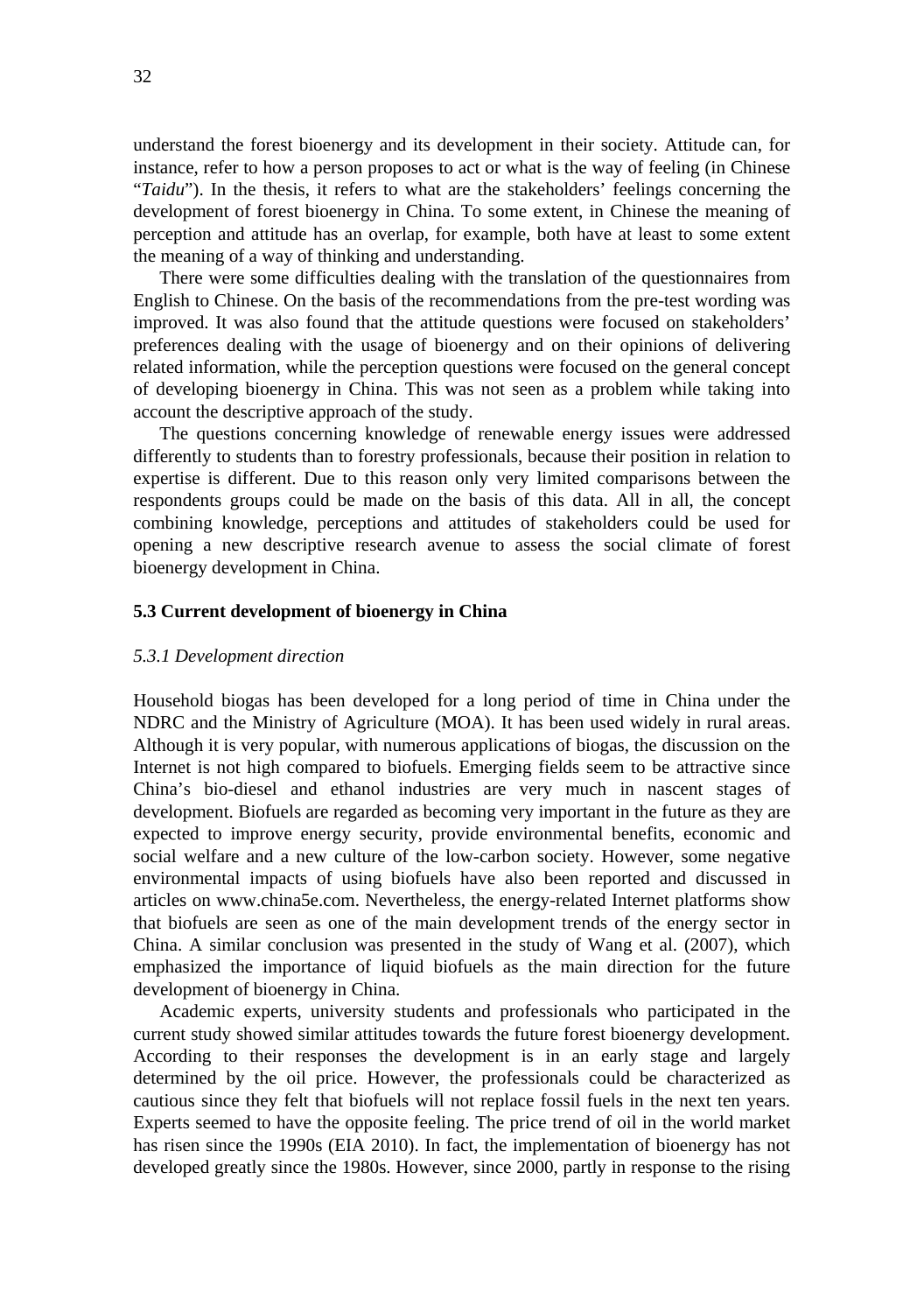oil price, the Chinese government started to strongly support the development of bioenergy. The situation is similar in the USA, Aguilar and Garrett (2009) mentioned that high energy prices in the global market promote the development of forest bioenergy. The perceptions of the respondents were in accordance with the policy orientation to continue with expanding the development of forest bioenergy under the supervision of the Chinese government. The 11th Five-Year Plan indicated that the government will increase financial support in the development of cellulose-based bioethanol and bio-diesel industries, and will reduce related taxes (GSI-China 2008). The efforts made by the government prove that the future forest bioenergy development is promising.

#### *5.3.2 Potential benefits of developing FBE*

The potential benefits of developing forest biomass as an energy source in China were analyzed on the basis of the responses of the academic experts, university students and professionals. The benefits can be divided into three areas, which are environmental benefits, rural economic benefits and encouraging sustainable forest management. The environmental benefits have been used as an argument for promoting forest bioenergy production around the world, at least in the environmentally oriented circles (Raison 2006, Dwivedi and Alavalapati 2009). The experts and professionals in China clearly shared the view that due to the large areas of wasteland, the renewable natural resources can be developed in China (Lv et al. 2005). In the current study different target groups were similar in their recognition that increased use of forest bioenergy can mitigate the  $CO<sub>2</sub>$  emissions.

 The development of forest bioenergy can offer economic benefits, especially, for the rural economy in China (Lv et al. 2005), which was acknowledged by experts and professionals in the current study. The results seem to justify the argument that possible energy plantations on marginal lands in many rural areas in China could both enhance the national energy security and promote the development of the rural economy, for example, creation of employment through the cultivation and management of energy plantations as well as the collection of the crop. There is considerable agreement also in many other countries that rural regions will benefit from the establishment of forest bioenergy industries and cultivation of energy crops (Berndes and Hansson 2007).

 The professionals considered the development of forest bioenergy to be part of multi-functional forest management, in which all the factors, such as cultivation of energy plants, forest bioenergy industrialization, and forest bioenergy research as well as the formulation and implementation of policies encouraging bioenergy development, have to be considered as a whole. This finding is in agreement with the results of the study of Bai et al. (2007). The professionals also thought forest biomass used as a renewable energy source not only can contribute to climate mitigation as mentioned above, but also may have significant impacts on the forest ecosystems in a positive way under sustainable forest management. From this perspective, the use of forest biomass for energy is generally acknowledged as being in agreement with the principles of sustainable development (Lv et al. 2005, Stupak et al. 2007, Amezaga et al. 2009). Moreover, Jurgens et al. (2004) concluded that there are strong synergies among climate change mitigation efforts, modern bioenergy development, sustainable development and poverty alleviation. The influences of bioenergy utilization are diverse, and especially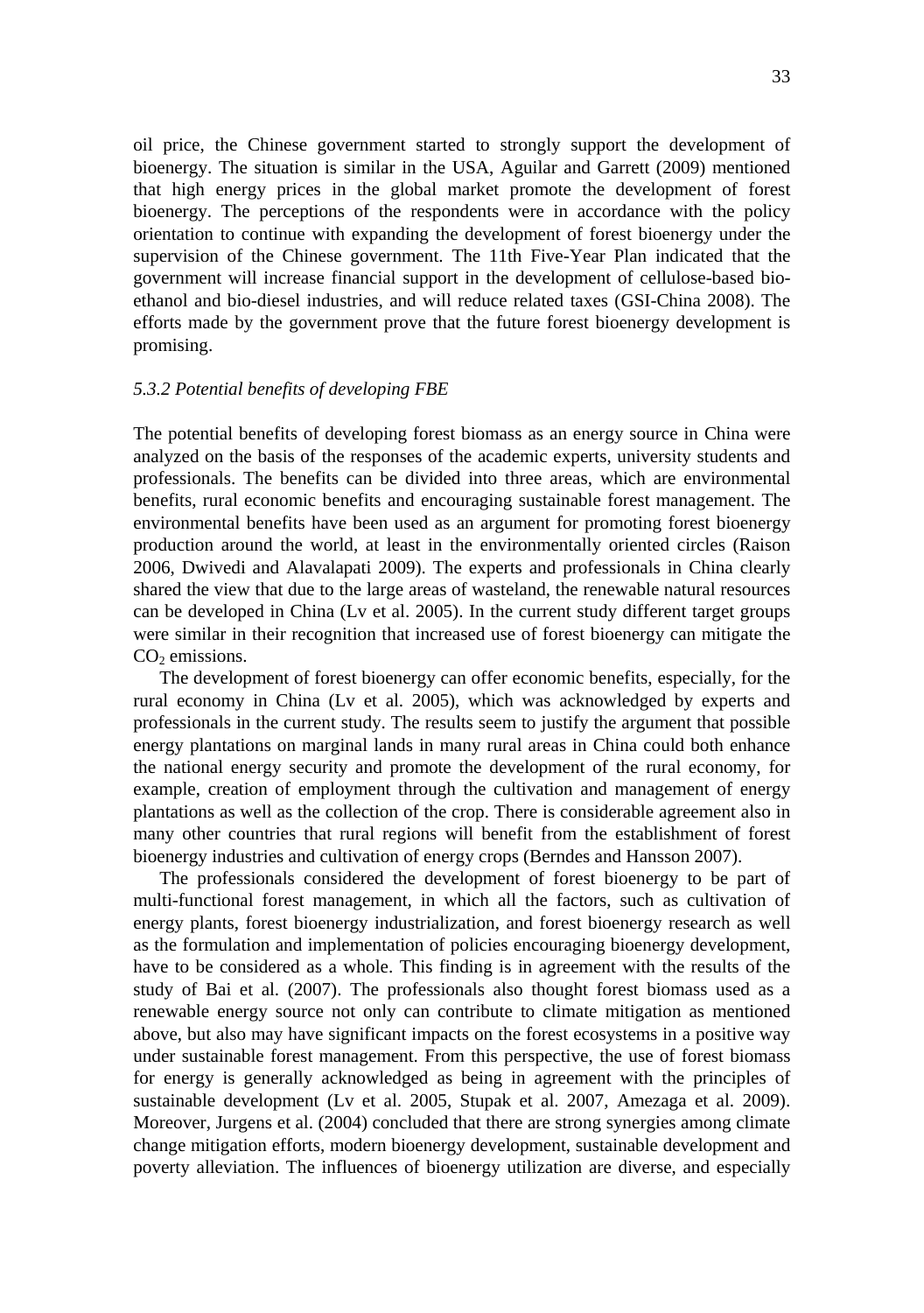some bioenergy products from agriculture have to be recognized critically with respect to the mitigation of climate change and the poverty alleviation, for example. The promotion of sustainability managed forest bioenergy increases the efficiency of using raw material production and conversion process, which may improve human health and decrease environmental degradation. In this study, the professionals and experts clearly recognized this point. According to the results of the study, wood energy production, such as extracting biofuels from oil plants, should be part of sustainable forest management practices in China.

#### **5.4 Knowledge and information dissemination**

The research findings showed a low level of knowledge among the students about forest bioenergy, though the students with agriculture and forestry background had higher level than the others. This is likely to be because students with A&F background have better opportunities than the others to participate in courses with bioenergy relevant contents. The study curriculum and teaching module need to be developed with material on forest bioenergy issues and Internet based courses. Moreover, forestry education in China lacks an understanding of the public's perceptions and attitudes towards renewable energy since forestry education is strongly oriented towards ecological aspects. Therefore, the social dimension needs to be further integrated into forestry education.

Knowledge and attitudes regarding renewable energy and forest bioenergy appeared to be influenced by gender. Men have a greater interest or involvement in the field of renewable energy than women. A challenge is to increase the interest of women in these issues because their role in the daily consumption of energy is equally important as men. This study shows the high environmental awareness of university students regarding general environmental problems, such as water pollution, deforestation, soil erosion, air pollution and loss of farmland. Similar awareness was found in a survey of environmental awareness of university students in Beijing (Wong, 2003). However, overall the possibilities of acquiring knowledge and information about renewable energy, especially forest bioenergy, are still in a relatively nascent stage in China.

These possibilities of dissemination play important roles in the understanding and acceptance of forest bioenergy sources (Stern 1986, Reddy and Painuly 2004). Then it becomes possible for public to accept new types of energy tools. Therefore the information diffusion is an important aspect in the implementation of the new energy equipment (Roos and Rakos 2000).

#### **5.5 Stakeholders' perceptions**

The forestry professionals who are working at the provincial forestry bureau (PFB) have the duty of policy making and policy implementation (also technology and information dissemination). In China, the PFBs are responsible for making the ecological forestry planning for the regions and for organizing and advising afforestation and forest resources management locally. Supervisory and coordinating roles of the PFB are important in their work. Their educational background is relatively diverse which may show that leadership is the elementary part of their work and they are strongly influencing on the implementation of the forest policy.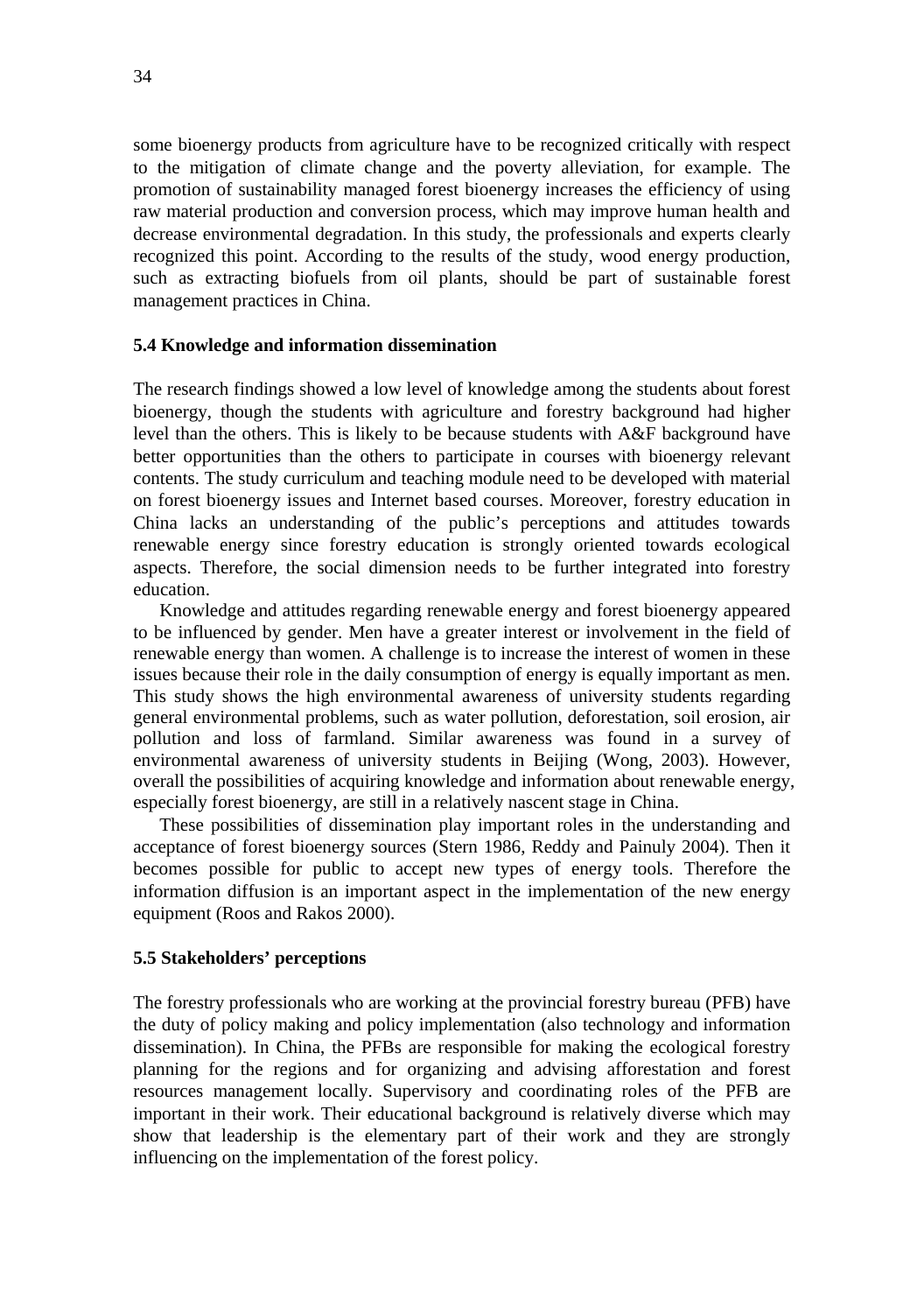The academic experts who are working at the agricultural and forestry universities and research institutes have the duty to provide the policy making with sound and scientific evidences of R&D. For instance, the experts' achievements are influencing on the contents of the professionals' platforms providing an efficient access to the outputs research community. Anyhow, the professionals and experts both receive basic guidance and instructions from the central government. This may be one reason why some of the perceptions towards FBE's development of the two respondent groups are quite similar.

 The third respondent group, the young students are relatively independent both from professionals and experts and they do not belong to any organization. Meanwhile, they are currently going through the socialization process by means of education, as executed by professionals and their knowledge, perceptions and attitudes may change remarkably during the university studies. This could be seen as a greater variability within this group. There were slight indications in the data that students have somewhat different perceptions and attitudes concerning FBE development.

The students have positive attitudes towards the use of renewable energy in general and specifically towards the increasing possibilities of utilizing bioenergy. This result was similar with their peers in other countries (Greenberg 2009, Halder et al. 2010).

 The current energy use does not necessarily reflect the professionals' preferences, since in China in most cases the city residents have limited opportunities to choose their energy source. People cannot choose their energy providers, and this restricts the ability of the consumers to pressure for the increased use of renewable energy. However, the awareness regarding alternative energy options and environmental behaviour are increasing. The active policy of the government and the easy access to various sources of information, especially the Internet, could be the reasons for increasing environmental awareness (Paper I, II).

 A large share of the respondents gave their priority to the environmentally sound behaviour related to low carbon living. Results from a study about public environmental awareness and preferences of residents in Ningbo city, China, were similar in terms that people want to share environmental responsibility (Huang et al. 2006). Furthermore, according to the professionals' perceptions of the meaning of forest, a large majority of the respondents were clearly interested in environmental issues of life in general and also in ecologically sustainable energy. The public information on environmental issues is followed by media and this influences both opinion formation and current practices. Increasing environmental awareness is a good basis for meeting the substantial challenges of carbon emission mitigation in China (Huang et al. 2006). The media interest and the increasing public awareness would promote the development of sustainable forestry management based on the forest bioenergy sector.

#### **5.6 Problems of developing FBE**

Problems of increasingly developing forest biomass as an energy source in China were identified in this study. There are barriers related to research and technology, policy and law, and public awareness which were identified by the experts and professionals. According to the experts and professionals' opinions, China is rich in biomass resources in theory, but the supply of feedstock is insufficient. For example, there are obstacles in collecting and storing the feedstock for bioenergy production (Zhang et al. 2009b). In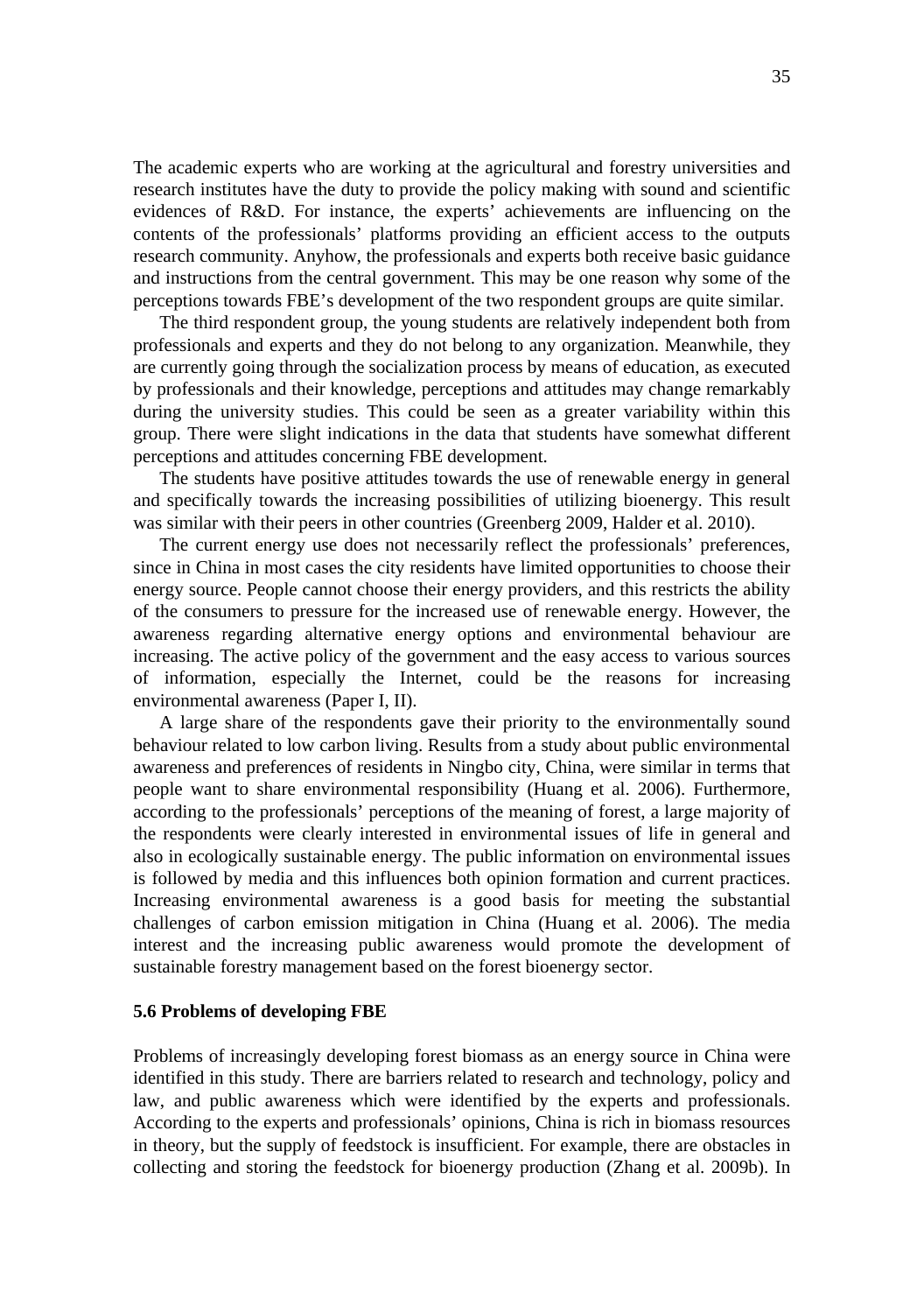addition, the forest bioenergy sector has a low level of industrialization. In recent years a few bioenergy demonstration projects (mainly biogas) have been established and operated successfully in China, especially, in southern rural areas (Zhang et al. 2009a). However, forest bioenergy technology is immature, equipment is lacking, and therefore, its industrialization is in a transitional stage. In addition, the lack of industry standards and underdeveloped conversion technologies are also the reasons why the development of forest bioenergy is relatively low in China in comparison to, for example, the EU and the USA (Zhang et al. 2009b).

 The results also indicate that the policy implementation effort on supporting the development of forest bioenergy is insufficient in China. Although the Renewable Energy Law (NPC 2005) and the Medium and Long-Term Development Plan for Renewable Energy in China (NDRC 2007b) set detailed bioenergy plans which are clearer than the earlier laws, such as the increasing the target for developing bioenergy, there are no detailed plans to establish technical standards or guidelines for forest bioenergy (Wu et al. 2010). According to the answers by the experts and professionals in this study, it clearly shows that there is lack of technical standards and guidelines for forest bioenergy production. In addition, an incentive mechanism has to be established in the initial stage of the industrialization. For example, the Swedish incentive mechanism is an example in promoting the development of short rotation forest to some extent (Mola-Yudego and Pelkonen 2008). In the USA, the State governments have announced incentives to encourage forest bioenergy development, and this incentive mechanism is expected to give impetus to its development (Dwivedi and Alavalapati 2009). Therefore, forest bioenergy is to be developed with the support and subsidies from governments, not only in China but also in other countries (CEC 2005).

 The study shows that the stakeholders' ecology-based environmental awareness is relatively high, but the awareness of using forest bioenergy is low, which indicates a lack of popularity regarding new types of energy sources. This could be seen when the most of the students chose "protect the environment" as the most important reason why they would switch from traditional to forest bioenergy and renewable energy. Moreover, the university forestry education in China is strongly oriented towards the ecological dimension. Although the Internet platforms play a significant role in delivering renewable energy information to the public, there is insufficient science-based and publicly accessible knowledge which is useful for recognizing and reasoning the new possibilities for using renewable energy in China. If the information dissemination and demonstrations are conducted in a timely and comprehensive manner in China, the forest bioenergy will likely become more popular, just like the case of biogas (Gan and Yu 2008). In the  $12<sup>th</sup>$  Five Year Plan, China has committed to sustainably develop the energy sector, for example through supporting alternative energy sources. Similar to Han et al. (2008), it was also found in this study that there are three major reasons for the low public awareness of the development of forest bioenergy. First, the dissemination of information on climate change and energy crisis has been insufficient in rural areas. Second, the information on bioenergy technology is not widely disseminated in the remote areas of China. Third, the average income level in rural areas is low. Since people have direct access to firewood and coal is cheap, it is difficult to convince people to use new types of energy sources.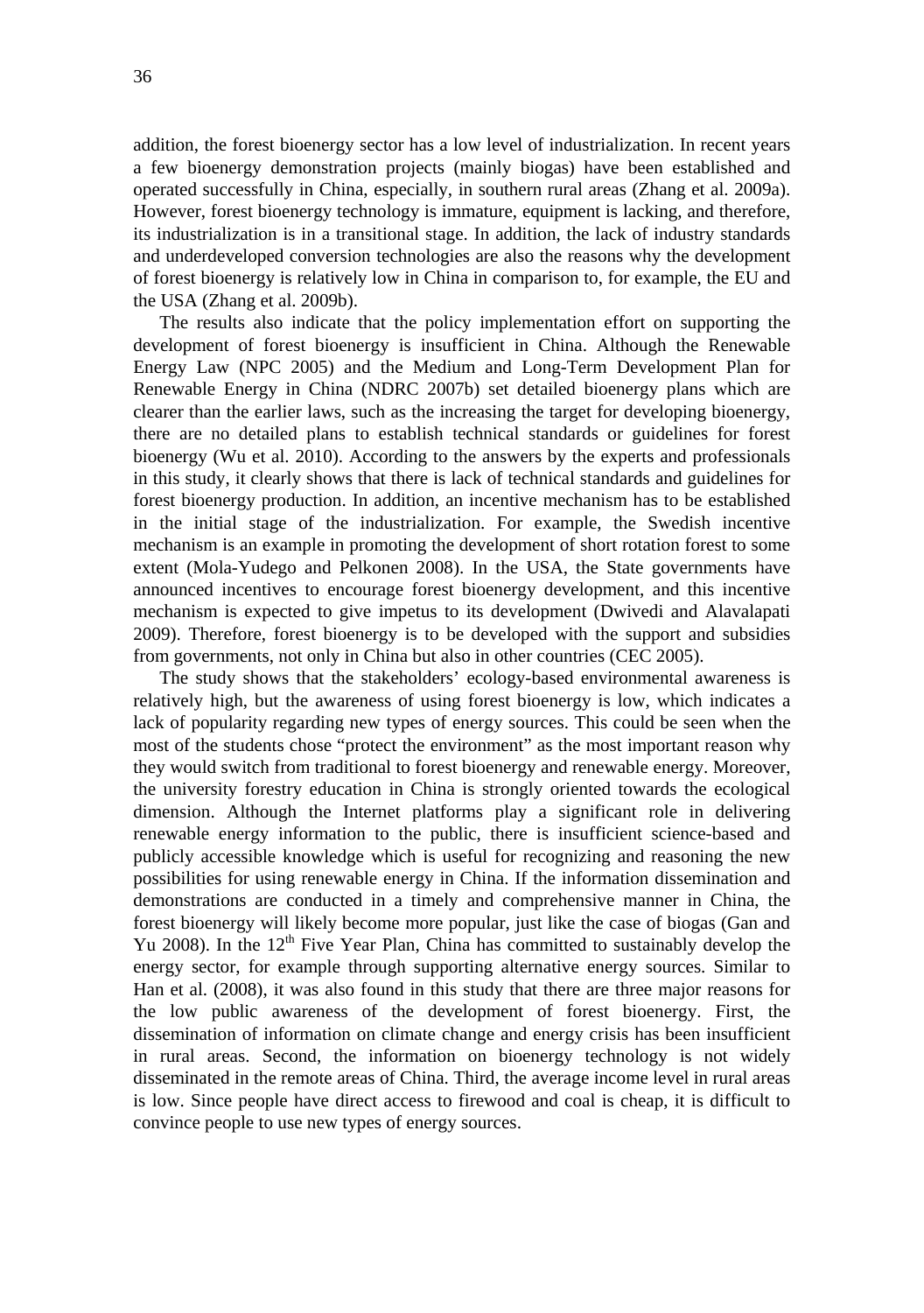#### **5.7 Evaluation of material and methods**

In this study, regarding paper I, altogether 19 Internet platforms were studied, with the news articles of one Internet platform being analyzed in great detail. This seemed to be the most efficient research strategy taking into account the available time resources. However, this undoubtedly caused limitations in the findings of the research, due to the small number of platforms.

In this thesis, the target groups were not randomly chosen. According to Flyvbjerg (2006), when the objective is to achieve the greatest possible amount of information on a given problem or phenomenon, a representative case or a random sample may not be the most appropriate strategy. The objective of this study was to collect information dealing with some key forest sector stakeholders and open a new avenue of research within the forest bioenergy sector. Therefore, in order to get the richest information the samples were chosen by stratified random sampling. Due to Chinese culture and actual condition related to surveys and interviews the random sampling is more challenging and difficult than in many other European countries. There are features of case study in the four sub-studies, such as intensive investigations of particular individuals and groups. The case studies have limitations, such as the validity of the information and problems in making the generalizations (Blanche et al. 2006).

This thesis was a descriptive study. Public perceptions, attitudes and knowledge about bioenergy are useful to study before the strategies and policies will be completed. However, this type of study has not been done in China before. When we start looking for renewable energy implementation and especially biomass production and biomass energy in China, there might be clear differences between the public awareness related to the various benefits (environmental, social and economic) and the acceptance of the use of bioenergy. It is a problem, which cannot be solved easily. Usually the first step involves a public survey in order to determine the current situation among the population, as precisely as possible. The main results of this study describing the current situation may support the development of process towards acceptance of bioenergy.

 The Delphi method is not a survey of national opinions, but reflects the bias and the expertise of the participants. The sample in this study was limited and may not reflect the opinions of all experts around the country. The survey of the professionals faces the same issue when talking about bias. However, the findings can serve as a starting point and a pre-study for further discussion of bioenergy development in China and internationally. The findings can provide a look at professionals' perspectives using a method that provides both qualitative and quantitative information. Further research will be required for determining which factors affect the various perceptions, attitudes, behaviors and their interrelations. This study is opening an avenue for research of these central questions of factors and relations.

 Further studies should include more comparative analysis of news articles of different Internet platforms, also from the international ones. The procedure for conducting the content analysis on the Internet was in the preliminary stage in this study. The web content analysis from the methodological point of view needs to be further developed with validated instruments. In the future, research could be carried out also using in-depth qualitative content analysis to demonstrate how, for example, extreme weather events and the release of governmental policies affect news articles and portrayals of bioenergy issues. The public's perceptions and attitudes towards the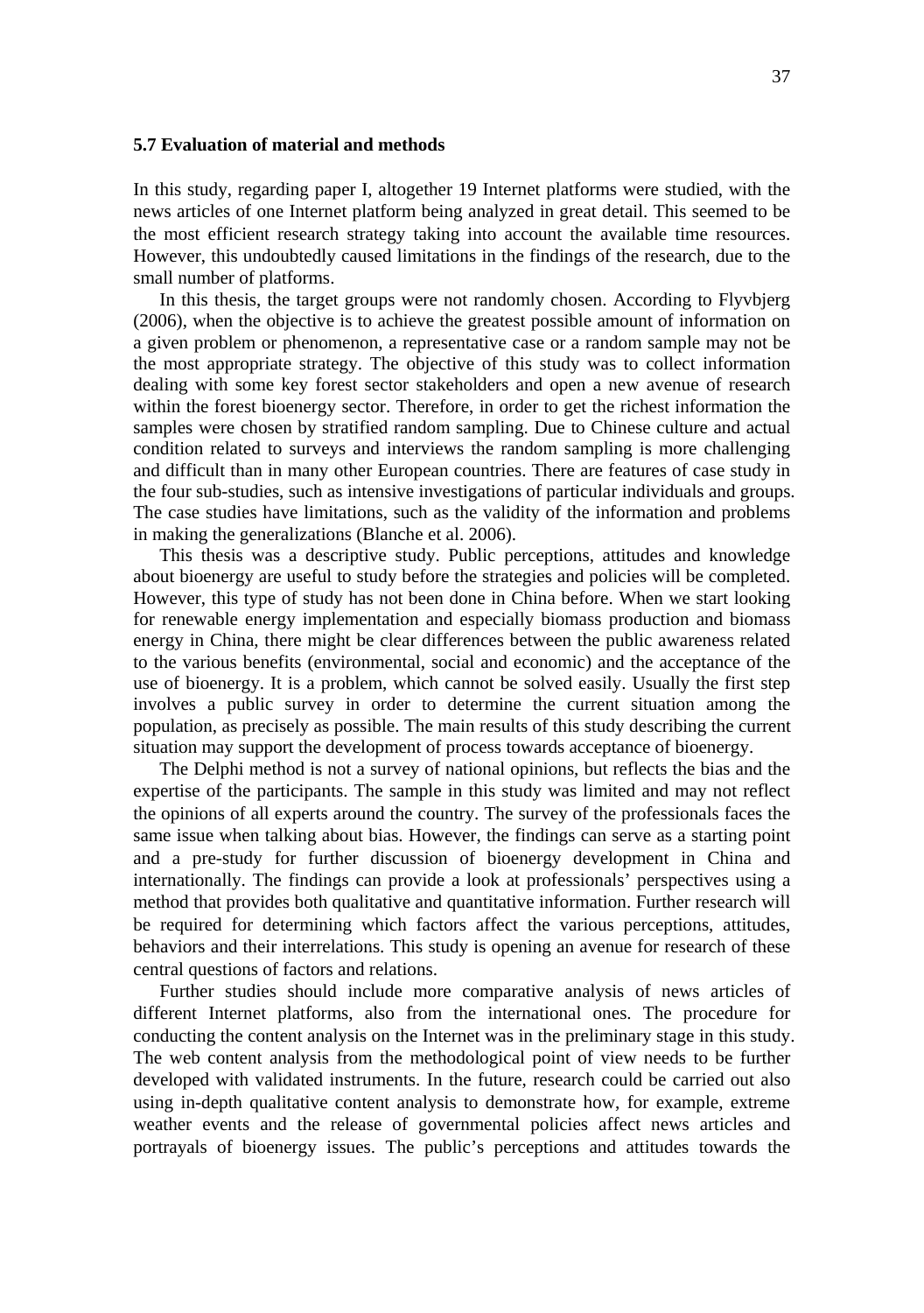existing Internet information are challenging topics which will be of great interest for future studies.

In the sub-studies (Paper II), the Delphi survey and questionnaires were applied to collect data. The combination of methods has not been earlier used for collecting bioenergy related data in China. The Delphi survey was conducted through email, while the questionnaire surveys were conducted onsite in the institutions. It should be noted that the participating experts were from different regions of China, but it cannot be said that they completely represent the whole academic population. A similar methodological issue has to be taken into account when evaluating the university students' survey. The results based on this survey cannot be applied to the whole country. A case study approach gives a sort of national scope since NWAFU is one of the three universities (together with Beijing Forestry University and Northeast Forestry University) which are supported by the State Forestry Administration and Ministry of Education. In addition to the national status, NWAFU is also the only agricultural and forestry university in Shaanxi Province and is attracting students from many other provinces as well.

 In the sub-study (Paper IV) concerning the professionals, the respondents came from two courses organized by STAFA. It would be very difficult to get responses from a similar group in China representing the whole country due to the large geographic area and due to the short traditions to carry out surveys in the field of forestry related with bioenergy. The professionals' may be incorporated into the current and forthcoming forest bioenergy development and related policies. In the Chinese forestry sector, this kind of incorporation should have remarkable influence on the future policy development. The thorough study of this is important for forest bioenergy strategy development. STAFA's positive attitude was necessary since it is a training institute and provides training opportunities for civil servants and other employees of the SFA in China. The participants in this study are heads of the bureaus of forestry and county leaders who are responsible for forest programs representing a high level of decision making and implementation of forest policies in different provinces.

 In addition, with the maturity of forest bioenergy industrialization and the application of tenure reform in China, the availability of forest bioenergy can be severely affected by the forest owners' willingness to adopt bioenergy products. Therefore, it is important to examine 1) the farmers' perceptions of the development of forest bioenergy, 2) how to encourage farmers to put effort into oil plantations, and 3) how to encourage them to connect with the forest bioenergy enterprises. In China, the forest biomass resources and soil conditions vary throughout the country and the adoption of developing forest bioenergy will be different. The research can be conducted in different regions in China to determine the potentials for developing forest bioenergy. Finally, the management plans which are suitable for different regions should be made.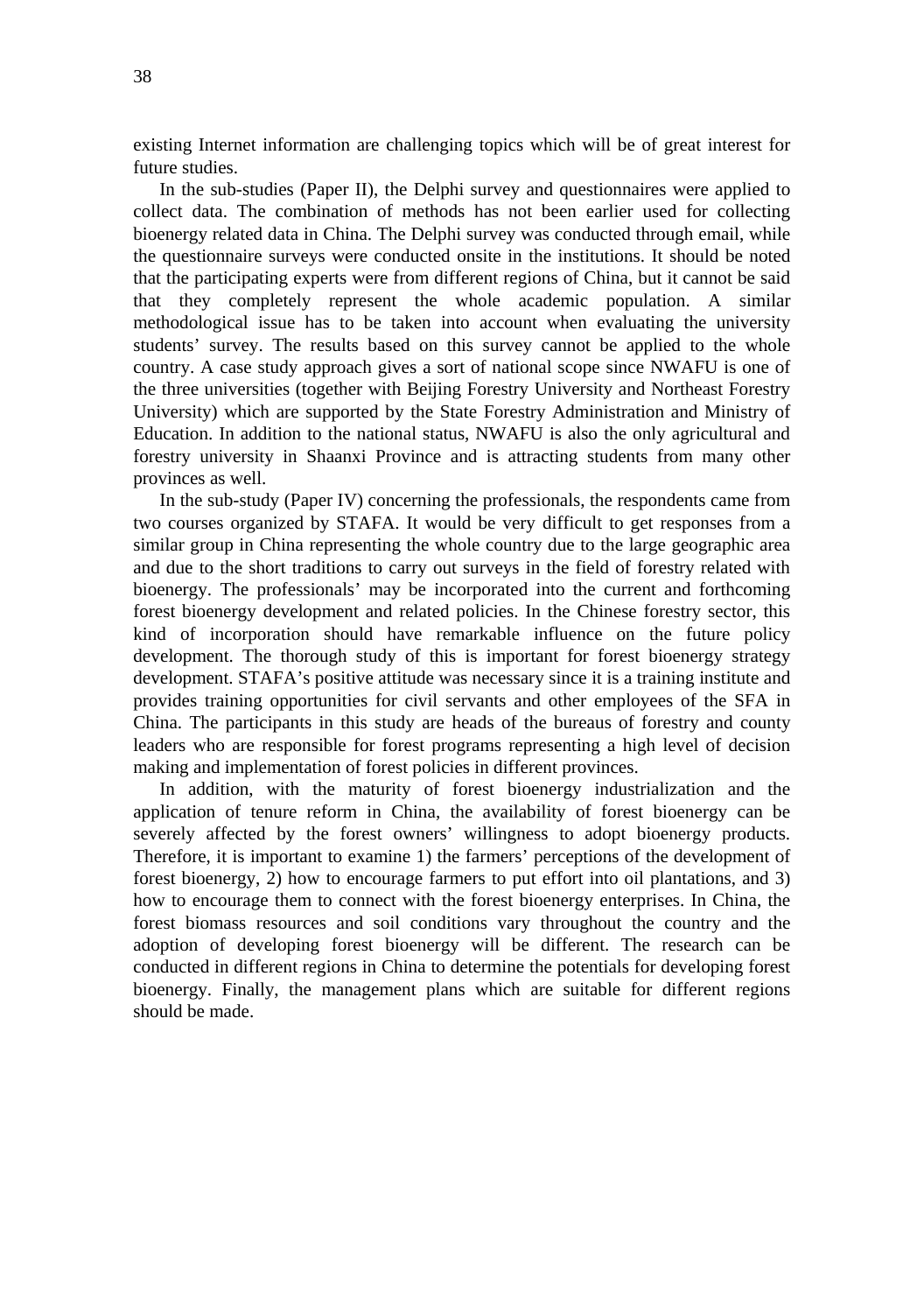## **6 CONCLUSIONS**

This research provides the first look at different stakeholder's perceptions regarding the development of forest bioenergy in China. The findings from the stakeholders' assessments and content analysis of the news articles on the Internet indicate that there is wide support and great potential for renewable energy, in general, including also forest bioenergy development. However, according to the results, it seems that other forms of renewable bioenergy, such as biogas, are more widely known as forest bioenergy.

According to the Internet based study (Paper I), the amount of news articles reflects the changes and outcomes of the government energy policies. The content was well in line with the government policy. In addition, biogas is the main source of bioenergy in China today and liquid biofuels (bio-diesel and ethanol) are the main bioenergy options in the future in the country.

The experts and professionals in this study (Papers II and IV, respectively) felt that China has abundant forest biomass resources and unused land areas for developing forest bioenergy. However, they also identified barriers, such as research and technical weaknesses, policy and regulation shortcomings, and low levels of awareness and low social acceptability. The experts and professionals emphasized that the early stages in the development of forest bioenergy mainly depends on the support of the central government. A long-term and effective policy and organization for enhancing the development of forest bioenergy is needed. Although the industrialization of forest bioenergy is a gradual process, the sustainable utilization of forest biomass and abundant land resources, decreasing the forest logistics cost, and marketing the bioenergy product are the priority development areas in China, which was also reflected from the experts and professionals' assessment on the development of the forest bioenergy in China.

The study also shows that students' knowledge about forest bioenergy is low (Paper III), while the professionals have a good basic knowledge and awareness concerning the forest resources and the development of forest bioenergy (Paper IV). Both students and professionals are willing to disseminate the forest bioenergy knowledge and encourage people to get bioenergy related information. According to this study, the recommendations for forest bioenergy education are: 1) public awareness of bioenergy should be increased, 2) professional training for forest industry's staff should be developed, 3) training for farmers should be offered to enable them also to use advanced technology, 4) higher education related to forest bioenergy should be developed, especially in the forestry and agricultural universities.

According to the results of this study both forestry professionals and university students emphasize the importance of information and claim that the Internet plays an important role and contains possibilities for increasing awareness of renewable energy. The role of government was seen as most important in the first stages of forest bioenergy development. The content analyses of energy related internet platforms showed that the use of internet as dissemination forum for renewable energy is increasing and that the content is well reflecting the government energy policy. This indicates that the government has main role in renewable energy development; however,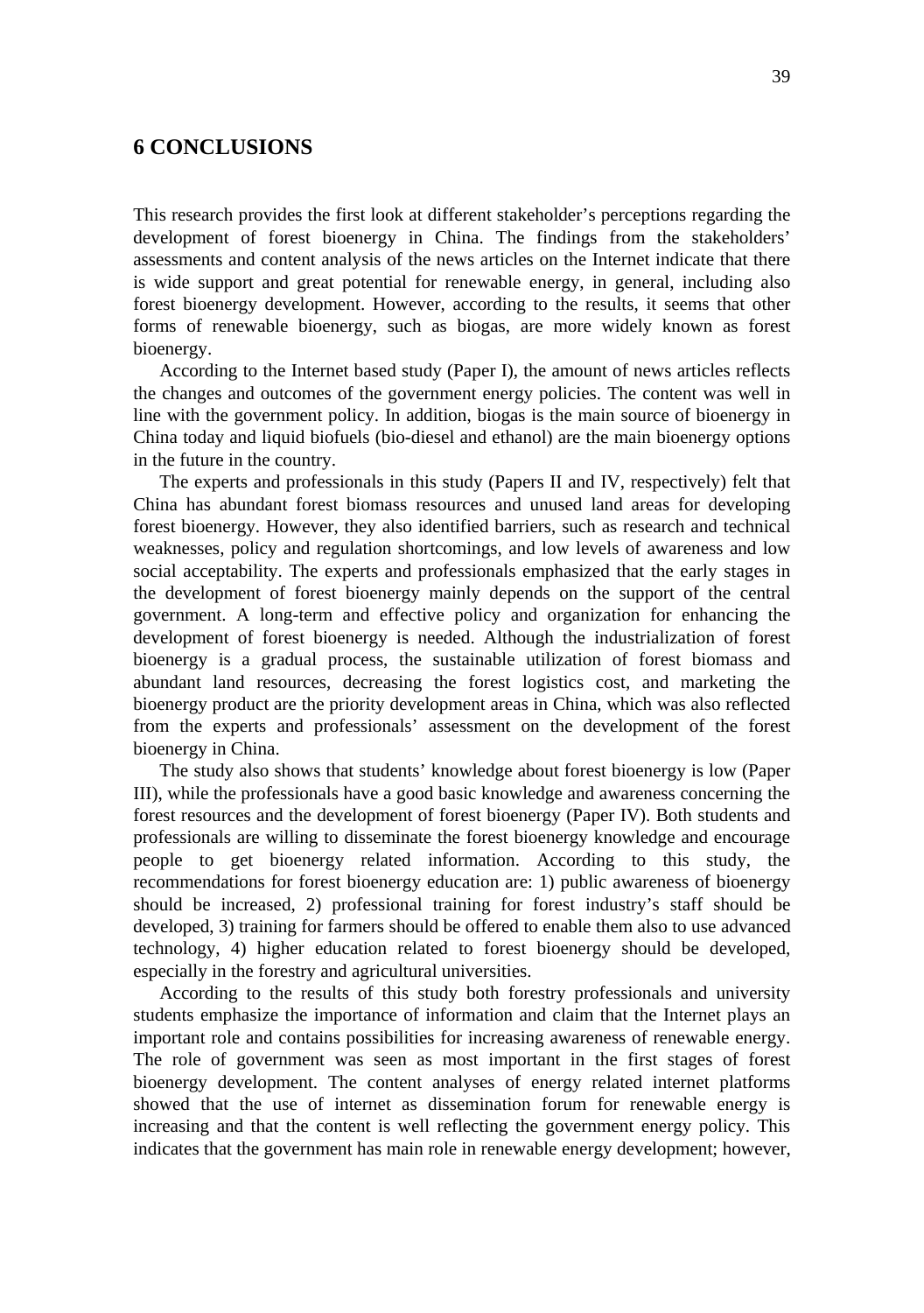also the role of companies was recognized by the respondents of this study. According to the experts, national standards for the forest bioenergy production should be established. To guarantee the sustainable development, the government should develop criteria which take into account also sustainable ecosystem management, as well as the sustainability of the whole life cycle of the renewable energy products.

Although forest bioenergy has been seen as an example of sustainable development in international literature, the energy sector in China has not benefited much from FBE. By comparison with the forest bioenergy development in Europe, the Chinese national targets are quite challenging due to the rapid increasing economic growth. So far, the forest bioenergy industrialization is in the initial stage and the share of forest bioenergy has remained small. As recognized by the respondents of this study, companies might play an important role in renewable energy development. To get more reliable view of the future development of renewable energy sector in China the preferences of companies and similarly the preferences and choices of consumers should be studied. It would also be important to study the relationship between Chinese national energy policy and forest bioenergy technology development, as well as the effects of design and location of bioenergy plantation on local acceptability, and also the overall availability of biomass resources in China.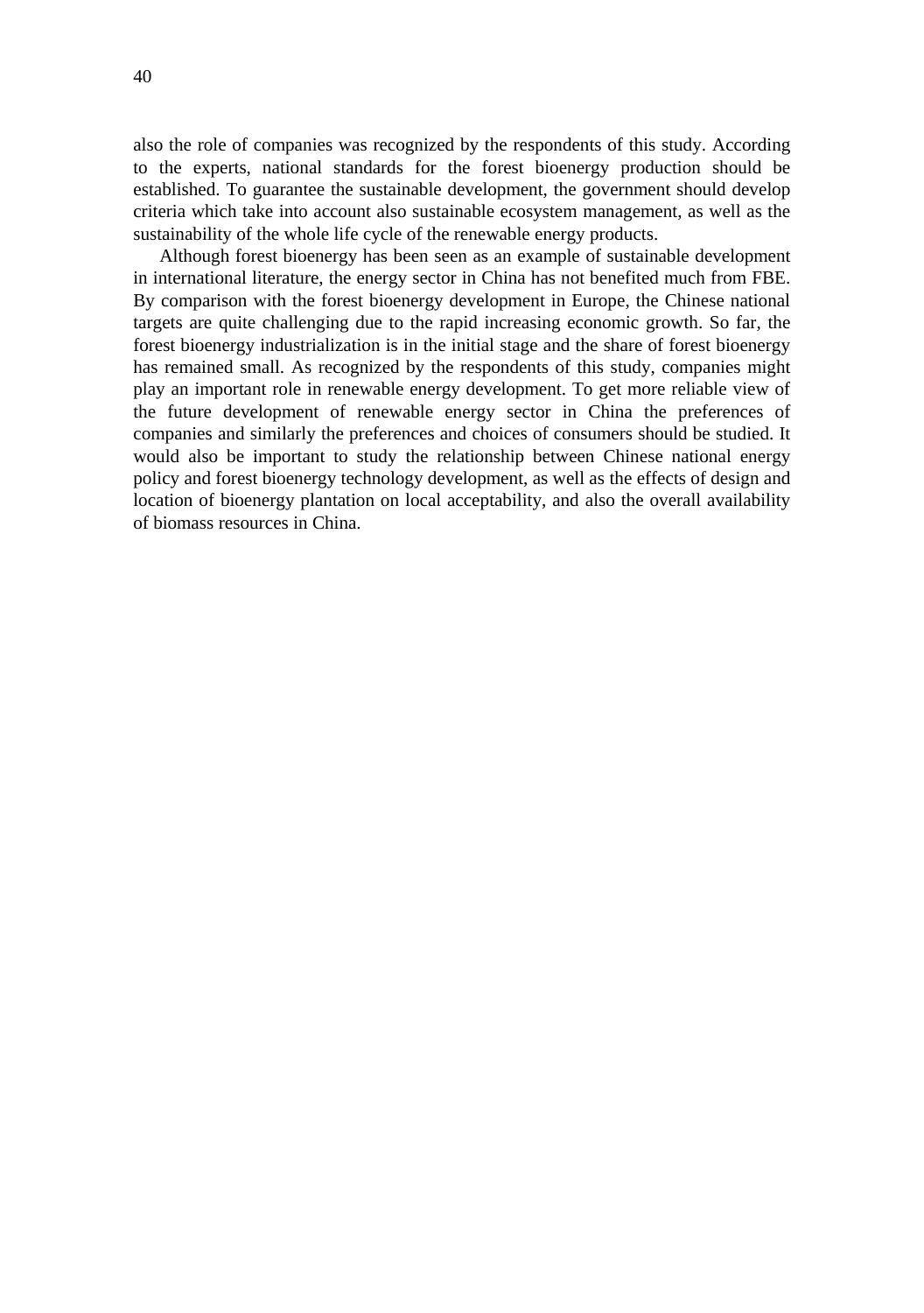### **REFERENCES**

- ACCA21, 1994. China's Agenda 21- White paper on China's population, environment, and development in the 21st century. http://www.acca21.org.cn/english/index.html. Access on 5th, August, 2011.
- Agterbosch, S., Glasbergen, P. & Vermeilen, W.J.V. 2007. Social barriers in wind power implementation in Netherland: Perceptions of wind power entrepreneurs and local civil servants of institutional and social conditions in realizing wind power projects. Renewable and Sustainable Energy Reviews. 11: 1025-1055.
- Aguilar, F., & Garrett, H.E. 2009. Perspectives of woody biomass for energy: survey of state foresters, state energy biomass contacts, and national council of forestry association executives. Journal of Forestry (Policy): 297-306.
- Amezaga, J.M., Harrison, J., Maltitz, G., Tennigkeit, T., Tiwari, S. & Windhorst, K. 2009. Re-impact: forest based bioenergy for sustainable development in developing countries. 17th European Biomass Conference and Exhibition, Hamburg, Germany.
- Andersen MS., Massa I. 2000. Ecological modernization origins, dilemmas and future directions. Journal of Environmental Policy & Planning 2: 337-345.
- Abhary K., Adriansen HK., Begovac F., Dujkic D., Qin B., Spuzic S., Wood D., Xing K. 2009. Some basic aspects of knowledge. Procedia Social and Behavioral Sciences 1: 1753-1758.
- Bai, W.G., Zhang, L. & Zhai, M.P. 2007. Discussion on cultivation and development of bioenergy forests in China. Forest Resources Management 2: 7-10. (In Chinese)
- Baidu. http://en.wikipedia.org/wiki/Baidu. Assessed on 31st, August, 2011/
- Bal S., Samanci NK., Bozkuri O. 2007. University students' knowledge and attitude about genetic engineering. Eurasia Journal of Mathematics, Science & Technology Education 3 (2): 119-126.
- Beck, U. 2009. World at Risk. Cambridge & Malden, MA. Polity Press.
- Berndes, G. & Hansson, J. 2007. Bioenergy expansion in the EU: cost-effective climate change mitigation, employment creations and reduced dependency on imported fuels. Energy Policy 35: 5965–5979.
- Bhattacharya, S.C. 2001. Renewable energy education at the university level. Renewable Energy 11: 91-97.
- Blanche, M.T., Durrheim, K., Painter, D. 2006. Research in practice. Applied methods for the social sciences. Second revised edition. 606p.
- CASS (Chinese Academy of Social Science, Research Center for Social Development), 2005.Surveying internet usage and impact in five Chinese Cities. Funded by Market Foundation. See

/http://www.markle.org/downloadable\_assets/china\_final\_11\_2005.pdf.

- CASS, 2003. CASS (Chinese Academy of Social Science, Research Center for Social Development). Surveying internet usage and impact in twelve Chinese Cities. Funded by Markle Foundation.
- CEC, 2005. EU biomass action plan. Commission of the European Communities
- CNNIC (ChinaInternetNetworkInformationCenter).2008.StatisticalSurvey Report on the Internet Development in China,January.See /http:// www.cnnic.cn/uploadfiles/pdf/2008/2/29/104126.pdfS.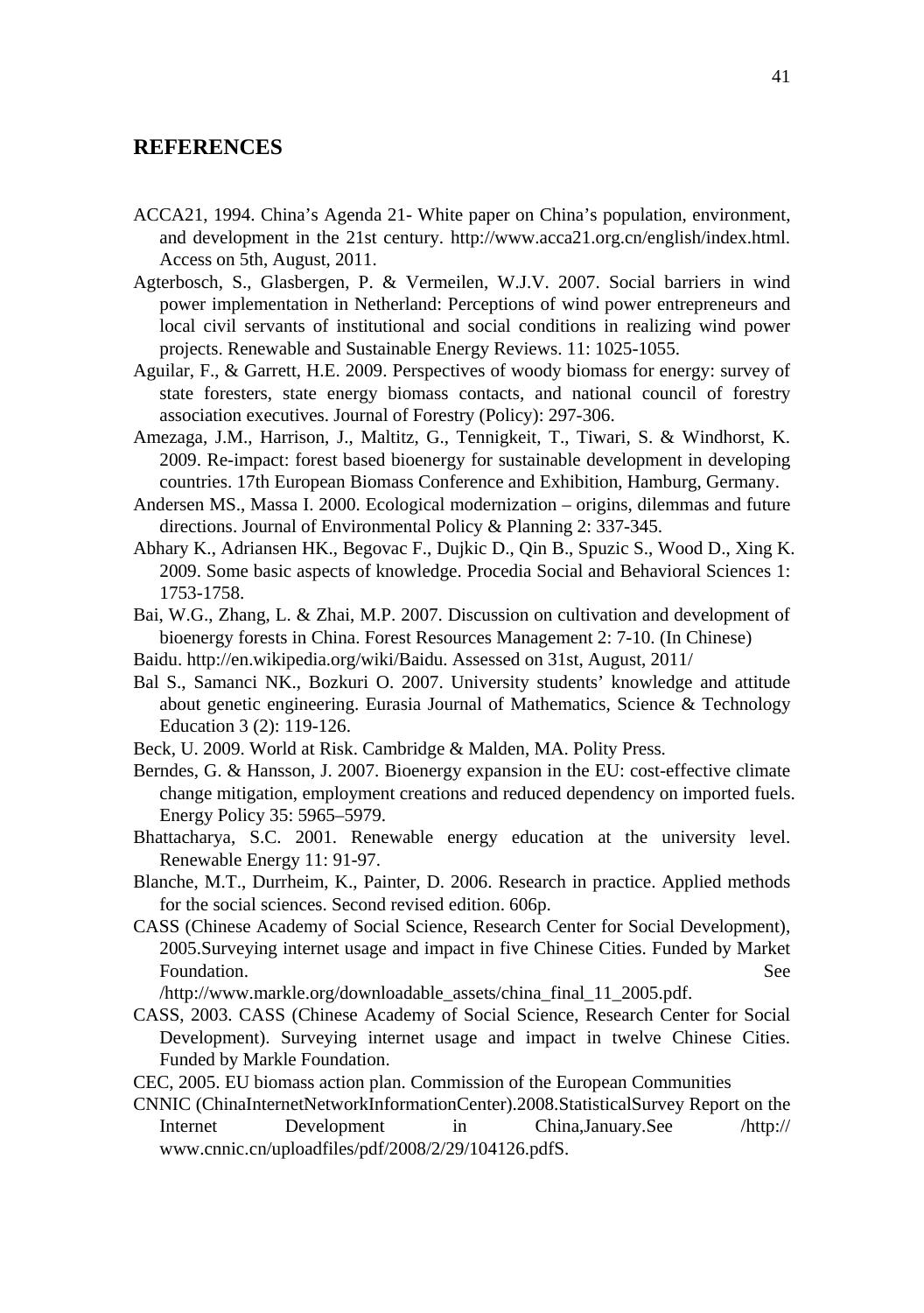- Dam J. van., Junginger M,m Faaia, APC. 2010. From the global efforts on certification of bioenergy towards an integrated approach based on sustainable land use planning. Renewable and sustainable energy reviews 14: 2445-2472.
- Delshad, A.B., Raymond, L., Sawicki, V. & Wegener D.T. 2010. Public attitudes toward political and technological options for biofuels. Energy Policy 38: 3414-3425.
- Dwivedi, P. & Alavalapati, J.R.R. 2009. Stakeholders' perceptions on forest biomassbased bioenergy development in the southern US. Energy Policy 37: 1999-2007.
- EIA, 2010.U.S.Energy Information Administration. Accessed on 18 June 2010. http://www.eia.doe.gov/dnav/pet/pet\_pri\_wco\_k\_w.htm.
- Ek, K. 2005. Public and private attitudes towards "green" electricity: the case of Sweden wind power. Energy Policy 33: 1677-1689.
- FAO (Food and Agriculture Organization of the United Nations). 2008. Forests and energy Key issues. FAO Forestry paper 154. 56p.
- FAO (Food and Agriculture Organization of the United Nations), 2009. Forest area, growing stock, and biomass. In: FAO, 2009. State of the word forest 2009. ISBN 978-92-5-106057-5. 143p.
- Finco MVA., Doppler W. 2010. Bioenergy and sustainable development: the dilemma of food security and climate change in the Brazilian savannah. Energy for sustainable development 14: 194-199.
- Flyvbjerg, B. 2006. Five misunderstandings about case-study research. Qualitative Inquiry 12 (2): 219-245.
- Forestplatform, 2011. http://www.forestplatform.org/index.php?mid=41. Assessed on 2ed, August, 2011.
- FRA. 2010. Global forest resources assessment. FAO
- Gan, L. & Yu, J. 2008. Bioenergy transition in rural China: policy options and cobenefits. Energy Policy 36: 531–540.
- Gibbs D. Ecological Modernisation: A basic for regional development? Paper presented to the Seventh International Conference of the Greening of Industry Network 'Partnership and Leadership: Building alliances for a sustainable future', Rome 15- 18 November 1998.
- Giddens, A., 1990. The consequences of modernity. Cambridge. Polity Press.
- Gossling, A., Kunkel, T., Schumacher, K., Heck, N., Birkemeyer, J. & Froese, J. 2005. A target group-specific approach to "green" power retailing: students as consumers of renewable energy. Renewable and Sustainable Energy Reviews 9: 69-83.
- Government on the Internet: Progress in delivering information and services online, 2008. House of Commons Committee of Public Accounts. See http:// www.publications.parliament.uk/pa/cm200708/cmselect/cmpubacc/143/143. pdf
- Greenberg, M. 2009. Energy sources, public policy, and public preferences: analysis of US national and site-specific data. Energy Policy 37: 3242-3249.
- GSI-China, 2008. Biofuels at what cost? Government support for ethanol and biodiesel in China, 2008. Prepared by the Global Subsidies Initiative of the International Institutes for Sustainable Development.
- Guo, L. 2007.Research Center for Social Development. Chinese Academy of Social Science. Surveying internet usage and impact in five Chinese Cities. Funded by Market Foundation.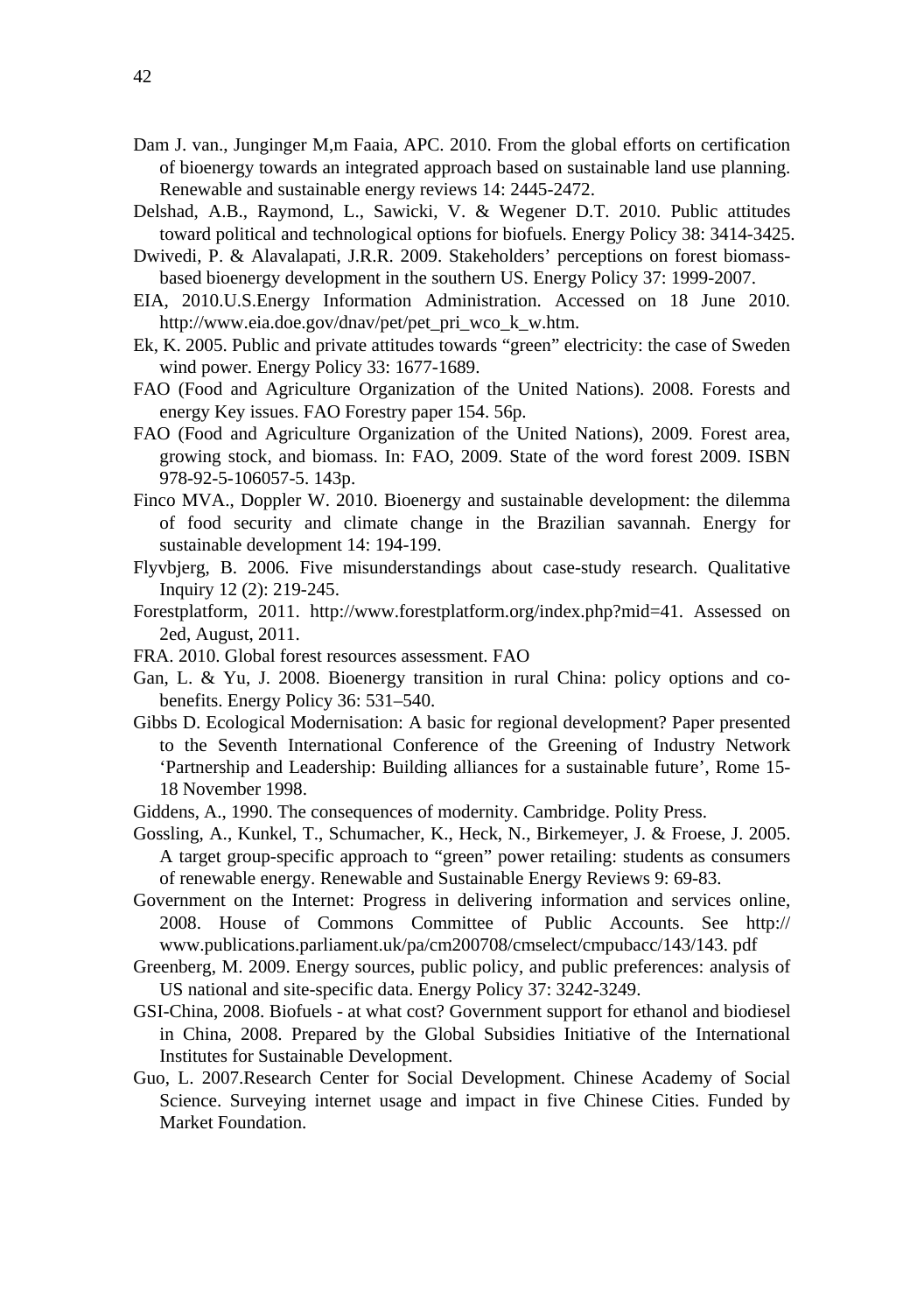- Halder, P., Pietarinen, J., Havu-Nuutinen, S. & Pelkonen, P. 2010. Young citizens' knowledge and perceptions of bioenergy and future policy implications. Energy Policy 38: 3058-3066.
- Hamilton, J.D., Daggett, D.A. & Pittinger, C.A. 2006. The role of professional judgment in chemical hazard assessment and communication. Regulatory Toxicology and Pharmacology 46: 84-92.
- Han, J.Y., Mol, A.P.J., Lu, Y.L. & Zhang, L. 2008. Small scale bioenergy projects in rural China: lessons to be learnt. Energy Policy 36: 2154–2162.
- He, J.K., Liu, B., Chen, Y., Xu, H.Q., Guo, Y. & Hu, X.L. 2007. China's national assessment report on climate change (3): integrated evaluation on policies of china responding to climate change. Advances in Climate Change Research 3: 12-18.
- Hitz, S. & Smith, J. 2004. Estimating global impacts from climate change. Global Environmental Change 14: 201-218.
- Huang, P.S., Zhang, X.L. & Deng, X.D. 2006. Survey and analysis of public environmental awareness and performance in Ningbo, China: a case study on household electricity and electronic equipment. Journal of Cleaner Production 14: 1635-1643.
- Jia, H.S. & Xu, Y.N. 2006. World bio-diesel utilization and development strategies in China. Acta Phytoecologica Sinica 30: 221-230 (in Chinese).
- Jurgens, I., Best, G. & Lipper, L. 2004. Bioenergy projects for climate change mitigation: eligibility, additionality, and baselines. 2nd World Conference on Biomass for Energy, Industry and Climate Protection, 10-14 May 2004, Rome, Italy.
- Kasschau R.A. 1980. Psychology: Exploring behavior. Chapter 6- Sensation and Perception. 183-226. http://dakota.fmpdata.net/PsychAI/PrintFiles/SensPercept.pdf
- Klawitter S. 2004. China case study: Analysis of national strategies for sustainable development. Unedited working paper 17p.
- Kotchen M.J., Reiling S.D. 2000. Environmental attitudes, motivations, and contingent valuation of nonuse values: a case study involving endangered species. Ecological Economics 32: 93-107.
- Langhelle O. 2000. Why ecological modernization and sustainable development should not be conflated. Journal of Environmental Policy & Planning 2: 303-322.
- Li, J. 2009. Fostering citizenship in China's move from elite to mass higher education: An analysis of students' political socialization and civic participation. International Journal of Educational Development 29: 382-398.
- Li, N.Y. 2005. Woody Biomass Energy potential and development in China. http://www.cred.org.cn/quanwei.asp?id=5 (in Chinese).
- Lin, E., Xu, Y.L., Wu, S.H., Ju, H. & Ma, S.M. 2007. China's national assessment report on climate change (2): climate change impacts and adaptation. Advances in Climate Change Research 3: 6-11.
- Liu, W., Lund, H., Mathiesen, B.V. & Zhang, X.L. 2011. Potential of renewable energy systems in China. Applied Energy 88: 518-525.
- Liu, Y. 2006. Application of content analysis method in analysis of net-mediated public sentiment. Journal of TianJin University (Social Science) 8:307–310.
- Liu, Y.C., Zhao, T.T. & Liu, M. 2009. The analysis of obstacles and counter measures for the development of woody biomass energy in China. China Energy 31: 21-23 (In Chinese).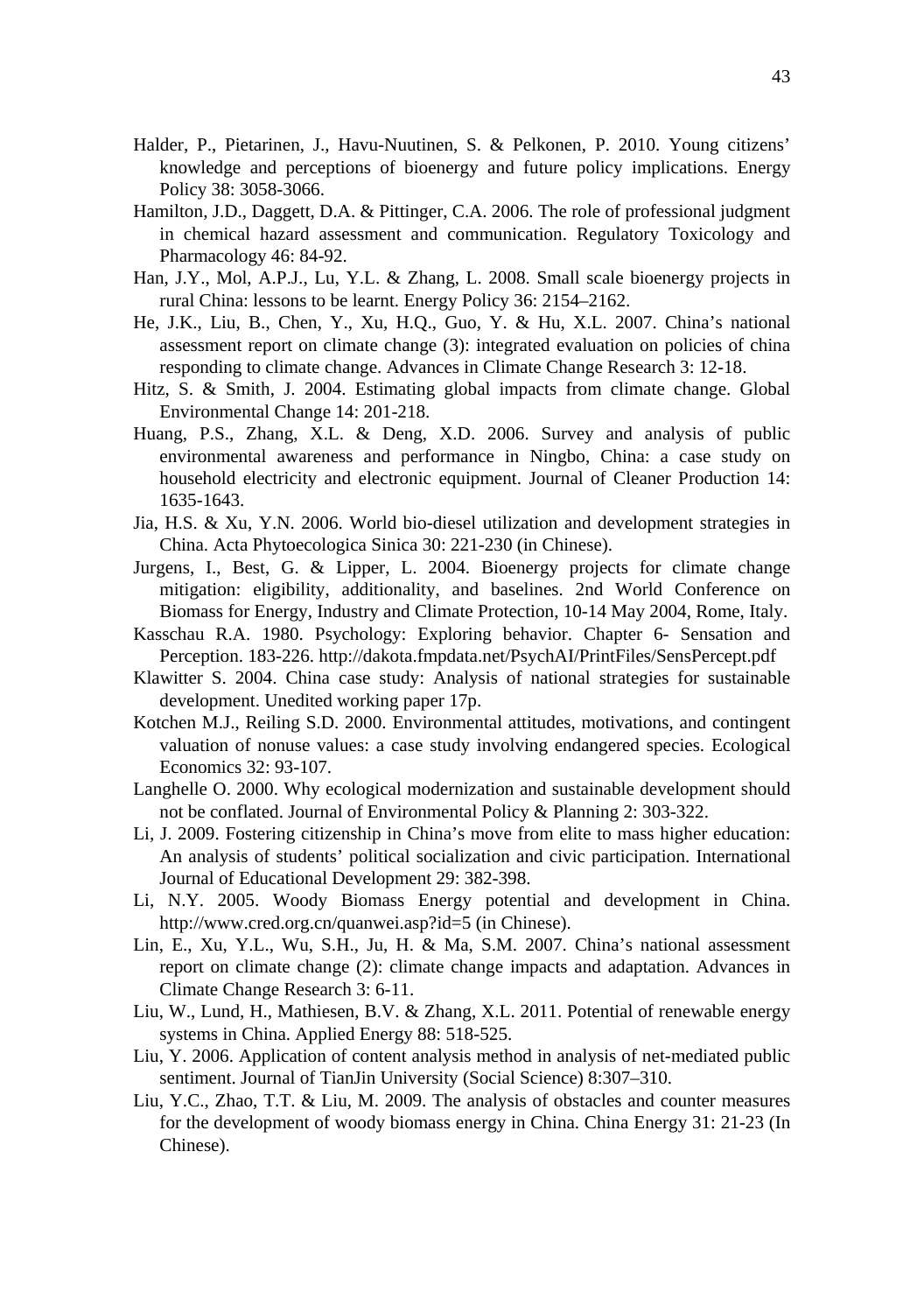- Lunnan, A., Stupak, I., Asikainen, A. & Raulund-Rasmussen, K. 2008. Introduction to sustainable utilisation of forest energy. In: Röser, D., Asikainen, A., Raulund-Rasmussen, K., Stupak, I. (Eds.). Sustainable use of forest biomass for energy  $-$  a synthesis with focus on the Baltic and Nordic countries. Springer, The Netherlands. 261p.
- Lv, W. & Wang, C.F. 2005. Study on potential investigation of wood biomass resources in China. China Energy 27: 21–26.
- Ma, L.W., Liu, P., Fu, F., Li, Z. & Ni, W.D. 2011. Integrated energy strategy for the sustainable development of China. Energy 36: 1143-1154.
- MacDonald, M.B., Bally, J.M., Ferguson, L.M., Murray, B.L. & Fowler-Kerry, S.E. 2010. Knowledge of the professional role of others: A key interprofessional competency. Nurse Education in Practice 10: 238-242.
- Mara, K.L. & Jennings, P.J. 2001. Innovative renewable energy education using the World Wide Web. Renewable Energy 22: 135-141.
- MCPFE, 2011. http://www.foresteurope.org/. Access on  $5<sup>th</sup>$ , August, 2011.
- MOA (Ministry of Agriculture of the People's Republic of China), 2007. Agricultural Biomass Energy Industrialization Development Plan 2007–2015.
- Mola-Yudego, B. & Pelkonen, P. 2008. The effects of policy incentives in the adoption of willow short rotation coppice for bioenergy in Sweden. Energy Policy 36: 3062- 3068.
- Monroe, M.C. & Oxarart, A. 2011. Woody biomass outreach in the southern United States: A case study. Biomass and Bioenergy 35: 1465-1473.
- NDRC (National Development and Reform Commission People's Republic of China), 2007a. China's National Climate Change Programme.
- NDRC. Medium and Long-Term Development Plan for Renewable Energy in China (Abbreviated Version, English Draft) September 2007b. National development and Reform Commission.
- NPC, 1998. Forest Law of the People's Republic of China of the Second Session of the Ninth National People's Congress on April 29, 1998.
- NPC, 2005. Renewable energy law of RPC. Adopted at the  $14<sup>th</sup>$  session of the Standing Committee of the 10<sup>th</sup> National People's Congress of February 28, 2005.
- Pregernig, M. 2000. Putting science into practice: the diffusion of scientific knowledge exemplified by the Austrian ''Research Initiative against Forest Decline''. Forest Policy and Economics 1: 165–176.
- Prokop P, Prokop M, Tunnicliffe S.D. 2007. Is biology boring? Student attitudes toward biology, Journal of Biological Education 42(1): 36–39.
- Raison, R.J. 2006. Opportunities and impediments to the expansion of forest bioenergy in Australia. Biomass and Bioenergy 30: 1021–1024.
- Reddy, S. & Painuly, J.P. 2004. Diffusion of renewable energy technologies barriers and stakeholders' perspectives. Renewable Energy 29: 1431-1447.
- Research in Practice. Applied methods for the social sciences. Edited by Blanche MT., Durrheim K., Painter D. Second revised edition 2006. University of Cape Town Press. 606p
- Rio Declaration, 1992. Rio Declaration on Environment and Development. The United Nations Conference on Environment and Development. http://www.unep.org/Documents.Multilingual/Default.asp?documentid=78&articleid =1163 Accessed on 31st, Jan, 2011.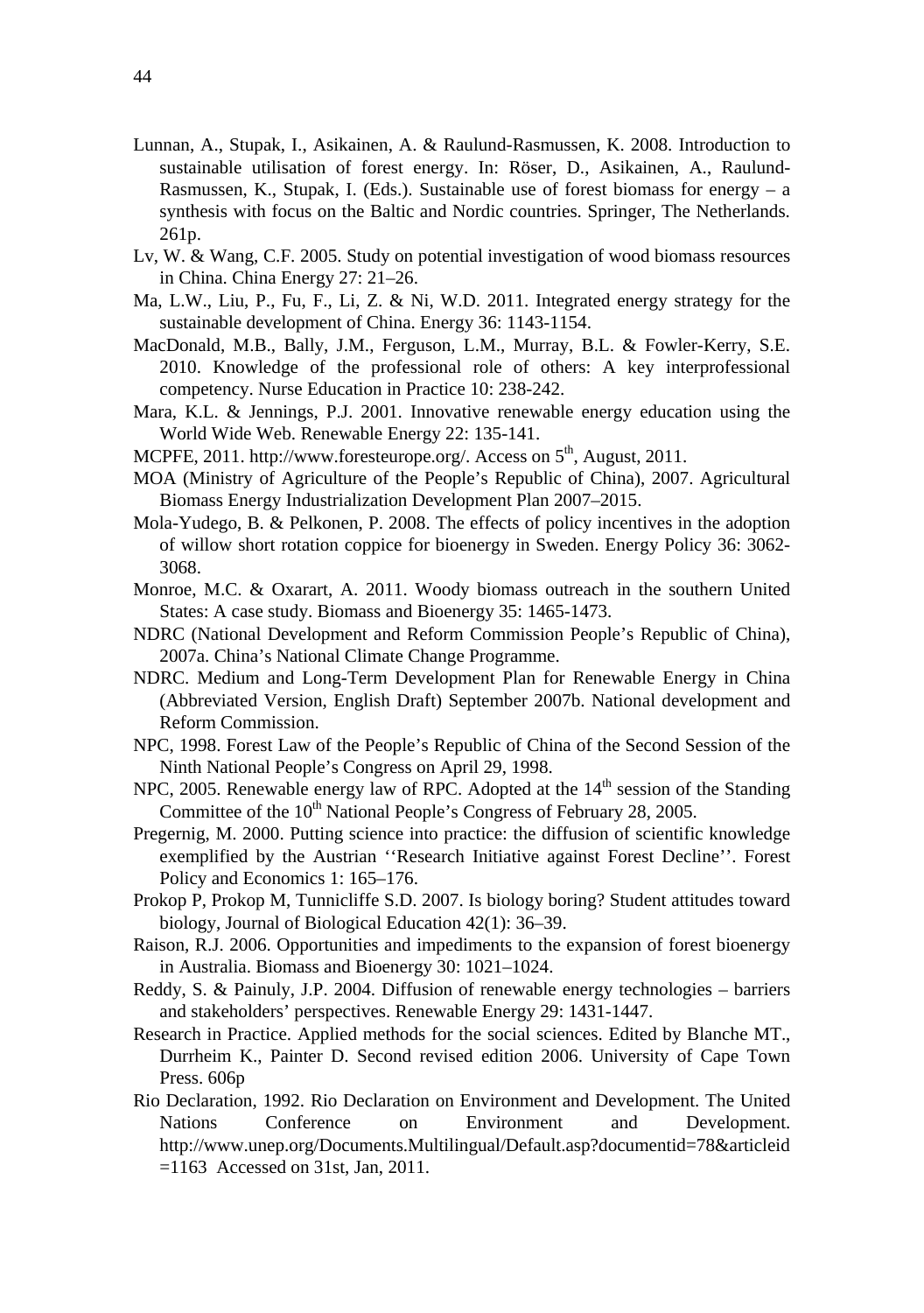- Rio, PD., Burguillo M. 2009. An empirical analysis of the impact of renewable energy deployment on local sustainability. Renewable and Sustainable Energy Reviews 13: 1314-1325.
- Rogers, P.P., Jalal, K.F. & Boyd, J.A. 2008. An introduction to sustainable development. Published by Glen Educational Foundation, Inc., 2008.p376.
- Roos, A. & Rakos, C. 2000. The limits of modeling. Experiences with bioenergy in practice–could models have predicted this outcome? Biomass and Bioenergy 18: 331-340.
- Röser, D., Asikainen, A., Stupak, I., Pasanen, K. 2008. Forest energy resources and potential. In: Röser, D., Asikainen, A., Raulund-Rasmussen, K., Stupak, I. (Eds.). Sustainable use of forest biomass for energy  $-$  a synthesis with focus on the Baltic and Nordic countries. Springer, The Netherlands. 261p.
- SFA report. 2009. China Forestry Development Report. State Forestry Administration.
- Sinton, J., Stern, R., Aden, N. & Levine, M. 2005. Evaluation of China's Energy Strategy Options. The Chinese Sustainable Energy Program
- Snäkin J.P. 2003. Wood energy and greenhouse gas emissions in the heating energy system of North Karelia, Finland: An industrial ecology approach. D. Sc. (Agr. And For.) thesis. Faculty of Forestry, University of Joensuu.
- Stern, P.C. 1986. Blind spots in policy analysis: what economics doesn't say about energy use. Journal of Policy Analysis and Management 5: 200-227.
- Stidham, M. & Simon-Brown, V. 2011. Stakeholder perspectives on converting forest biomass to energy in Pregon, USA. Biomass and Bioenergy 35: 203-213.
- Stupak, I., Asikainen, A., Jonsell, M., Karltun, E., Lunnan, A. & Mizaraite, D. 2007. Sustainable utilization of forest biomass for energy – possibilities and problems: Policy, legislation, certification, and recommendations and guidelines in the Nordic, Baltic, and other European countries. Biomass and Bioenergy 31: 666-684.
- Sun, F.L., Wang, Y.P. & Wang, W.W. 2010. Study of regional orientation, substitution potential and investigation and utilization countermeasure on forest biomass energy industry in China. Research of Agricultural Modernization 31: 325-329.
- The biofuels market in China 2010. See http://themorningsidepost.com/2010/07/thebiofuels-market-in-china/. Accessed on 18 June 2010.
- Van de Velde L., Verbeke, W., Popp, M., Buysse, J., Van Huylenbroeck G. 2009. Perceived importance of fuel characteristics and its match consumer beliefs about biofuels in Belgium. Energy Policy 37: 3183-3193.
- Van der Horst, D., Sinclair, P. & Lofstedt, R. 2002. Public participation in decision support for regional biomass energy planning. Options Mediterraneennes, Serie A 48: 123-130.
- Wang, J.C., Dai, L., Tian, Y.S., & Qin, S.P., 2007. Analysis of the development status and trends of biomass energy industry in China. Transactions of the CSAE 23: 276– 282
- WCED (World Commission on Environment and Development).1987. Our Common Future, OUP, Oxford, UK. http://www.un-documents.net/wced-ocf.htm
- Wong K.K. 2003. The environmental awareness of University students in Beijing, China. Journal of Contemporary China 12(36): 519-536.
- Wu, C.Z., Yin, X.L., Yuan, Z.H., Zhou, Z.Q. & Zhuang, X.S. 2010. The development of bioenergy technology in China. Energy 35: 4445-4450.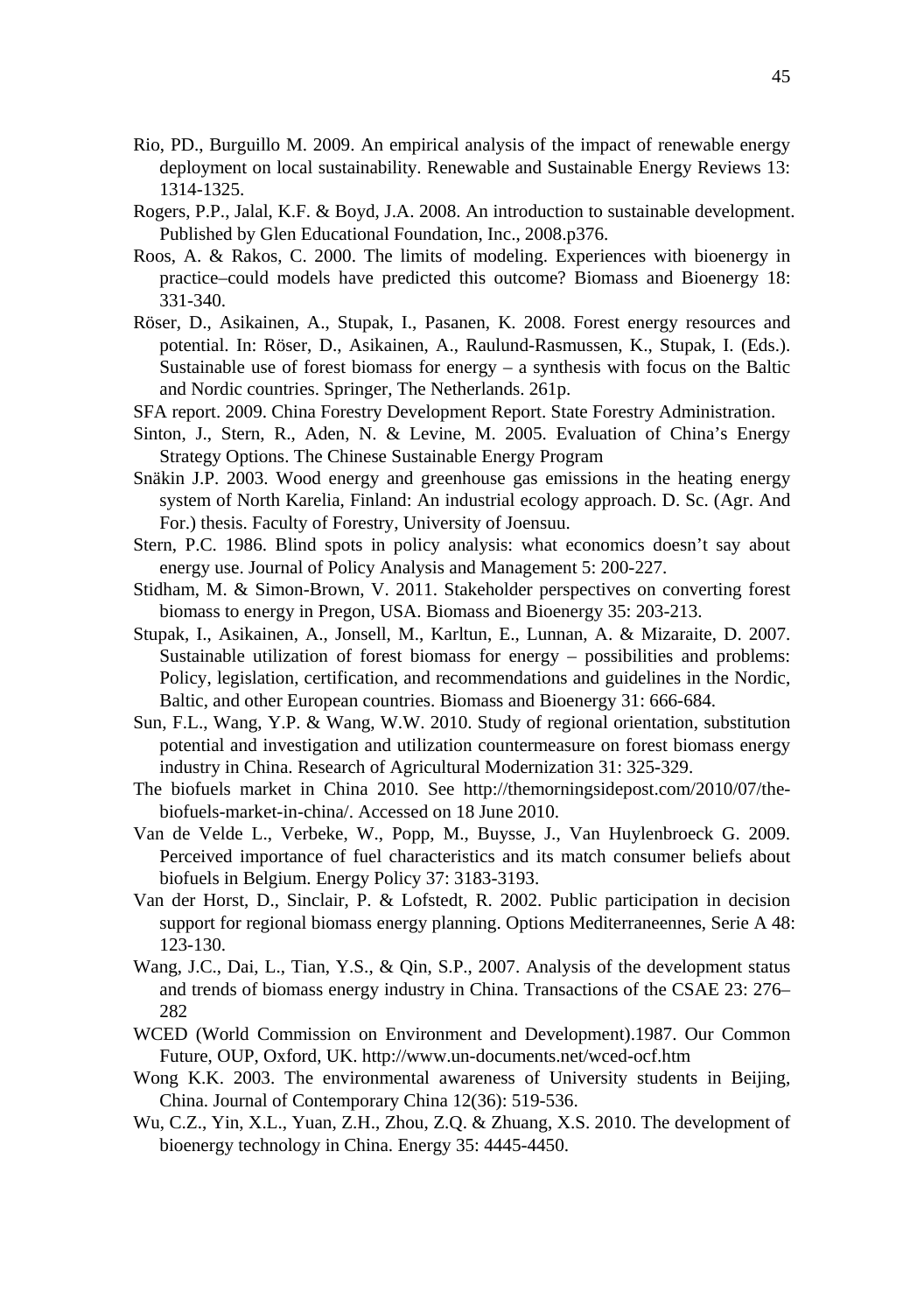- Xu, F.Q. & Wang, L.H. 2006. Solutions of the development and utilization of forestry bioenergy. Forest Engineering 22:1-3 (in Chinese).
- Yang, G.B. 2003.Weaving a green web: the internet and environmental activism in China. China Environment Series 6: 89–92.
- Zhang L. 2010b.Study on raw material supply and industrialization of forest biomass power in China. Dissertation in Beijing Forestry University, China.
- Zhang, P.D., Yang, Y.L., Shu, J., Zheng, Y,H., Wang, L,S. & Li, X.R. 2009a. Opportunities and challenges for renewable energy policy in China. Renewable and Sustainable Energy Reviews 13:439-449.
- —, Yang, Y.L., Tian, Y.S., Yang, X.T., Zhang, Y.K., Zheng, Y.H. & Wang, L.S. 2009b. Bioenergy industries development in China: dilemma and solution. Renewable and Sustainable Energy 13:2571–2579.
- Zhang, X.L., Wang, R.S., Huo, M.L. & Martinot, E. 2010. A study of the role played by renewable energies in China's sustainable energy supply. Energy 35:4382-4399.
- Zhang, Z.X. 2010a. China in the transition to low-carbon economy. Energy Policy 38: 6638-6653.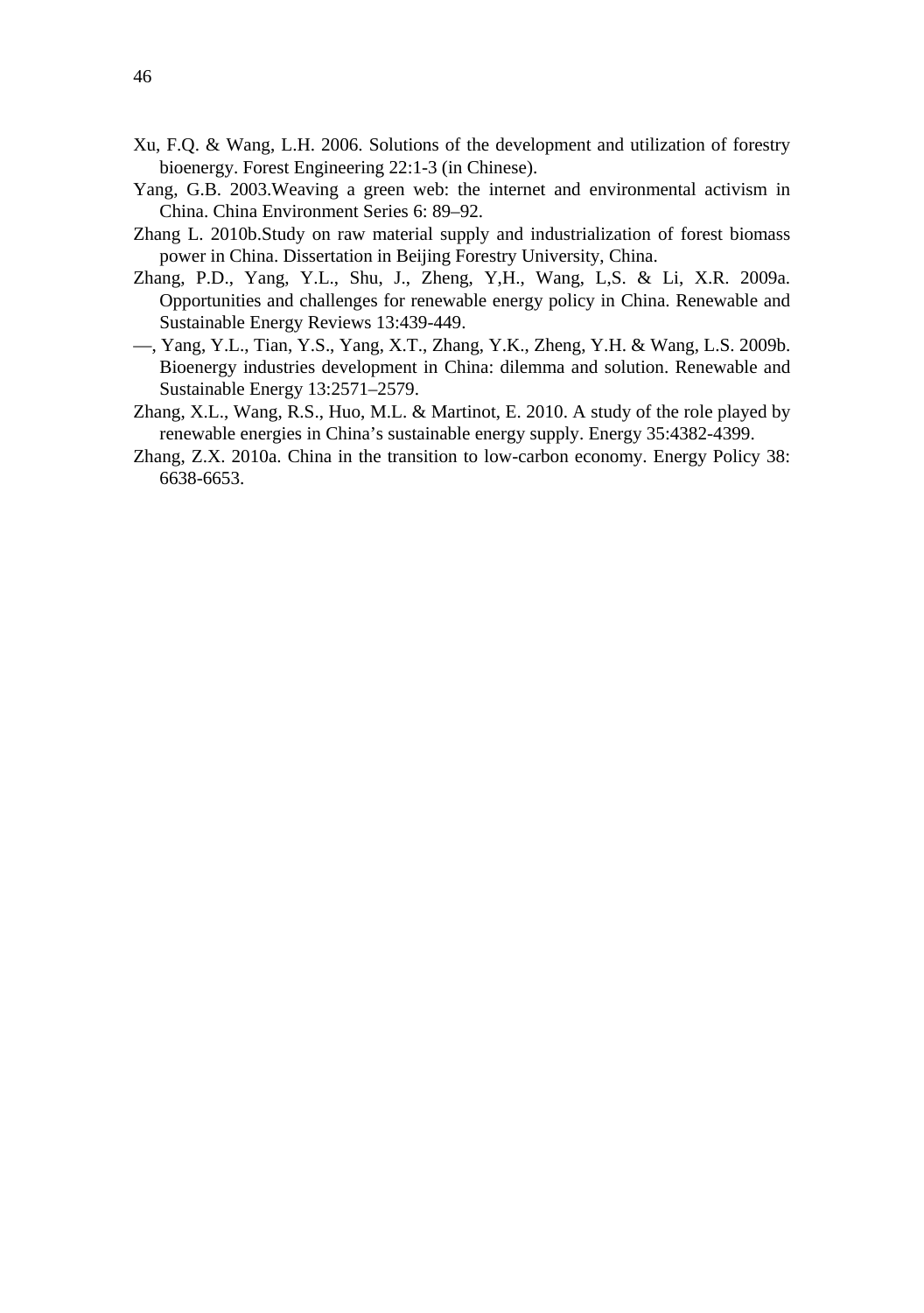## **APPENDIX**

## **First round Delphi survey questions:**

- Profile: location, professional background, years of involving the research field, gender, age, and email address.
- What are the key drivers for the development of forest biomass energy in China?
- Please explain the advantage and disadvantages of the forest biomass energy from the perspectives of economy, ecology, and social.
- Please list the major source of the forest biomass energy.
- What are the challenges that could prevent the implementation of forest biomass energy in China?
- Who should pay attention to the development of forest biomass energy in China?
- In your opinion, what kind of role should the governments play in supporting the development of the forest biomass energy in China?
- At present, the development of forest biomass energy is in its very beginning stage, how could it be in about ten years?
- What kind of practices you recommend in order to promote the development of forest biomass energy in China?

## **A survey of University students' acceptance of forest bioenergy:**

- 1. How old are you?
- 2. Are you
	- $\hfill \square$  Male
	- □ Female:
- 3. Where are you from?
	- $\Box$  Rural
	- $\Box$  Urban
- 4. What is your study subject, and please specify it:
- 5. What degree you are studying now, and please specify it:
- 6. Have you ever heard of forest bio-energy?
	- □ Yes
		- □ Never
- 7. What kind of energy is commonly discussed in your daily life?

| <b>Types</b> | Choice |
|--------------|--------|
| Coal         |        |
| Oil          |        |
| Solar energy |        |
| Wind energy  |        |
| Firewood     |        |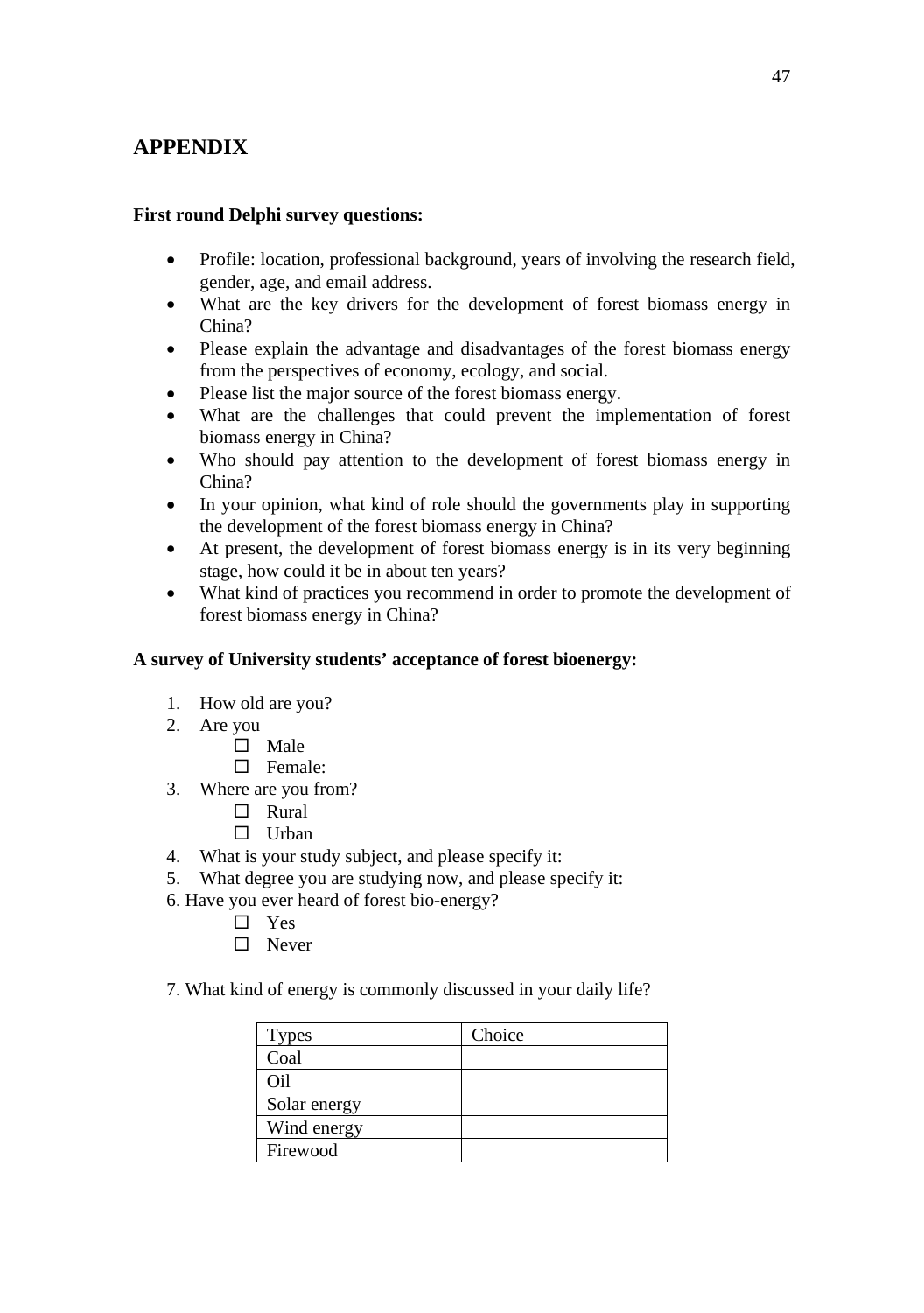| lydro power      |  |
|------------------|--|
| <b>Bioenergy</b> |  |

8. What do you prefer for your own heating and transportation in the future?

| <b>CH:Heating</b>        |  |  |
|--------------------------|--|--|
| 1.Coal                   |  |  |
| 2. Fire wood             |  |  |
| 3. Wind<br>energy        |  |  |
| electricity              |  |  |
| 4.Hydropower             |  |  |
| electricity              |  |  |
| 5.biogas                 |  |  |
| 6.forest<br>bioenergy    |  |  |
| electricity              |  |  |
| others                   |  |  |
| <b>CT:Transportation</b> |  |  |
| 1.Diesel                 |  |  |
| 2.hydrogen fuel          |  |  |
| 3. Blended petrol        |  |  |
| 4.Petrol                 |  |  |
| Others                   |  |  |

9. Which factors are important when you chose energy?

| <b>Factors</b>             | Most      | Important | $\mathbf N$ | <b>Not</b> | <b>Not</b> |
|----------------------------|-----------|-----------|-------------|------------|------------|
|                            | important |           |             | important  | Important  |
|                            |           |           |             |            | At all     |
| 1. security or safety      |           |           |             |            |            |
| 2.environmental friendly   |           |           |             |            |            |
| 3. secure supply           |           |           |             |            |            |
| 4. Renewable sources       |           |           |             |            |            |
| 5. Cheapest energy source- |           |           |             |            |            |
| price                      |           |           |             |            |            |
| 6.others                   |           |           |             |            |            |

10. How much would you like to agree or disagree with the following statements?

| statements                                                                     | Strongly | Agree | l N | Disagree | Strongly |
|--------------------------------------------------------------------------------|----------|-------|-----|----------|----------|
|                                                                                | agree    |       |     |          | disagree |
| 1. More use of forest bioenergy<br>can mitigate the environmental<br>problems. |          |       |     |          |          |
| 2. It is justified to support the<br>development of forest bioenergy.          |          |       |     |          |          |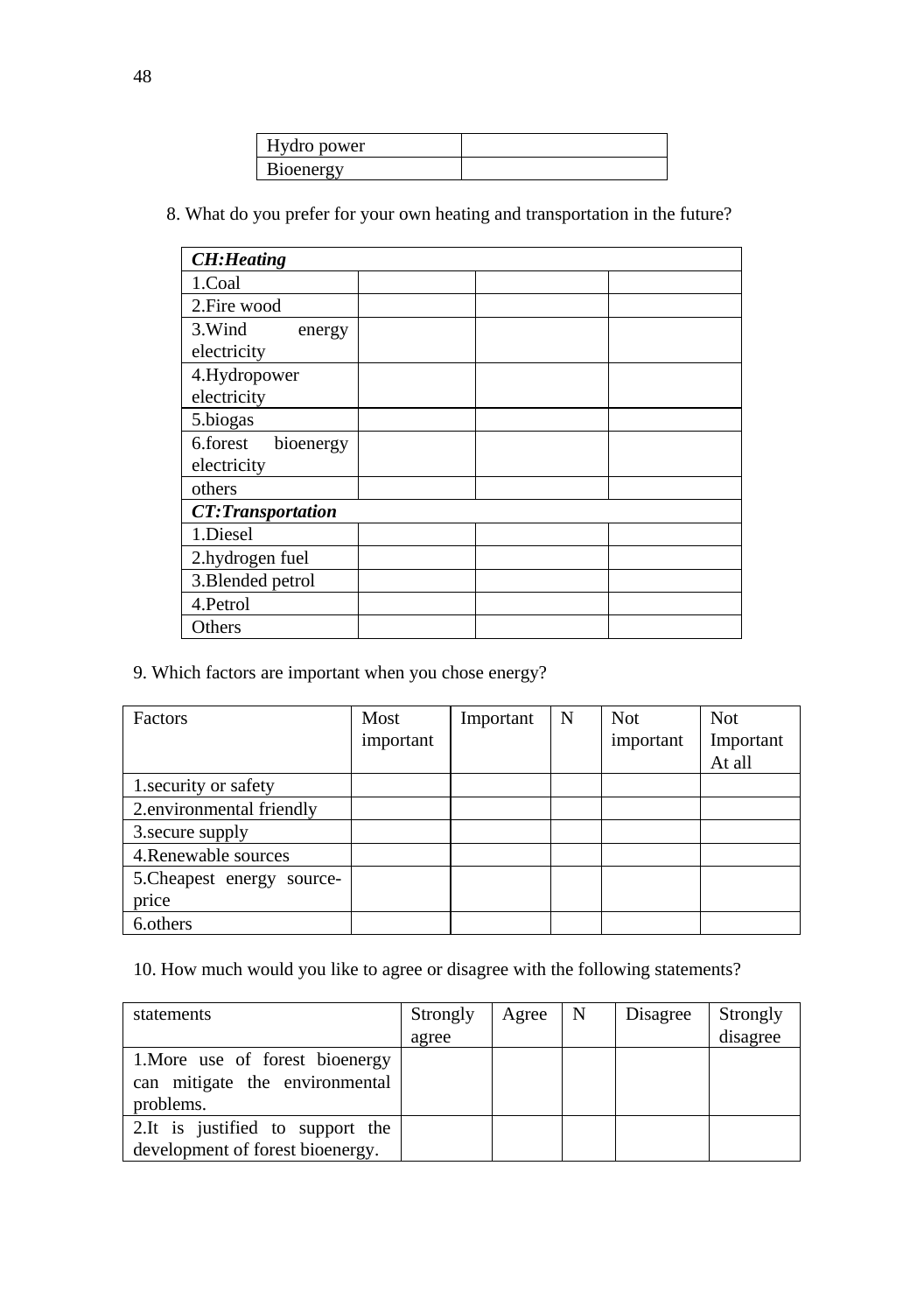| 3. Forest bioenergy would be a    |  |  |  |
|-----------------------------------|--|--|--|
| major source of bioenergy in 10   |  |  |  |
| years                             |  |  |  |
| 4.I would be happy to educate and |  |  |  |
| encourage people to get more      |  |  |  |
| knowledge about forest bioenergy. |  |  |  |
| 5.It is necessary to teach        |  |  |  |
| knowledge about forest bioenergy  |  |  |  |
| in school.                        |  |  |  |

11. Would you change to renewable energy electricity if that would cause any additional costs?

- Yes
- $\square$  Probably yes
- □ Neutral
- $\square$  Probably no
- $\square$  No

12. Would you change to forest bioenergy electricity if that would cause any additional costs?

- Yes
- $\square$  Probably yes
- □ Neutral
- $\square$  Probably no
- $\square$  No

13. If renewable energy electricity would cause additional costs, how much more is acceptable for you?

- $\square$  Less than 1%
- $\Box$  1-5%
- $\Box$  6-10%
- $\Box$  10-15%
- $\Box$  More than 15%

14. If forest bioenergy electricity would cause additional costs, how much more is acceptable for you?

- $\square$  Less than 1%
- $\Box$  1-5%
- $\Box$  6-10%
- $\Box$  10-15%
- $\Box$  More than 15%

15. If you would use renewable energy for your daily life, what is the reason?

- □ Your own preference
- $\Box$  Required by the government law or rule
- $\square$  Protect the environment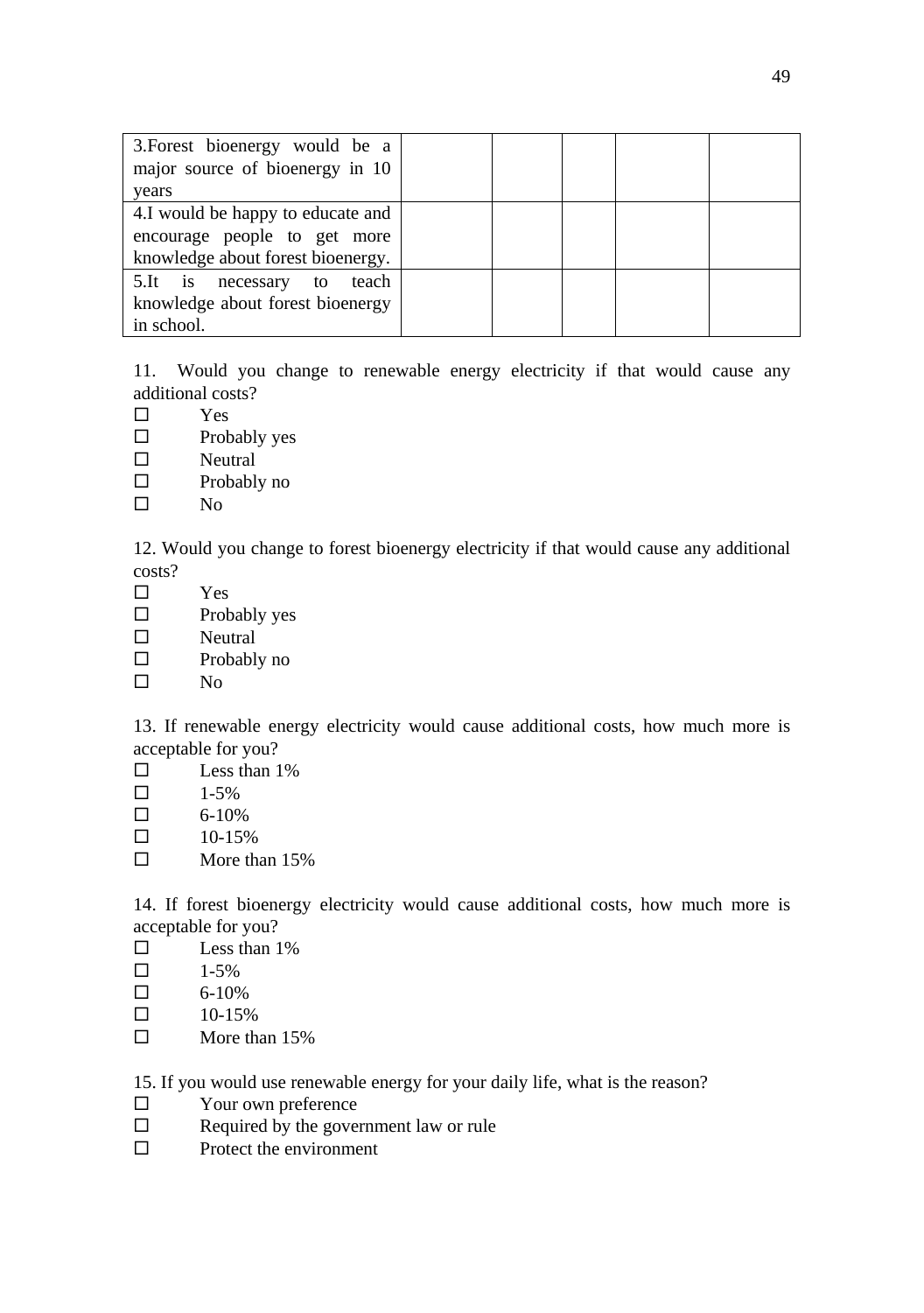- $\Box$  Follow the trend
- $\Box$  I do not know

16. If you would use forest bioenergy for your daily life, what is the reason?

- □ Your own preference
- $\Box$  Required by the government law or rule
- $\square$  Protect the environment
- $\Box$  Follow the trend
- $\square$  I do not know

17. Does China have the Renewable energy Law?

- Yes
- $\Box$  No
- $\Box$  I do not know

18. Have you ever read Renewable energy Law in China?

- $\square$  Yes
- □ Never

19. From which information sources have you got info about forest bioenergy and related matters?

| Information sources       | Yes | N <sub>0</sub> |
|---------------------------|-----|----------------|
| 1.magazines               |     |                |
| 2. newspapers             |     |                |
| 3. Radio                  |     |                |
| 4.TV                      |     |                |
| 5. Education              |     |                |
| 6. Energy company         |     |                |
| 7. Friends/relatives      |     |                |
| 8. Environmental movement |     |                |
| 9. The Internet           |     |                |
| 10.this survey            |     |                |
| Others:                   |     |                |

20. What do you consider to be the main influence on your views toward forest bioenergy?

|                  | Very      | Important | N | <b>Not</b> | <b>Not</b> |
|------------------|-----------|-----------|---|------------|------------|
|                  | important |           |   | important  | important  |
|                  |           |           |   |            | At all     |
| 1. Television    |           |           |   |            |            |
| 2. Newspaper     |           |           |   |            |            |
| 3. Radio         |           |           |   |            |            |
| 4. Education     |           |           |   |            |            |
| 5. Advertisement |           |           |   |            |            |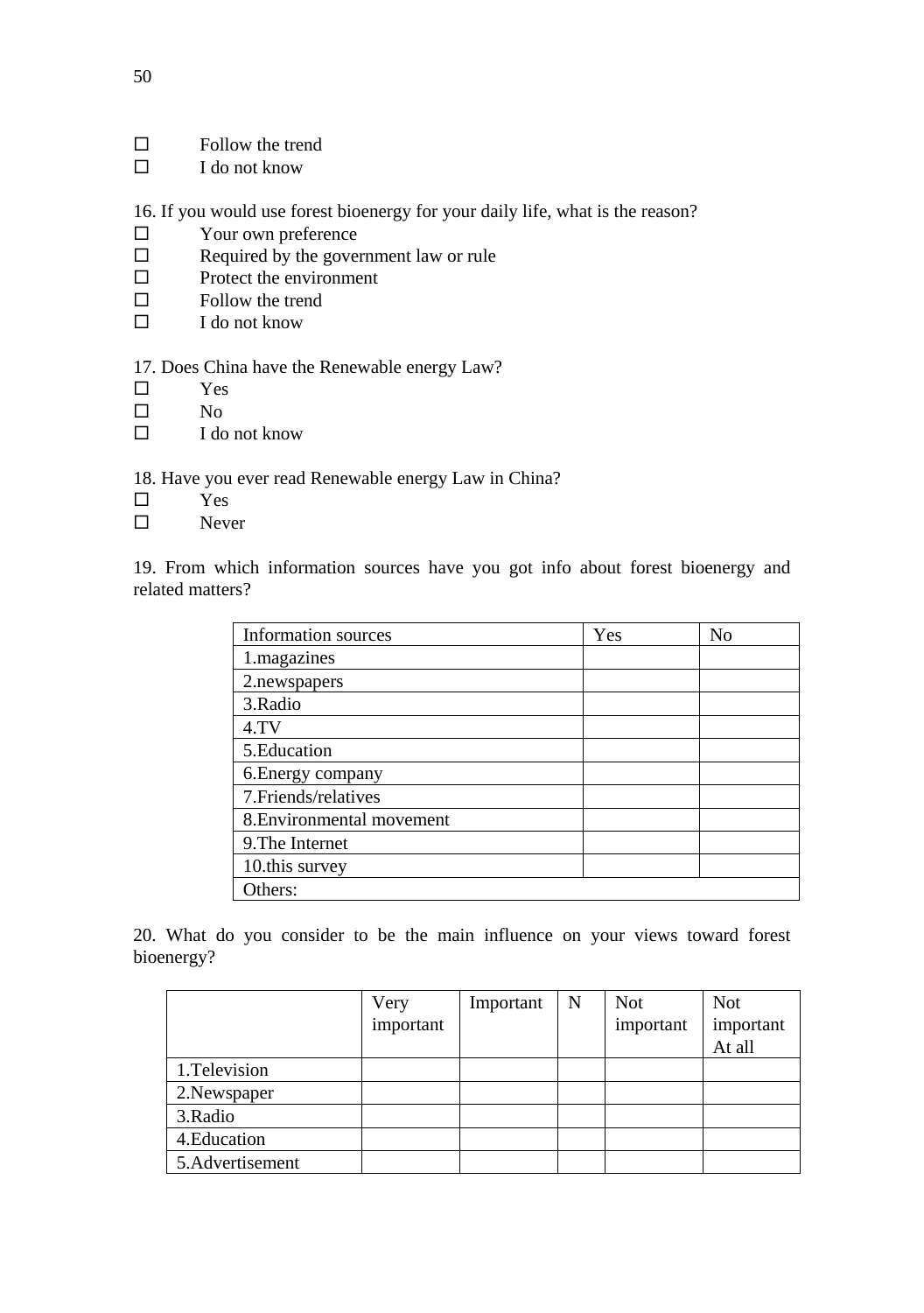| 6. The Internet |  |  |  |
|-----------------|--|--|--|
| Others :        |  |  |  |

### **Professionals' knowledge, perceptions and attitudes towards the development of forest bioenergy in China**

Social demographic information:

- 1. Gender A.  $\square$  Female B.  $\square$  Male
- 2. Year of born?
- 3. Are you  $A.\Box$  Single  $B.\Box$  Married  $C.\Box$  Cohabiting  $D.\Box$  Other, please specify:
- 4. What is your working place location? Please specify it by name of the city or village:
- 5. What is your living place? A  $\Box$  city, name of the city:

B  $\square$ countryside, name of the village:

- 6. What kind of house do you live?
	- $A \square$  Rented apartment
	- $B \Box$  Owned apartment
	- $C \square$  Rented single family house
	- $D \square$  Owned single family house
- 7. What type of energy is used in your house?
	- 7a. For heating:
		- A.  $\Box$  Firewood B.  $\Box$  Wind power(own mill) C.  $\Box$  Coal
		- D  $\square$  Solar power  $E. \square$  biogas  $F. \square$  Gas  $G. \square$  Oil

H **Electricity**, Please specify, if you know, how the electricity is generated (e.g. nuclear, wind power.. ): \_\_\_\_\_\_

I Other: 7b. For cooling:

- A  $\square$  Wind power(own mill) B.  $\square$  Solar power C.  $\square$  Oil
- D Electricity, Please specify, if you know, how the electricity is generated (e.g. nuclear, wind power ): \_\_\_\_\_\_
- E Other:

7c. For cooking:

- A  $\Box$  Firewood B.  $\Box$  Wind power(own mill) C.  $\Box$  Coal
- D  $\square$  Solar power E.  $\square$  biogas F.  $\square$  Gas G.  $\square$  Oil
- H Electricity, Please specify, if you know, how the electricity is generated (e.g. nuclear, wind power.. ): \_\_\_\_\_\_
- I Other:
- 8. Can **you** decide what kind of energy is used at your house?
	- $A \Box Y$ es I can  $B \Box No$ , I cannot. Why:
- 9. What is the highest stage of **your education** (including if you are still doing this degree)?
	- A.  $\Box$  High school B.  $\Box$  College
	- $C \Box$  Vocational school  $D \Box$  Polytechnic school
	- E.  $\Box$  Bachelor degree in the university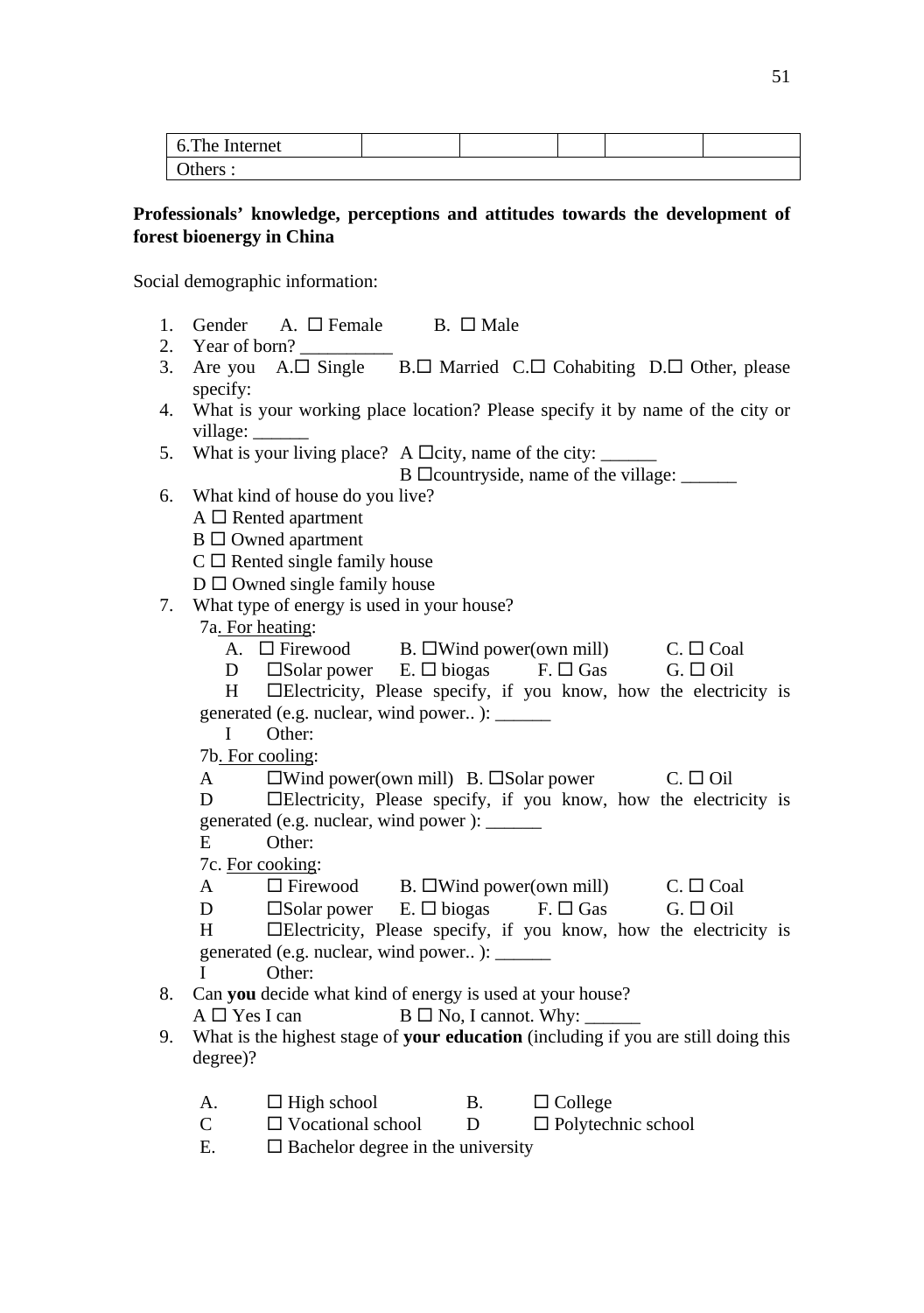- $F.$   $\Box$  Master degree
- G.  $\Box$  Doctoral degree
- H Other, please specify:
- 10. Do you have any education in forestry or in forestry related field?
- A  $\Box$  Yes, specify  $\Box$  No 11. What is your current title at job? How many years you have been working in this position? \_\_\_\_\_\_
- 12. What is the monthly gross income in your household?
	- A.  $\Box > 8000$  Yuan B.  $\Box$  6000 7999 Yuan
	- C.  $\Box$  4000 5999 Yuan D.  $\Box$  2000 3999 Yuan
		- E $\Box$  < 1999 Yuan
- Part 1. Questions concerning your energy use in your everyday life
	- 13. Do you have your own car?
		- A  $\Box$  Yes, I have one and it is a normal emission car
		- $\mathbf{B} \quad \Box \mathbf{Y}$ es. I have one and it is a low emission car
		- $C \square$  I do not have a car
	- 14. What is your water heater at home?
		- A  $\Box$  Electric water heater
		- $\mathbf{B}$   $\Box$  Solar water heater
		- $C \Box$  District heating. What is the fuel if you know please specify it:
		- D **Other**, please specify:
	- 15. How do you go to work normally?
		- A  $\Box$  By driving own car
		- $\mathbf{B} \quad \Box$  By public transportation
		- $C \square$  By biking
		- $D$   $\Box$  By walking
		- $E$  By other means, please specify  $\overline{\phantom{a}}$
	- 16. Did you participate in the last "Earth Hour" actively?
		- $A$   $\Box$ Yes
		- $B \Box$ No, because I did not care
		- $C$   $\Box$  No, because I never heard of "Earth hour"

Part 2. Questions about your knowledge concerning forest and energy issues in China. Please give the answer you think is right, even though if you are not sure.

- 17. What is the current forest coverage in China approximately?
- $A \Box 10\%$  B $\Box 14\%$  C $\Box 18\%$  D $\Box 22\%$
- 18. What is the share (%) of imported oil of total oil consumption in China in 2009? **A** □ 10-29% B□30-49% C□50-69% D□>70%
- 19. What is the share of commercial forest bioenergy in total energy consumption in China?
- $A \Box 20-30\%$   $B \Box 10-15\%$   $C \Box 5-9\%$   $D \Box \langle 3\%$
- 20. How many percents renewable energy will cover in future from the total energy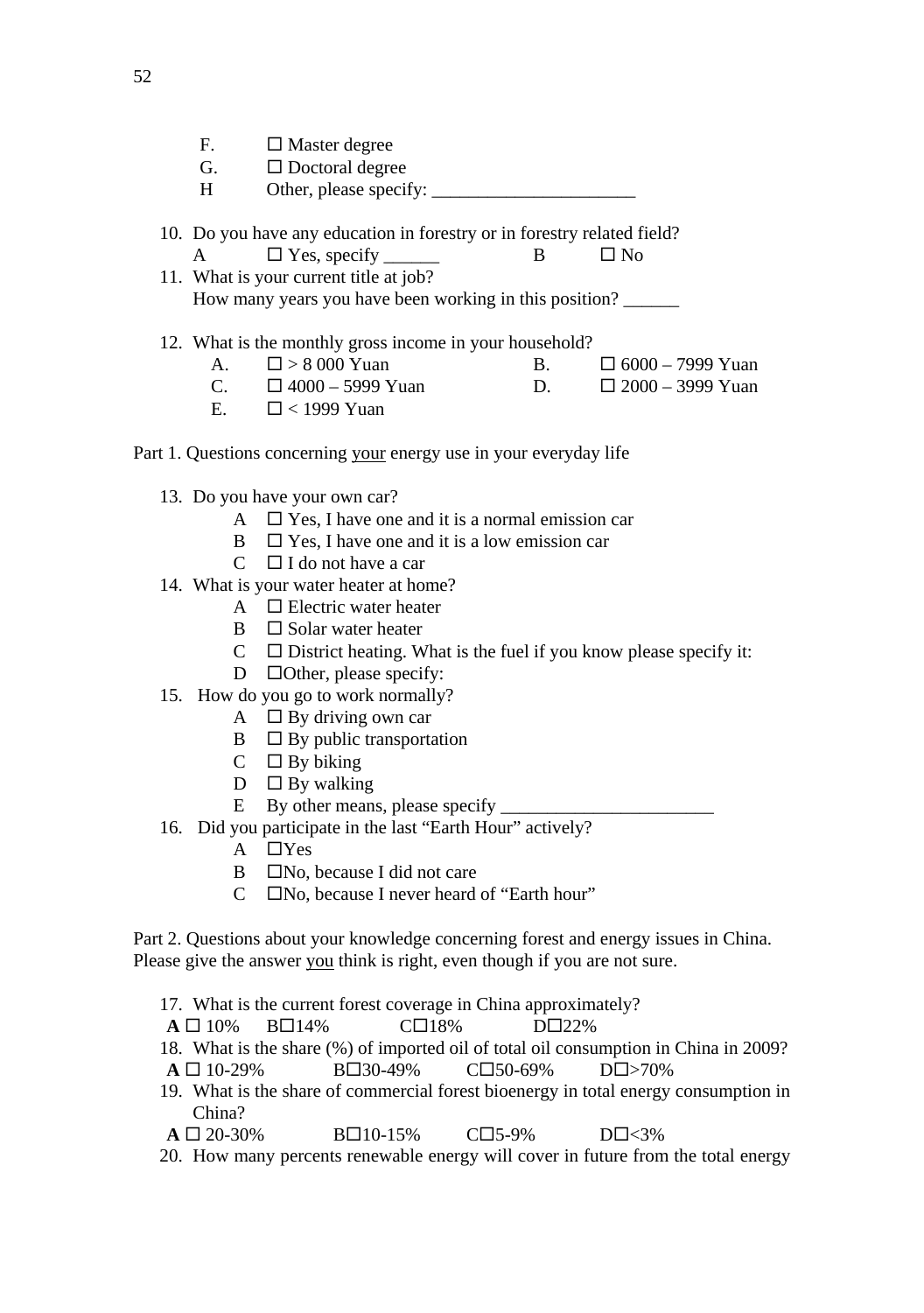consumption according to Medium and Long-Term Development Plan for Renewable Energy in China?

- $A \Box 10\%$  B $\Box 15\%$  C $\Box 20\%$  D $\Box 30\%$
- 21. What is the general trend of imported forest wood products in China during the last ten years?
- $A \Box$  Increasing  $B \Box$  No change  $C \Box$  Decreasing
- 22. What is the most commonly used type of bioenergy in China?
- $A \Box$  Biogas  $B \Box$  Liquid biofuels  $C \Box$  Forest bioenergy

Part 3. Questions concerning forest in general.

23. What is the meaning of forest in China according to **your opinion**? Please use the score from 1 to 5 (1=Not important at all to  $5=$ Very important) to identify the importance of each item.

|                |                              | 1 | 2 | 3 | 4 | 5 |
|----------------|------------------------------|---|---|---|---|---|
| A.             | Recreational function        |   |   |   |   |   |
|                | B. Timber production         |   |   |   |   |   |
|                | C. Provide raw materials for |   |   |   |   |   |
|                | bioenergy production         |   |   |   |   |   |
| D.             | Maintaining the ecological   |   |   |   |   |   |
|                | balance                      |   |   |   |   |   |
| E.             | The containment of soil      |   |   |   |   |   |
|                | desertification              |   |   |   |   |   |
|                | F. Water conservation        |   |   |   |   |   |
|                | G. Mitigate the greenhouse   |   |   |   |   |   |
|                | effect                       |   |   |   |   |   |
|                | H. Beauty of landscape for   |   |   |   |   |   |
|                | amenity values               |   |   |   |   |   |
| I.             | non-wood forest product,     |   |   |   |   |   |
|                | berries<br>such as<br>and    |   |   |   |   |   |
|                | mushrooms                    |   |   |   |   |   |
| $\mathbf{I}$ . | Nature conservation          |   |   |   |   |   |
| К.             | Employment in<br>timber      |   |   |   |   |   |
|                | production                   |   |   |   |   |   |
| L.             | Hunting and<br>game          |   |   |   |   |   |
|                | management                   |   |   |   |   |   |
|                | M. Providing firewood        |   |   |   |   |   |
|                | N. Others, specify:          |   |   |   |   |   |

24. How important do you consider the following issues that China is facing today concerning forests? Please use the score from 1 to 5 (1=Not important at all to 5=Very important) to identify the importance of each.

| Mitigation of Climate change |  |  |  |
|------------------------------|--|--|--|
| Forest tenure reform         |  |  |  |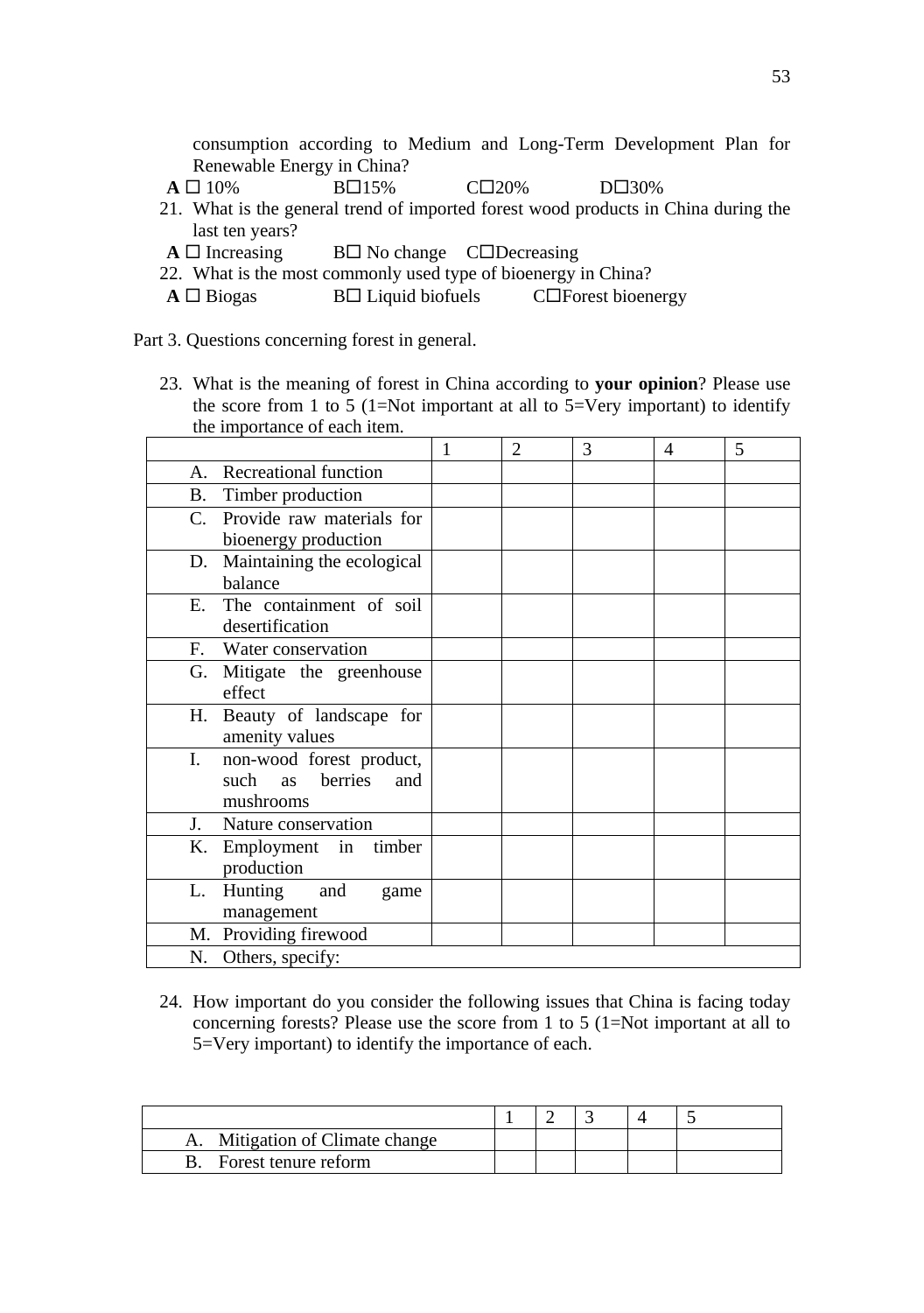| C. Forest bioenergy development  |  |  |
|----------------------------------|--|--|
| D. Pulp wood production          |  |  |
| E. Saw timber production         |  |  |
| F. Nature conservation           |  |  |
| G. Forest carbon sinks           |  |  |
| H. Sustainable forest management |  |  |
| Forest certification             |  |  |
| Recreational use of Forests      |  |  |
| K. Nature tourism                |  |  |

Part4. Your opinions on developing forest bioenergy.

25. Please indicate whether you agree with each of the following statements by using the score from 1-5.

|                                 | Strongly | Disagree | Not agree | Agree | Strongly |
|---------------------------------|----------|----------|-----------|-------|----------|
|                                 | disagree | (2)      | not       | (4)   | agree    |
|                                 | (1)      |          | disagree  |       | (5)      |
|                                 |          |          | (3)       |       |          |
| Increasing the share of forest  |          |          |           |       |          |
| bioenergy can reduce $CO2$      |          |          |           |       |          |
| emission.                       |          |          |           |       |          |
| equally discussed<br>FBE<br>is  |          |          |           |       |          |
| issues in media in China with   |          |          |           |       |          |
| other renewable energy such     |          |          |           |       |          |
| as solar, wind energy, oil      |          |          |           |       |          |
| bearing crops.                  |          |          |           |       |          |
| There are unused abundant       |          |          |           |       |          |
| barren hills and wasteland in   |          |          |           |       |          |
| China which are suitable to     |          |          |           |       |          |
| develop the forest bioenergy    |          |          |           |       |          |
| production.                     |          |          |           |       |          |
| reliable<br>There is<br>policy  |          |          |           |       |          |
| dealing with FBE in China.      |          |          |           |       |          |
| The development of forest       |          |          |           |       |          |
| bioenergy can reduce China's    |          |          |           |       |          |
| reliance on imported oil.       |          |          |           |       |          |
| There is lack of recognition of |          |          |           |       |          |
| potential of<br>forest<br>the   |          |          |           |       |          |
| bioenergy among professional    |          |          |           |       |          |
| foresters.                      |          |          |           |       |          |
| There is lack of national       |          |          |           |       |          |
| standards for forest bioenergy  |          |          |           |       |          |
| production.                     |          |          |           |       |          |
| The investments in the forest   |          |          |           |       |          |
| bioenergy<br>industry<br>by     |          |          |           |       |          |
| stakeholders<br>different<br>in |          |          |           |       |          |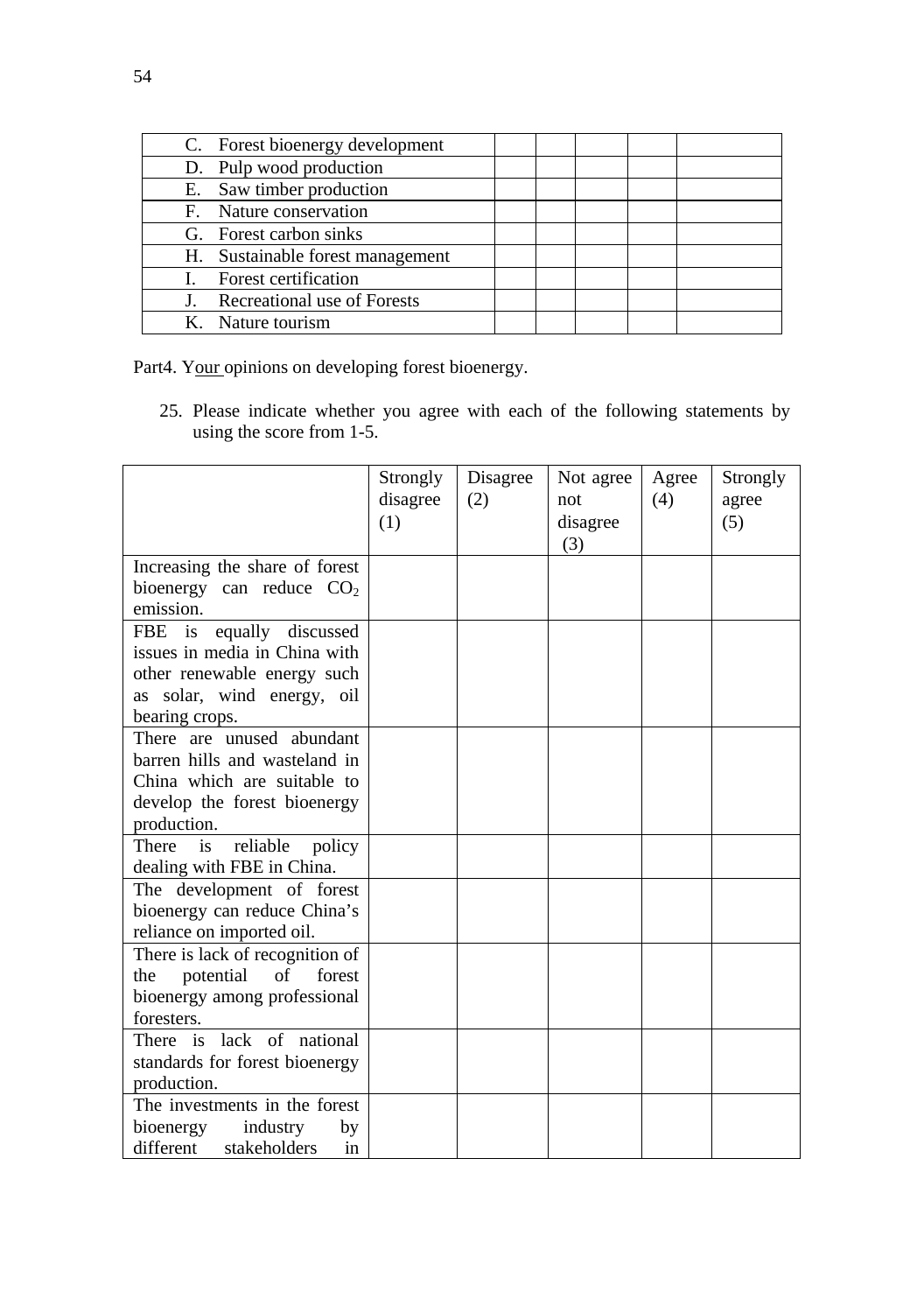| China<br>have<br>been<br>not       |  |  |  |
|------------------------------------|--|--|--|
| successful during the last ten     |  |  |  |
| years.                             |  |  |  |
| utilization<br>of<br>forest<br>The |  |  |  |
| biomass as energy in the           |  |  |  |
|                                    |  |  |  |
| current stage is restricted        |  |  |  |
| because of technical barriers      |  |  |  |
| low conversion<br>(such<br>as      |  |  |  |
| efficiency due to immature         |  |  |  |
| lignin-cellulose                   |  |  |  |
|                                    |  |  |  |
| decomposition technology).         |  |  |  |
| Use of forest biomass for          |  |  |  |
| energy can cause overuse of        |  |  |  |
| forest resources.                  |  |  |  |
| In China forest resources          |  |  |  |
| should be used more for            |  |  |  |
|                                    |  |  |  |
| energy.                            |  |  |  |
| In China forest<br>resources       |  |  |  |
| should be used only for forest     |  |  |  |
| industry<br>(paper,<br>furniture,  |  |  |  |
| construction etc).                 |  |  |  |
| The<br>Chinese<br>government       |  |  |  |
| financial<br>should provide        |  |  |  |
|                                    |  |  |  |
| support for forest bioenergy       |  |  |  |
| development.                       |  |  |  |
| Chinese<br>The<br>government       |  |  |  |
| should play supervision role       |  |  |  |
| in the developing stage of         |  |  |  |
| forest bioenergy industry.         |  |  |  |
|                                    |  |  |  |
| The development of forest          |  |  |  |
| bioenergy is determined by         |  |  |  |
| the oil price.                     |  |  |  |
| The development of forest          |  |  |  |
| bioenergy is determined by         |  |  |  |
| paper industry.                    |  |  |  |
| The private industry should        |  |  |  |
|                                    |  |  |  |
| play important role in the         |  |  |  |
| development<br>of<br>forest        |  |  |  |
| bioenergy.                         |  |  |  |
| It is difficult to develop forest  |  |  |  |
| bioenergy in China at present.     |  |  |  |
| There is not enough wood           |  |  |  |
| for<br>resources                   |  |  |  |
| energy                             |  |  |  |
| production in China                |  |  |  |
| China<br>wood resources<br>In      |  |  |  |
| should be used in wood             |  |  |  |
| industry instead of energy         |  |  |  |
| production                         |  |  |  |
|                                    |  |  |  |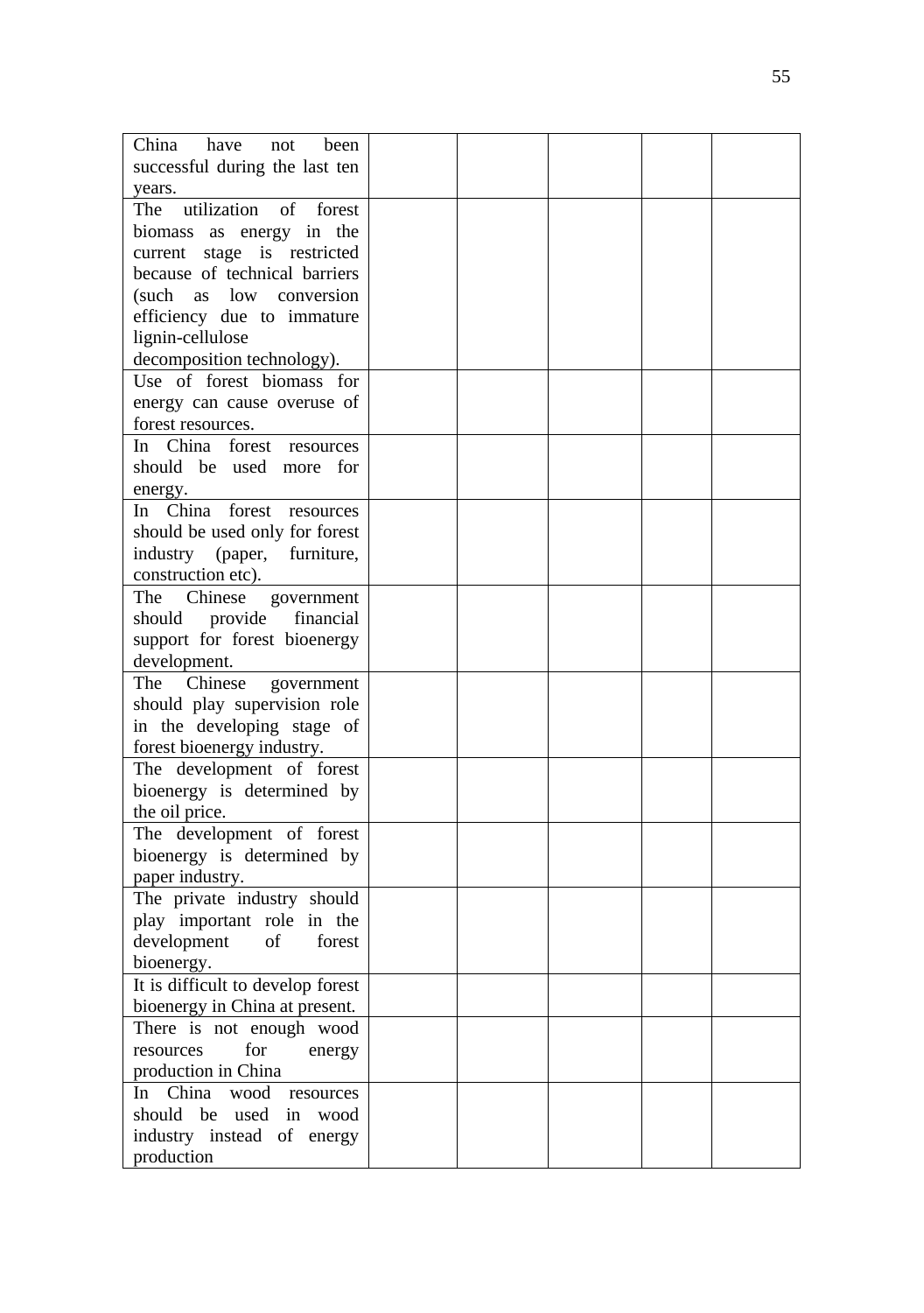## Part 5. Your perceptions/attitudes of forest bioenergy

|                                                                                                                                               | Strongly<br>disagree<br>(1) | Disagree<br>(2) | Not agree<br>not<br>disagree<br>(3) | Agree<br>(4) | Strongly<br>agree $(5)$ |
|-----------------------------------------------------------------------------------------------------------------------------------------------|-----------------------------|-----------------|-------------------------------------|--------------|-------------------------|
| production of<br>forest<br>The<br>bioenergy will increase in<br>China.                                                                        |                             |                 |                                     |              |                         |
| Biofuels will replace fossil<br>fuels in ten years.                                                                                           |                             |                 |                                     |              |                         |
| I would like to spread the<br>forest bioenergy knowledge<br>to my family members and<br>friends.                                              |                             |                 |                                     |              |                         |
| I would like to learn more<br>about forest bioenergy.                                                                                         |                             |                 |                                     |              |                         |
| $\mathbf{I}$<br>received<br>enough<br>have<br>information and knowledge<br>about forest bioenergy.                                            |                             |                 |                                     |              |                         |
| Forest bioenergy production<br>conflicting with<br>is<br>food<br>production in China.                                                         |                             |                 |                                     |              |                         |
| I would be happy to convince<br>forest<br>develop<br>owner<br>to<br>energy forest.                                                            |                             |                 |                                     |              |                         |
| Wood-energy<br>production<br>should be part of sustainable<br>forest management practice in<br>China.                                         |                             |                 |                                     |              |                         |
| It is an exact time to take<br>forest based environmental<br>issues more into consideration<br>developing<br>when<br>the<br>economy in China. |                             |                 |                                     |              |                         |
| environmental<br>Low<br>awareness of public is an<br>obstacle for developing forest<br>bioenergy in China.                                    |                             |                 |                                     |              |                         |

26. Please indicate whether you agree with each of the following statements by using the score from 1-5.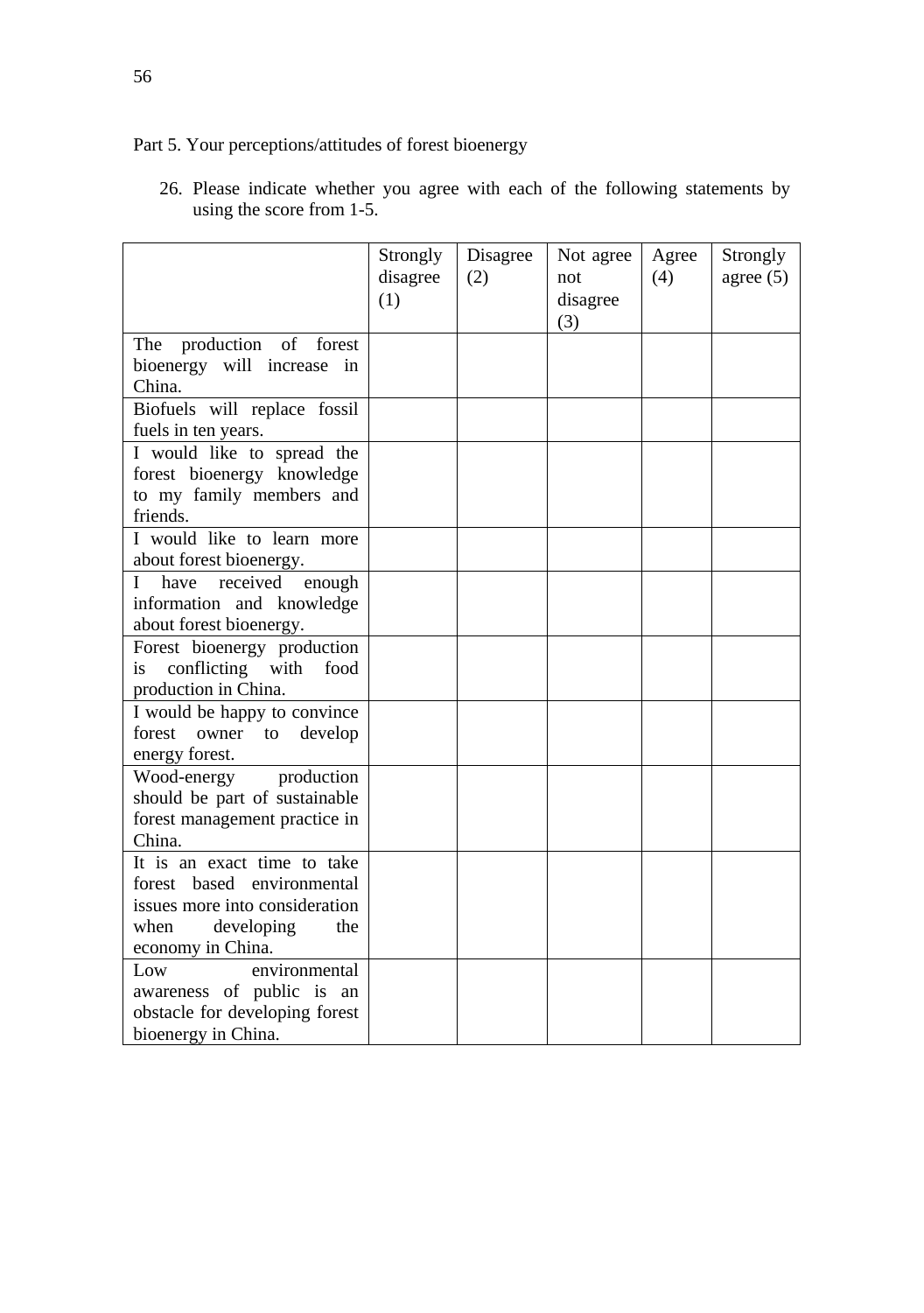| It is necessary to develop<br>forest management practices<br>which takes into account also<br>energy wood production in<br>addition to timber production. |  |  |  |
|-----------------------------------------------------------------------------------------------------------------------------------------------------------|--|--|--|
|                                                                                                                                                           |  |  |  |

27. How do you see the importance of following channels in dissemination of forest bioenergy knowledge and information? Please use the score from 1 to 5 (1=Not important at all to 5=Very important) to identify the importance of each.

|                               |  | $\overline{\phantom{a}}$ |   |   |   |
|-------------------------------|--|--------------------------|---|---|---|
|                               |  | $\mathfrak{D}$           | 3 | 4 | 5 |
|                               |  |                          |   |   |   |
|                               |  |                          |   |   |   |
|                               |  |                          |   |   |   |
| Television                    |  |                          |   |   |   |
| Radio                         |  |                          |   |   |   |
| <b>Books</b>                  |  |                          |   |   |   |
| Newspapers and magazines      |  |                          |   |   |   |
| Government documents          |  |                          |   |   |   |
| Internet                      |  |                          |   |   |   |
| Professional training program |  |                          |   |   |   |
| Degree education              |  |                          |   |   |   |

28. If you can freely choose and assuming that the price is the same for all energy forms, what would you prefer in your own heating and transportation in the future? Please rank them from best to worst, separately from heating, transportation, and cooking.

| <b>Heating</b>                  |  |  |
|---------------------------------|--|--|
| 1.Coal                          |  |  |
| 2. Fire wood                    |  |  |
| 3. Wind energy electricity      |  |  |
| 4. Hydropower electricity       |  |  |
| 5.Biogas                        |  |  |
| 6. Forest bioenergy electricity |  |  |
| 7. gas                          |  |  |
| 8. oil                          |  |  |
| 9. Other, specify:              |  |  |

| <b>Transportation</b> |  |
|-----------------------|--|
| 1.Diesel              |  |
| 2.Hydrogen fuel       |  |
| 3. Blended petrol     |  |
| 4. Petrol             |  |